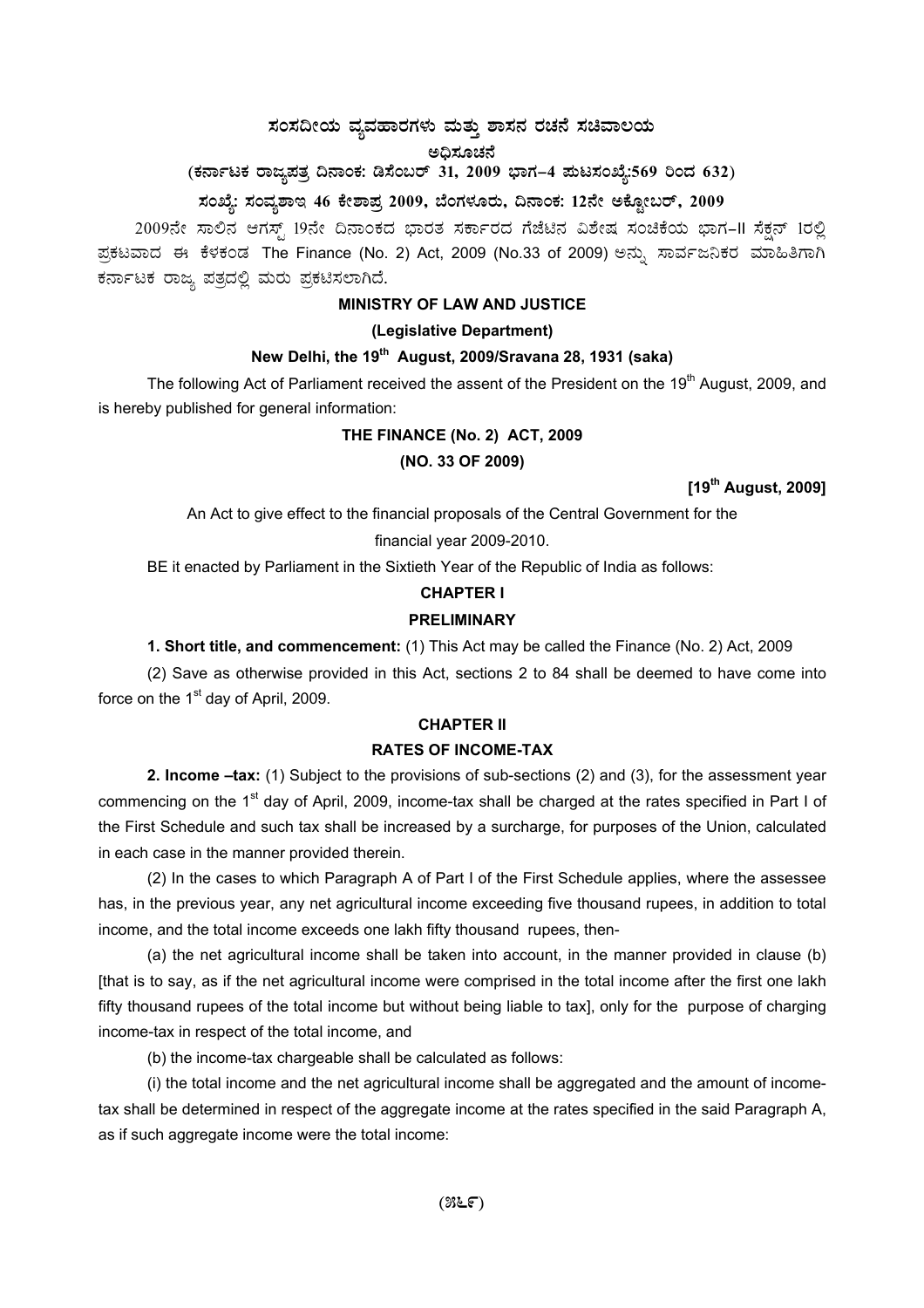(ii) the net agricultural income shall be increased by a sum of one lakh fifty thousand rupees, and the amount of income-tax shall be determined in respect of the net agricultural income as so increased at the rates specified in the said Paragraph A, as if the net agricultural income as so increased were the total income;

 (iii) the amount of income-tax determined in accordance with sub-clause (i) shall be reduced by the amount of income-tax determined in accordance with sub-clause (ii) and the sum so arrived at shall be the income-tax in respect of the total income:

 Provided that in the case of every woman, resident in India and below the age of sixty –five years at any time during the previous year, referred to in item (II) of Paragraph A of Part I of the First Schedule, the provisions of this sub-section shall have effect as if for the words "one lakh fifty thousand rupees" the words one lakh eighty thousand rupees" had been substituted;

 Provided further that in the case of every individual, being a resident in India, who is of the age of sixty-five years or more at any time during the previous year, referred to in item (III) of Paragraph A of Part I of the First Schedule, the provisions of this sub-section shall have effect as if for the words "one lakh fifty thousand rupees" the words "two lakh twenty-five thousand rupees" had been substituted;

 Provided also that the amount of income-tax so arrived at, shall be increased by a surcharge, for purposes of the Union, calculated in each case in the manner provided in that Paragraph and the sum so arrived at shall be the income-tax in respect of the total income.

 (3) In cases to which the provisions of Chapter XII or Chapter XII-A or Chapter XII-H or section 115JB or sub-section (1A) of section 161 or section 164 or section 164A or section 167B of the Incometax Act, 1961 (43 of 1961) (hereinafter referred to as the Income-tax Act) apply, the tax chargeable shall be determined as provided in that Chapter or that section and with reference to the rates imposed by subsection (1) or the rates as specified in that Chapter or section, as the case may be;

 Provided that the amount of income-tax computed in accordance with the provisions of section 111A or section 112 shall be increased by a surcharge, for purposes of the Union, as provided in Paragraph A, B, C, D or E, as the case may be of Part I of the First Schedule.

 Provided further that in respect of any income chargeable to tax under sections 115A, 115AB, 115AC, 115ACA, 115AD, 115B, 115BB, 115BBA, 115BBC, 115E and 115JB or fringe benefits chargeable to tax under section 115WA of the Income-tax Act, the amount of income-tax computed under this subsection shall be increased by a surcharge, for purposes of the Union, calculated,-

 (a) in the case of every individual, Hindu undivided family, association of persons and body of individuals, whether incorporated or not, at the rate of ten per cent of such income-tax where the total income exceeds ten lakh rupees;

 (b) in the case of every artificial juridical person referred to in sub-clause (vii) of clause (31) of section 2 of the Income-tax Act, at the rate of ten percent of such income-tax;

 (c) in the case of every from and domestic company, at the rate of ten percent of such income-tax where the total income exceeds one crore rupees;

 (d) in the case of every company, other than a domestic company, at the rate of two and one-half per cent of such income-tax where the total income exceeds one crore rupees;

 Provided also that in the case of every company having total income chargeable to tax under section 115JB of the Income-tax Act, and such income exceeds one crore rupees, the total amount payable as income-tax and surcharge on such income-tax shall not exceed the total amount payable as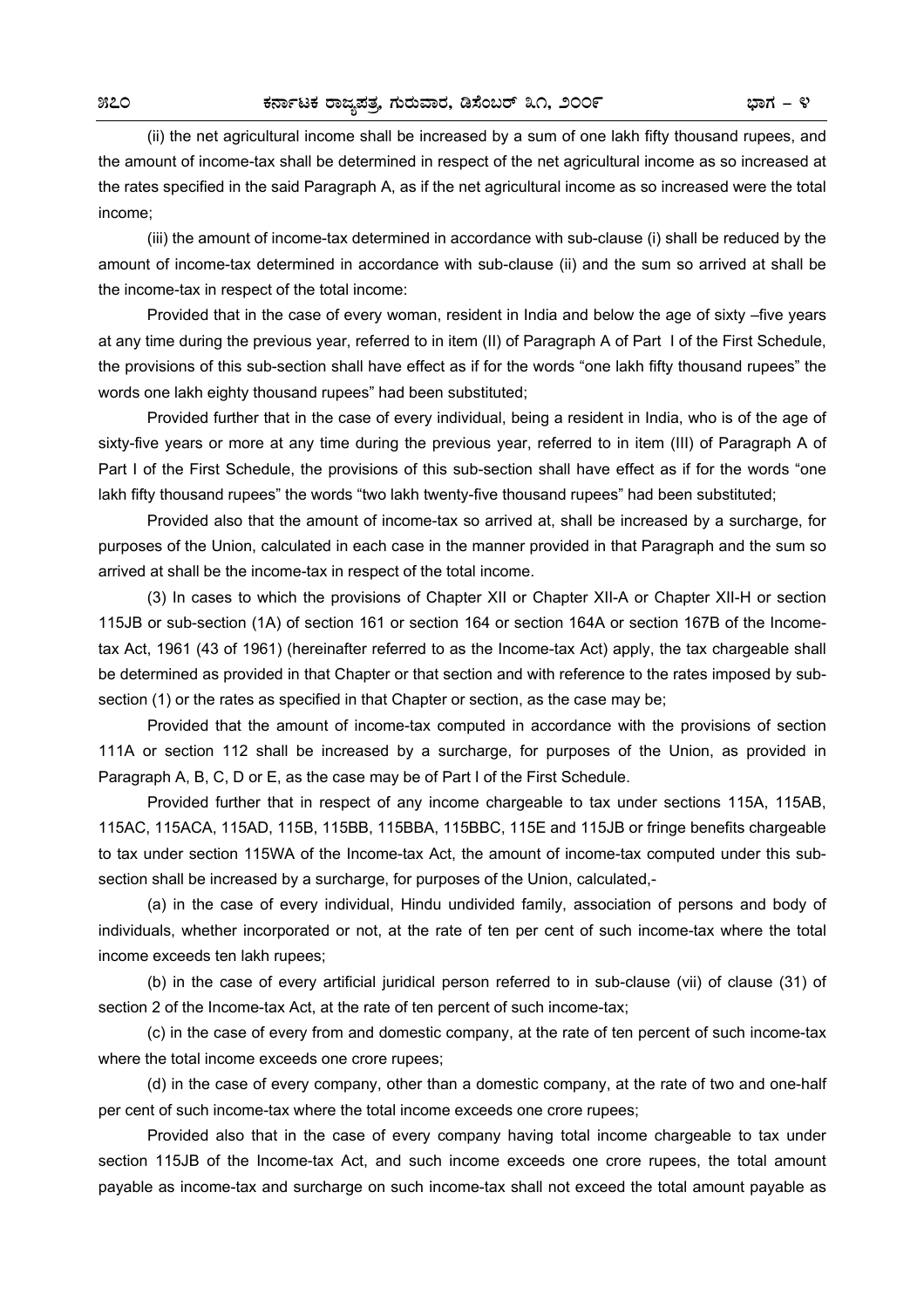income-tax on a total income of one crore rupees by more than the amount of income that exceeds one crore rupees;

 Provided also that in respect of any fringe benefits chargeable to tax under section 115WA of the Income-tax Act, income-tax computed under this sub-section shall be increased by a surcharge, for purposes of the Union, calculated,

 (a) in the case of every association of persons and body of individuals, whether incorporated or not, at the rate of ten per cent of income-tax where the fringe benefits exceed ten lakh rupees;

 (b) in the case of every firm, artificial juridical person referred to in sub-clause (v) of clause (a) of section 115W of the Income-tax Act, and domestic company, at the rate of ten per cent of such incometax;

 (c) in the case of every company, other than a domestic company, at the rate of two and one-half per cent of such income-tax.

 (4) In cases in which tax has to be charged and paid under section 115-O or sub-section (2) of section 115R of the Income-tax Act, the tax shall be charged and paid at the rates as specified in those section and shall be increased by a surcharge, for purposes of the Union, calculated at the rate of ten per cent of such tax.

 (5) In cases in which tax has to be deducted under sections 193, 194, 194A, 194B, 194BB, 194D and 195 of the Income-tax Act, at the rates in force, the deductions shall be made at the rates specified in Part II of the First Schedule and shall be increased by a surcharge, for purpose of the Union, calculated in cases wherever prescribed, in the manner provided therein.

 (6) In cases in which tax has to be deducted under sections 194C, 194E, 194EE, 194F, 194G, 194H, 194-I, 194J, 194LA, 196B, 196C, and 196D of the Income-tax Act, the deductions shall be made at the rates specified in those sections and shall be increased by a surcharge, for purposes of the Union, in the case of every company,. Other than a domestic company, calculated at the rate of two and one-half per cent, of such tax, where the income or the aggregate of such incomes paid or likely to be paid and subject to the deduction exceeds one crore rupees.

 (7) In cases in which tax has to be collected under the proviso to section 194B of the Income-tax Act, the collection shall be made at the rates specified in Part-II of the First Schedule, and shall be increased by a surcharge, for purposes of the Union, calculated, in cases wherever prescribed, in the manner provided therein.

 (8) In cases in which tax has to be collected under section 206C of the Income-tax Act, the collection shall be made at the rates specified in that section and shall be increased by a surcharge for purposes of the Union, in the case of every company, other that a domestic company, calculated at the rate of two and one-half percent, of such tax, where the amount or the aggregate of such amounts collected and subject to the collection exceeds one crore rupees.

 (9) Subject to the provisions of sub-section (10), in cases in which income-tax has to be charged under sub-section (4) of section 172 or sub-section (2) of section 174 or section 174A or section 175 or sub-section (2) of section 176 of the Income-tax Act or deducted from or paid on, income chargeable under the head "Salaries" under section 192 of the said Act or in which the "advance tax" payable under Chapter XVII-C of the said Act has to be computed at the rate or rates in force, such income-tax or, as the case may be" advance tax" shall be so charged, deducted or computed at the rate or rates specified in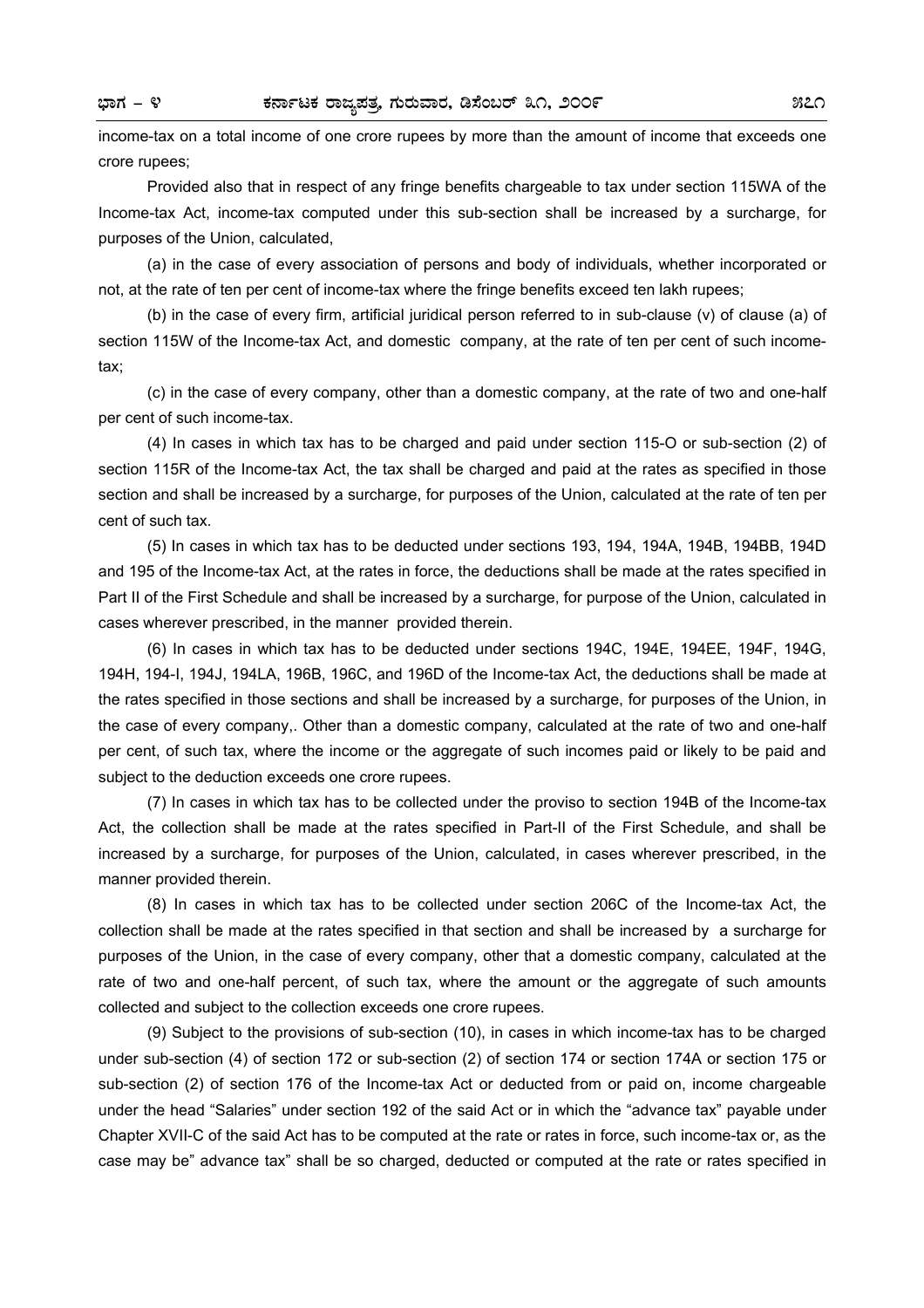Part III of the First Schedule and such tax shall be increased by a surcharge, for purposes of the Union, calculated in such cases and in such manner as provided therein:

 Provided that in cases to which the provisions of Chapter XII or Chapter XII-A or section 115JB or sub-section (1A) of section 161 or section 164 or section 164A or section 167B of the Income-tax Act apply, "advance tax" shall be computed with reference to the rates imposed by this sub-section or the rates as specified in that Chapter or section, as the case may be;

 Provided further that the amount of "advance tax" computed in accordance with the provisions of section 111A or section 112 of the Income-tax Act shall be increased by a surcharge, for purposes of the Union, as provided in Paragraph E of Part III of the First Schedule pertaining to the case of a company:

 Provided also that in respect of any income chargeable to tax under sections 115A, 115AB, 115AC, 115ACA, 115AD, 115B, 115BB, 115BBA, 115BBC, 115E and 115JB of the Income-tax Act, "advance tax" computed under the first proviso shall be increased by a surcharge, for purposes of the Union, calculated,-

 (a) in the case of every domestic company, at the rate of ten per cent. of such "advance tax" where the total income exceeds one crore rupees;

 (b) in the case of every company, other than a domestic company, at the rate of two and one-half percent, of such "advance tax" where the total income exceeds one crore rupees;

 Provided also that in the case of every company having total income chargeable to tax under section 115JB of the Income-tax Act, and such income exceeds one crore rupees, the total amount payable as "advance tax" on such income and surcharge thereon, shall not exceed the total amount payable as "advance tax" on a total income of one crore rupees by more than the amount of income that exceeds one crore rupees.

 (10) In cases to which Paragraph A of Part-III of the First Schedule applies, where the assessee has, in the previous year, or if by virtue of any provision of the Income-tax Act, income-tax is to be charged in respect of the income of a period other than the previous year, in such other period, any net agricultural income exceeding five thousand rupees, in addition to total income and the total income exceeds one lakh sixty thousand rupees, then in charging income-tax under sub-section (2) of section 174 or section 174 A or section 175 or sub-section (2) of section 176 of the said Act or in computing the "advance tax" payable under Chapter XVII-C of the said Act, at the rate or rates in force,-

 (a) the net agricultural income shall be taken into account, in the manner provided in clause (b) [that is to say, as if the net agricultural income were comprised in the total income after the first one lakh sixty thousand rupees of the total income but without being liable to tax], only for the purpose of charging or computing such income-tax- or, as the case may be, "advance tax" in respect of the total income; and

 (b) such income-tax or, as the case may be, "advance tax" shall be so charged or computed as follows;

 (i) the total income and the net agricultural income shall be aggregated and the amount of incometax or "advance tax" shall be determined in respect of the aggregate income at the rates specified in the said Paragraph A, as if such aggregate income were the total income;

 (ii) the net agricultural income shall be increased by a sum of one lakh sixty thousand rupees, and the amount of income-tax or "advance tax" shall be determined in respect of the net agricultural income as so increased at the rates specified in the said Paragraph A, as if the net agricultural income were the total income;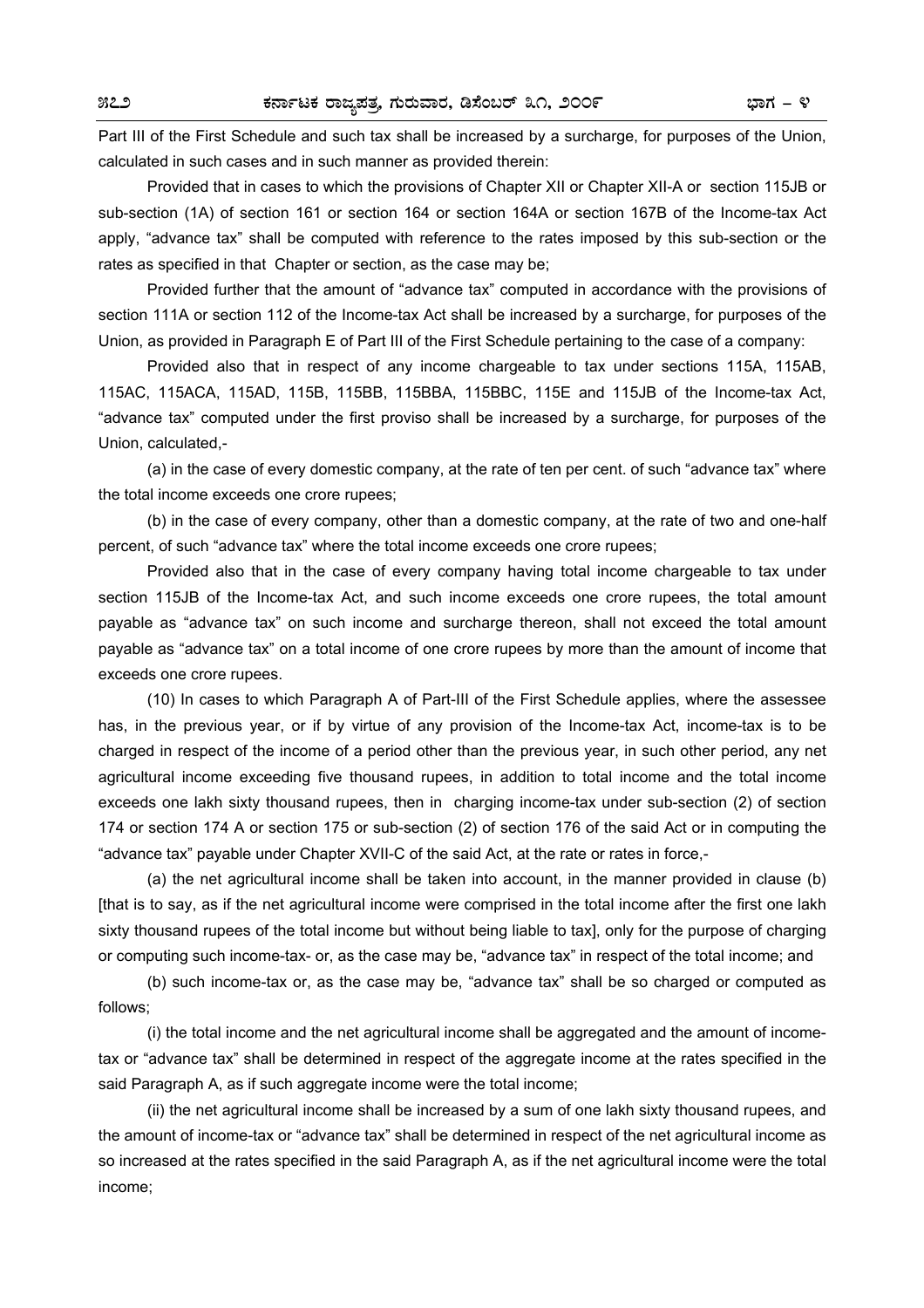(iii) the amount of income-tax or "advance tax" determined in accordance with sub-clause (i) shall be reduced by the amount of income-tax or as the case may be, "advance tax" determined in accordance with sub-clause (ii )and the sum so arrived at shall be the income-tax or, as the case may be, "advance tax" in respect of the total income:

 Provided that in the case of every women, resident in India and below the age of sixty five years at any time during the previous year, referred to in item (II) of Paragraph A of Part III of the first Schedule, the provisions of this sub-section shall have effect as if for the words "one lakh sixty thousand rupees" the words "one lakh ninety thousand rupees" had been substituted:

 Provided further that in the case of every individual, being a resident in India, who is of the age of sixty-five years or more at any time during the previous year, referred to in item (III) of Paragraph A of Part III of the First Schedule, the provisions of this sub-section shall have effect as if for the words "one lakh sixty thousand rupees" the words "two lakh forty thousand rupees" had been substituted.

 (11) The amount of income-tax as specified in sub-sections (1) to (10) and as increased by the applicable surcharge, for purposes of the Union, calculated in the manner provided therein, shall be further increased by an additional surcharge, for purposes of the Union, to be called the "Education Cess on income-tax" calculated at the rate of two per cent of such income-tax and surcharge so as to fulfill the commitment of the Government to provide and finance universalised quality basic education:

 Provided that nothing contained in this sub-section shall apply to cases in which tax is to be deducted or collected under the sections of the Income-tax Act mentioned in sub-sections (5), (6), (7) and (8), if the income subjected to deduction of tax at source or collection of tax at source is paid to a domestic company and any other person who is resident in India.

 (12) The amount of income-tax as specified in sub-sections (1) to (10) and as increased by the applicable surcharge, for purposes of the Union, calculated in the manner provided therein, shall also be increased by an additional surcharge, for purposes of the union, to be called the "Secondary and Higher Education Cess on income-tax" calculated at the rate of one per cent of such income-tax and surcharge so as to fulfill the commitment of the Government to provide and finance secondary and higher education:

 Provided that nothing contained in this sub-section shall apply to cases in which tax is to be deducted or collected under the sections of the Income-tax Act mentioned in sub-sections (5), (6), (7) and (8), if the income subjected to deduction of tax at source or collection of tax at source is paid to a domestic company and any other person who is resident in India.

(13) For the purposes of this section and the First Schedule-,

 (a) "domestic company" means an Indian Company or anyother company which, in respect of its income liable to income-tax under the Income-tax Act, for the assessment year commencing on the  $1<sup>st</sup>$ day of April, 2009, has made the prescribed arrangements for the declaration and payment within India of the dividends (including dividends on preference shares) payable out of such income;

 (b) "insurance commission" means any remuneration or reward, whether by way of commission or otherwise, for soliciting or procuring insurance business (including business relating to the continuance, renewal or revival of policies of insurance);

 (c) "net agricultural income" in relation to a person, means the total amount of agricultural income, from whatever source derived, of that person computed in accordance with the rules contained in Part IV of the First Schedule;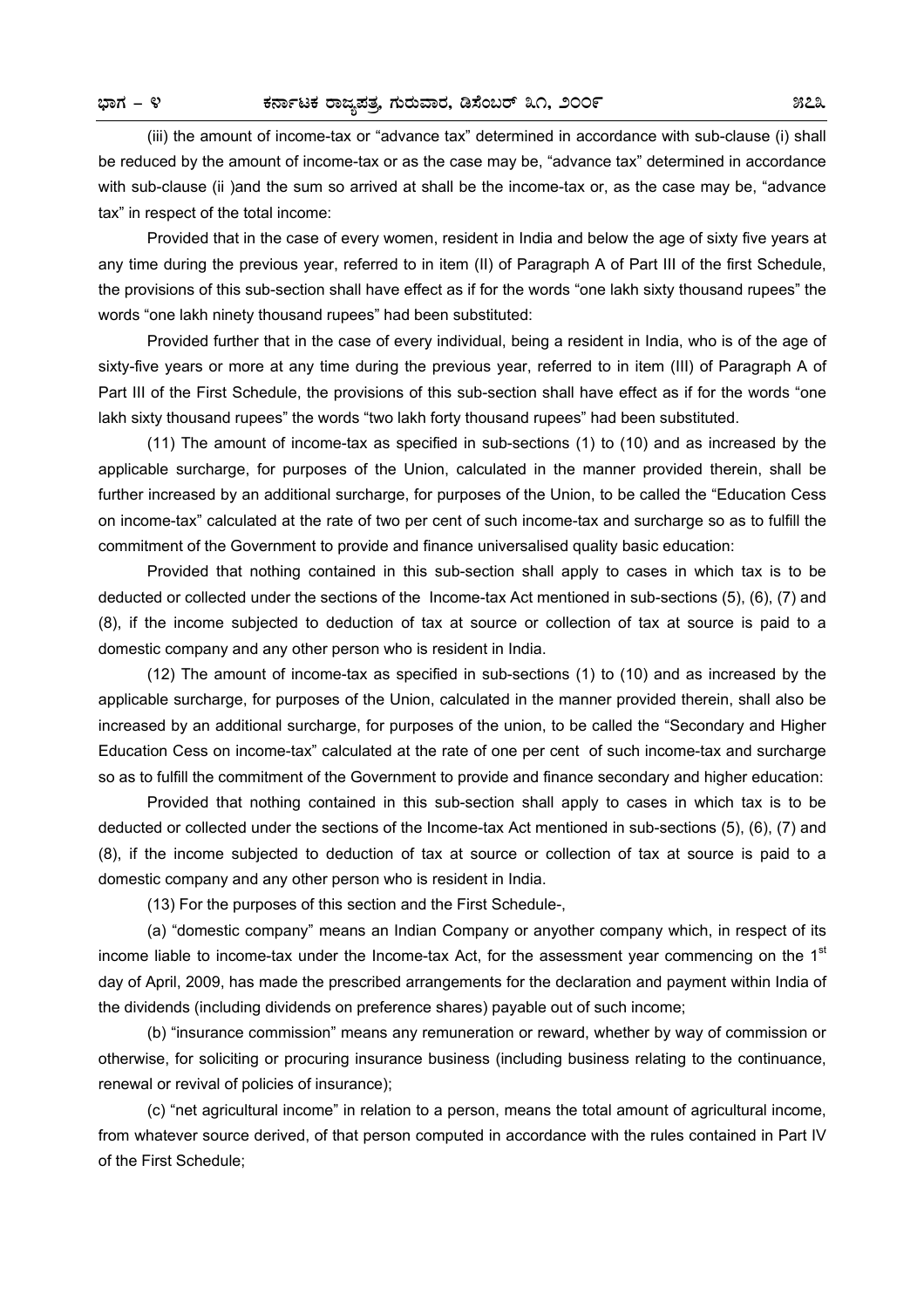(d) all other words and expressions used in this section and the First Schedule but not defined in this sub-section and defined in the Income-tax Act shall have the meanings respectively assigned to them in that Act.

## **CHAPTER III**

## **DIRECT TAXES**

# **Income-tax**

**3. Amendment of section 2:** In section 2 of the Income-tax Act-

 (a) in clause (15), after the words "medical relief," the words and brackets "preservation of environment (including watersheds, forests and wildlife) and preservation of monuments or places or objects of artistic or historic interest," :shall be inserted;

(b) after clause (22AA), the following clause shall be inserted with effect from the  $1<sup>st</sup>$  day of April, 2010, namely:

 (22AAA)"electoral trust" means a trust so approved by the Board in accordance with the scheme made in this regard by the Central Government"

(c) for clause (23), the following clause shall be substituted with effect from the  $1<sup>st</sup>$  day of April, 2010, namely:

 (23) (i) "firm" shall have the meaning assigned to it in the Indian partnership Act, 1932,(9 of 1932) and shall include a limited liability partnership as defined in the Limited Liability Partnership Act, 2008 (6 of 2009);

 (ii) "partner" shall have the meaning assigned to it in the Indian Partnership Act, 1932, (9 of 1932) and shall include,-

(a) any person who, being a minor, has been admitted to the benefits of partnership ; and

 (b) a partner of a limited liability partnership as defined in the Limited Liability Partnership Act, 2008 (6 of 2009);

 (iii) "partnership" shall have the meaning assigned to it in the Indian Partnership Act, 1932, (9 of 1932) and shall include a limited liability partnership as defined in the Limited Liability Partnership Act, 2008 (6 of 2009),

(d) in clause (24),-

 (i) in sub-clause (iia), after the word and figures "section 10" the words "or by an electoral trust" shall be inserted with effect from the  $1<sup>st</sup>$  day of April, 2010;

(ii) after sub-clause (xiv), the following sub-clause shall be inserted with effect from the  $1<sup>st</sup>$  day of October, 2009, namely:

 "(xv) any sum of money or value of property referred to in clause (vii) of sub-section (2) of section 56'',

(e) after clause (29B), the following clause shall be inserted, namely:-

 "(29BA) "manufacture" with its grammatical variations, means a change in a non-living physical object or article or thing,-

 (a) resulting in transformation of the object or article or thing into a new and distanct object or article or thing having a different name, character and use; or

 (b) bringing into existence of a new and distinct object or article or thing with a different chemical composition or integral structure'',

(f) in clause (48),-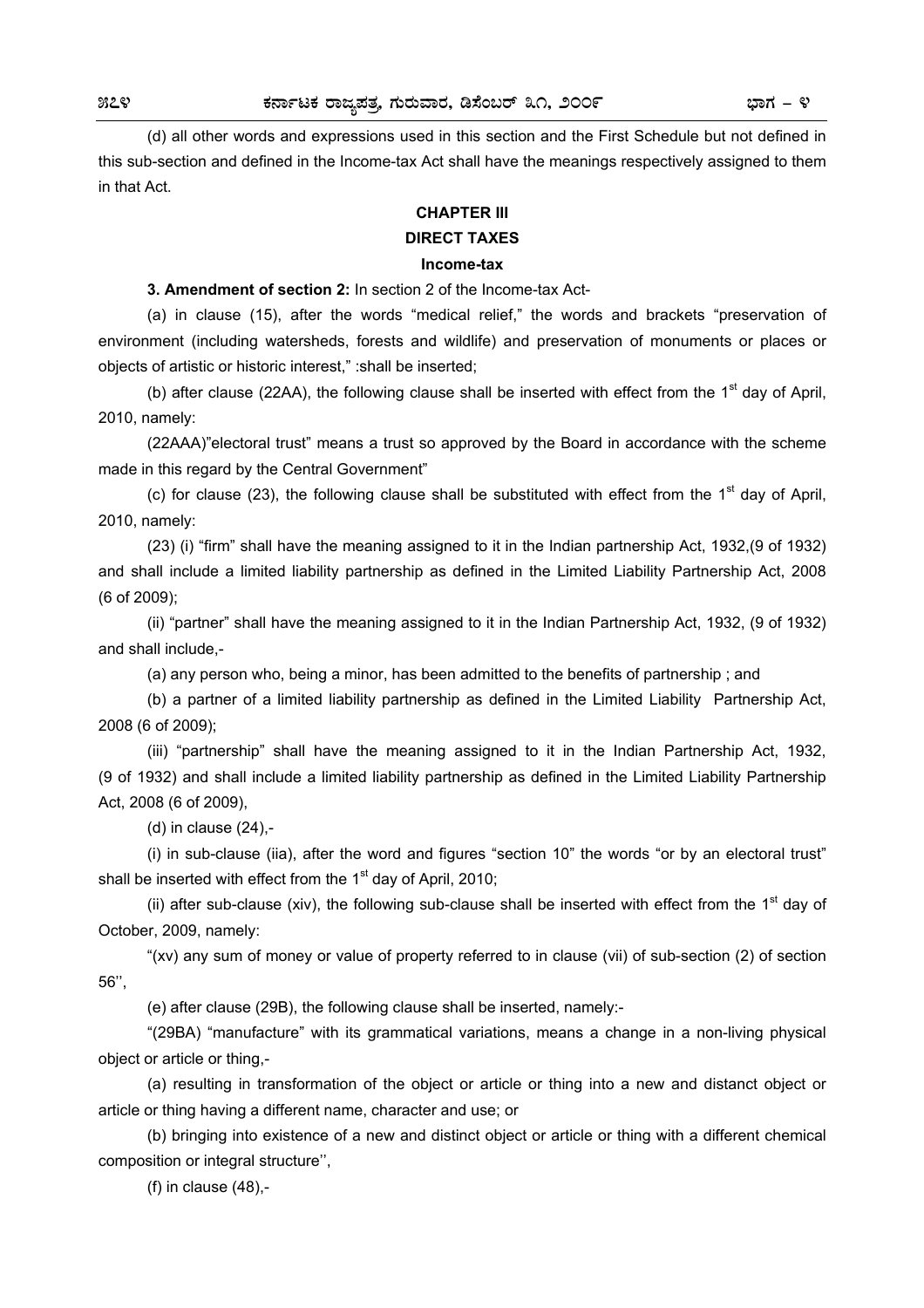(i) in sub-clauses (a) and (b), after the words "public sector company", the words "or scheduled bank" shall respectively be inserted;

(ii) after clause (c), the following Explanation shall be inserted, namely:-

**Explanation**- For the purposes of this clause, the expression "schedule bank" shall have the meaning assigned to it in clause (ii) of the Explanation to sub-clause (c) of clause (viia) of sub-section (1) of section 36;

**4. Amendment of section 10:** In section 10 of the Income –tax Act-

 (a) in clause (10C), after the second proviso, the following proviso shall be inserted with effect from the  $1<sup>st</sup>$  day of April, 2010, namely:

 "Provided also that where any relief has been allowed to an assessee under section 89 for any assessment year in respect of any amount received or receivable on his voluntary retirement or termination of service or voluntary separation, no exemption under this clause shall be allowed to him in relation to such, or any other, assessment year,"

 (b) in clause (23C), in the fourteenth proviso, for the words "made at any time during the financial year immediately preceding the assessment year", the words, figures and letters "made on or before the  $30<sup>th</sup>$  day of September of the relevant assessment year" shall be substituted:

 (c) in clause (23D), in the Explanation, in clause (a), after the words, brackets and figures "Banking Companies (Acquisition and Transfer of Undertakings) Act, 1980: (40 of 1980) the words and a bank included in the category "other public sector banks" by the Reserve Bank of India" shall be inserted with effect from the  $1<sup>st</sup>$  day of April, 2010;

(d) after clause (43), the following clause shall be inserted, namely:

 "(44) any income received by any person for, or on behalf of, the New Pension System Trust established on the  $27<sup>th</sup>$  day of February, 2008 under the provisions of the Indian Trusts Act, 1882' (2 of 1882).'

**5. Amendment of section 10A :** In section 10A of the Income-tax Act, in sub-section (1), in the fourth proviso, for the figures, letters and words "1<sup>st</sup> day of April, 2011" the figures, letters and words "1<sup>st</sup> day of April, 2012" shall be substituted.

**6. Amendment of section 10AA:** In section 10AA of the Income-tax Act, in sub-section (7), for the words "by the assessee" occurring at the end, the words "by the undertaking" shall be substituted with effect from the  $1<sup>st</sup>$  day of April, 2010.

**7. Amendment of section 10B:** In section 10B of the Income-tax Act, in sub-section (1), in the third proviso, for the figures, letters and words "1<sup>st</sup> day of April, 2011" the figures, letters and words" 1<sup>st</sup> day of April, 2012" shall be substituted.

**8. Insertion of new section 13B:** After section 13A of the Income-tax Act, the following section shall be inserted with effect from the  $1<sup>st</sup>$  day of April, 2010, namely:

**"13B. Special provisions relating to voluntary contributions received by electoral trust:** Any voluntary contributions received by an electoral trust shall not be included in the total income of the previous year of such electoral trust if-

 (a) such electoral trust distributes to any political party, registered under section 29A of the Representation of the People Act, 1951 (43 of 1951), during the said previous year, ninety-five per cent of the aggregate donations received by it during the said previous year along with the surplus, if any, brought forward from any earlier previous year; and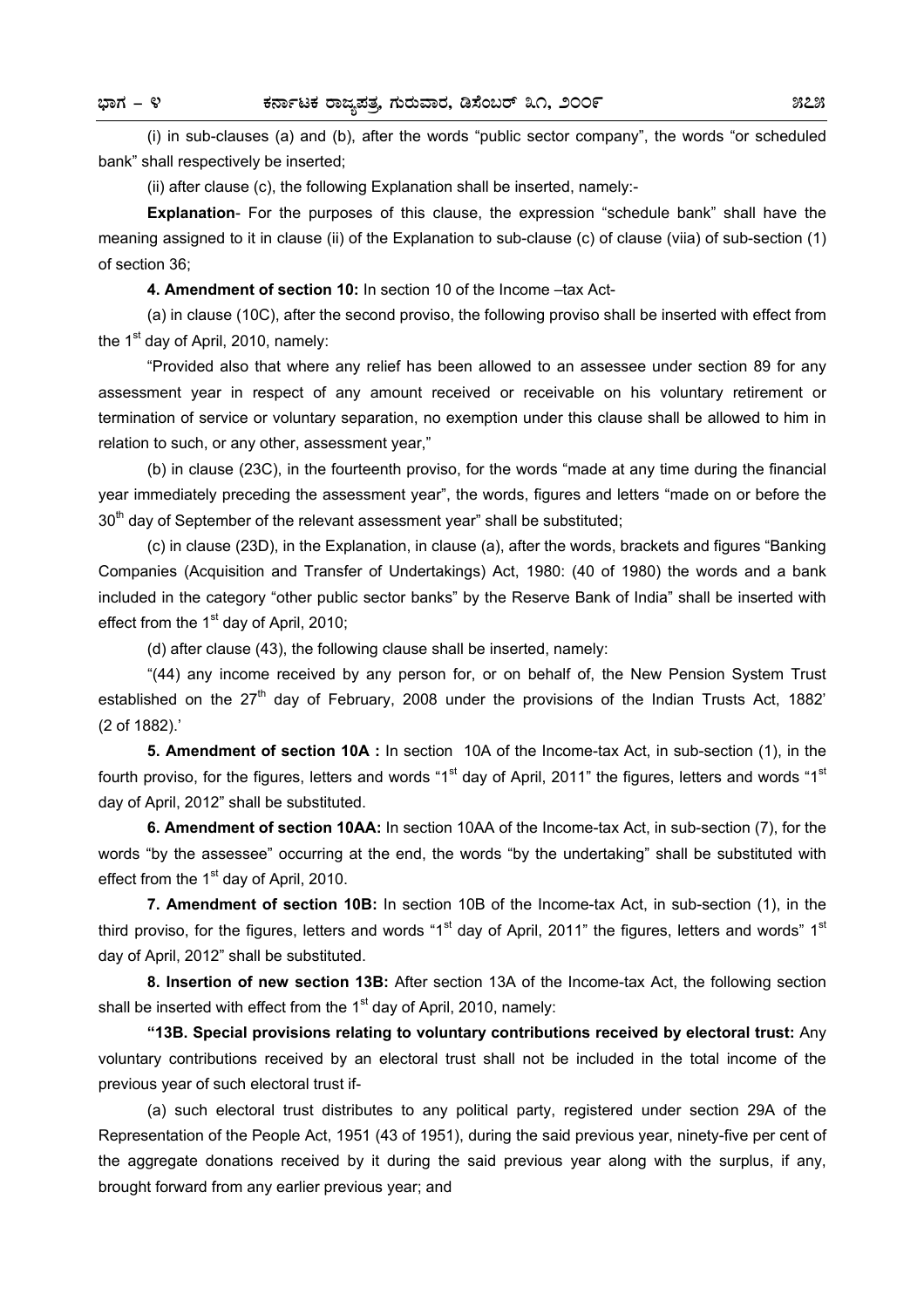(b) such electoral trust functions in accordance with the rules made by the Central Government",

**9. Amendment of section 17:** In section 17 of the Income-tax Act, in clause (2), with effect from the 1<sup>st</sup> day of April, 2010-

(a) in sub-clause (v), for the words "annuity; and " the word "annuity" shall be substituted;

(b) for sub-clause (vi), the following sub-clauses shall be substituted, namely;-

 '(vi) the value of any specified security or sweat equity shares allotted or transferred, directly or indirectly, by the employer, or former employer, free of cost or at concessional rate to the assessee.

**Explanation-** For the purposes of this sub-clause,-

 (a)"specified security" means the securities as defined in clause (h) of section 2 of the Securities Contracts (Regulation) Act, 1956 (42 of 1956) and where employees' stock option has been granted under any plan or scheme therefor, includes the securities offered under such plan or scheme;

 (b) "sweat equity shares" means equity shares issued by a company to its employees or directors at a discount or for consideration other than cash for providing know-how or making available rights in the nature of intellectual property rights or value additions, by whatever name called;

 (c) the value of any specified security or sweat equity shares shall be the fair market value of the specified security or sweat equity shares, as the case may be on the date on which the option is exercised by the assessee as reduced by the amount actually paid by, or recovered from, the assessee in respect of such security or shares;

 (d) "fair market value" means the value determined in accordance with the method as may be prescribed;

 (e) "option" means a right but not an obligation granted to an employee to apply for the specified security or sweat equity shares at a predetermined price;

 (vii) the amount of any contribution to an approved superannuation fund by the employer in respect of the assessee, to the extent it exceeds one lakh rupees; and

(viii) the value of any other fringe benefit or amenity as may be prescribed;

**10. Amendment of section 28:** In section 28 of the Income-tax Act, after clause (vi), the following clause shall be inserted with effect from the  $1<sup>st</sup>$  day of April, 2010, namely:-

 "(vii) any sum, whether received or receivable, in cash or kind, on account of any capital asset (other than land or goodwill or financial instrument) being demolished destroyed, discarded or transferred, if the whole of the expenditure on such capital asset has been allowed as a deduction under section 35AD'',

**11. Amendment of section 32:** In section 32 of the Income-tax, Act, in sub-section (i), in Explanation 3, for the words 'the expressions "assets" and "block of assets" the words the expression "assets" shall be substituted with effect from the  $1<sup>st</sup>$  day of April, 2010.

**12. Amendment of section 35:** In section 35 of the Income-tax Act, in sub-section (2AB), in clause (1), for the words "the business of manufacture or production of any drugs pharmaceuticals, electronic equipments, computers, telecommunication equipments, chemicals or any other article or thing notified by the Board" the words "any business of manufacture or production of any article or thing, not being an article or thing specified in the list of the Eleventh Schedule" shall be substituted with effect from the  $1<sup>st</sup>$  day of April, 2010.

**13. Insertion of new section 35AD:** After section 35AC of the Income-tax Act, the following section shall be inserted with effect from the  $1<sup>st</sup>$  day of April 2010, namely: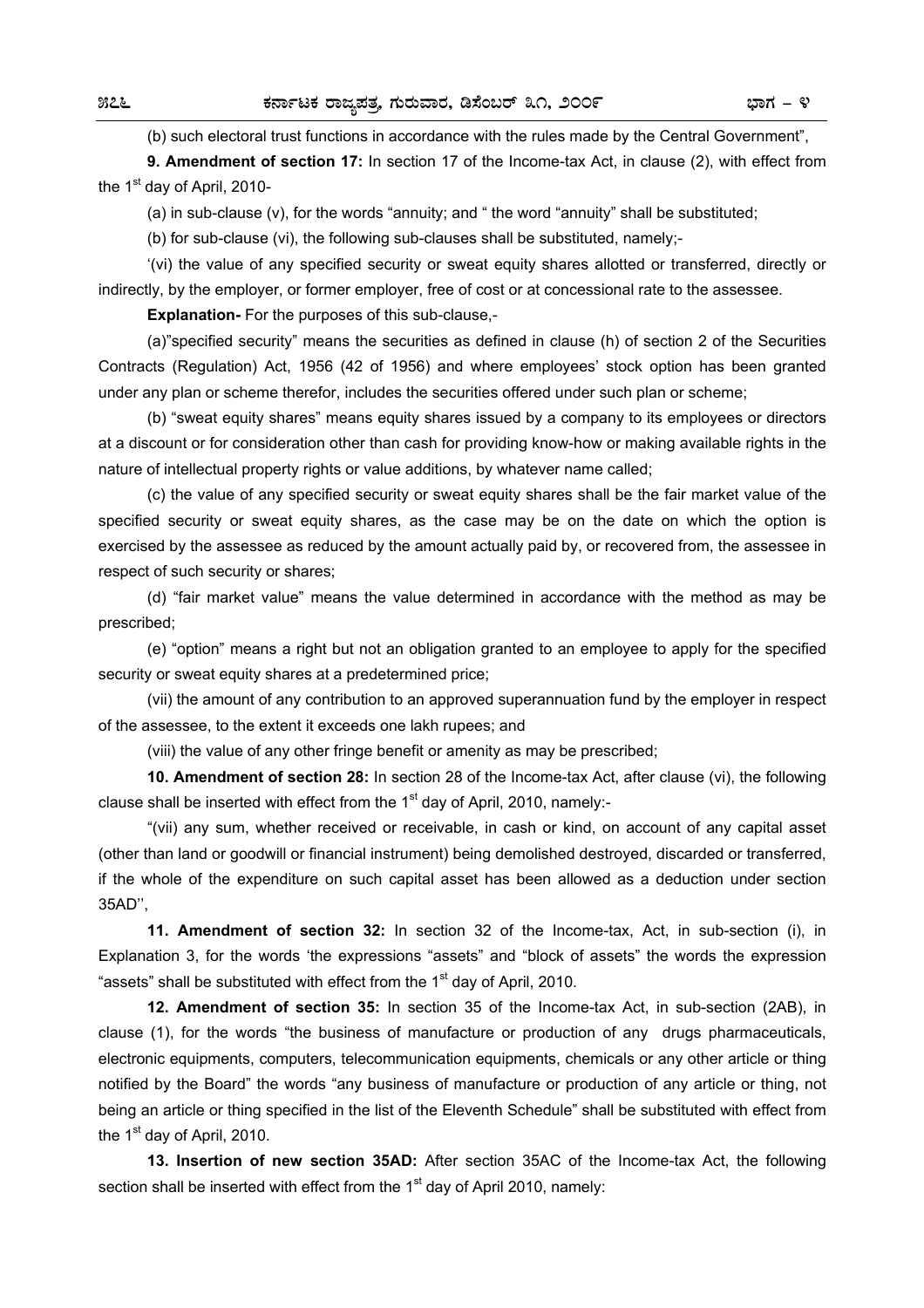**"35.AD. Deduction in respect of expenditure on specified business:** (1) An assessee shall be allowed a deduction in respect of the whole of any expenditure of capital nature incurred, wholly and exclusively, for the purposes of any specified business carried on by him during the previous year in which such expenditure is incurred by him;

 Provided that the expenditure incurred, wholly and exclusively, for the purposes of any specified business, shall be allowed as deduction during the previous year in which he commences operations of his specified business, if-

(a) the expenditure is incurred prior to the commencement of its operations; and

 (b) the amount is capitalised in the books of account of the assessee on the date of commencement of its operations.

(2) This section applies to the specified business which fulfils all the following conditions, namely

(i) it is not set up by splitting up, or the reconstruction, of a business already in existence;

 (ii) it is not set up by the transfer to the specified business of machinery or plant previously used for any purpose;

 (iii) where the business is of the nature referred to in sub-clause (iii) of clause (c) of sub-section (8), such business,-

 (a) is owned by acompany formed and registered in India under the Companies Act, 1956 (1 of 1956) or by a consortium of such companies or by an authority or a board or a corporation established or constituted under any Central or State Act;

 (b) has been approved by the Petroleum and Natural Gas Regulatory Board established under sub-section (1) of section 3 of the Petroleum and Natural Gas Regulatory Board Act, 2006 (19 to 2006) and notified by the Central Government in the Official Gazette in this behalf;

 (c) has made not less than one-third of its total pipeline capacity available for use on common carrier basis by any person other than the assessee or an associated person; and

(d) fulfils any other condition as may be prescribed.

 (3) The assessee shall not be allowed any deduction in respect of the specified business under the provisions of Chapter VIA under the heading "C-Deductions in respect of certain incomes".

 (4) No deduction in respect of the expenditure referred to in sub-section (1) shall be allowed to the assessee under any other section in any previous year or under this section in any other previous year.

 (5) The provisions of this section shall apply to the specified business referred to in sub-section (2) if it commences its operations-

(a) on or after the  $1<sup>st</sup>$  day of April, 2007 where the specified business is in the nature of laying and operating a cross-country natural gas pipeline network for distribution, including storage facilities being an integral part of such network ; and

(b) on or after the 1<sup>st</sup> day of April, 2009, in all other cases not falling under clause (a)

 (6) The assessee carrying on the business of the nature referred to in clause (a) of sub-section (5) shall be allowed, in addition to deduction under sub-section (1), a further deduction in the previous year relevant to the assessment year beginning on the  $1<sup>st</sup>$  day of April, 2010, of an amount in respect of expenditure of capital nature incurred during any earlier previous year, if-

 (a) the business referred to in clause (a) of sub-section (5) has commenced its operation at any time during the period beginning on or after the 1<sup>st</sup> day of April, 2007 and ending on the 31<sup>st</sup> day of March, 2009; and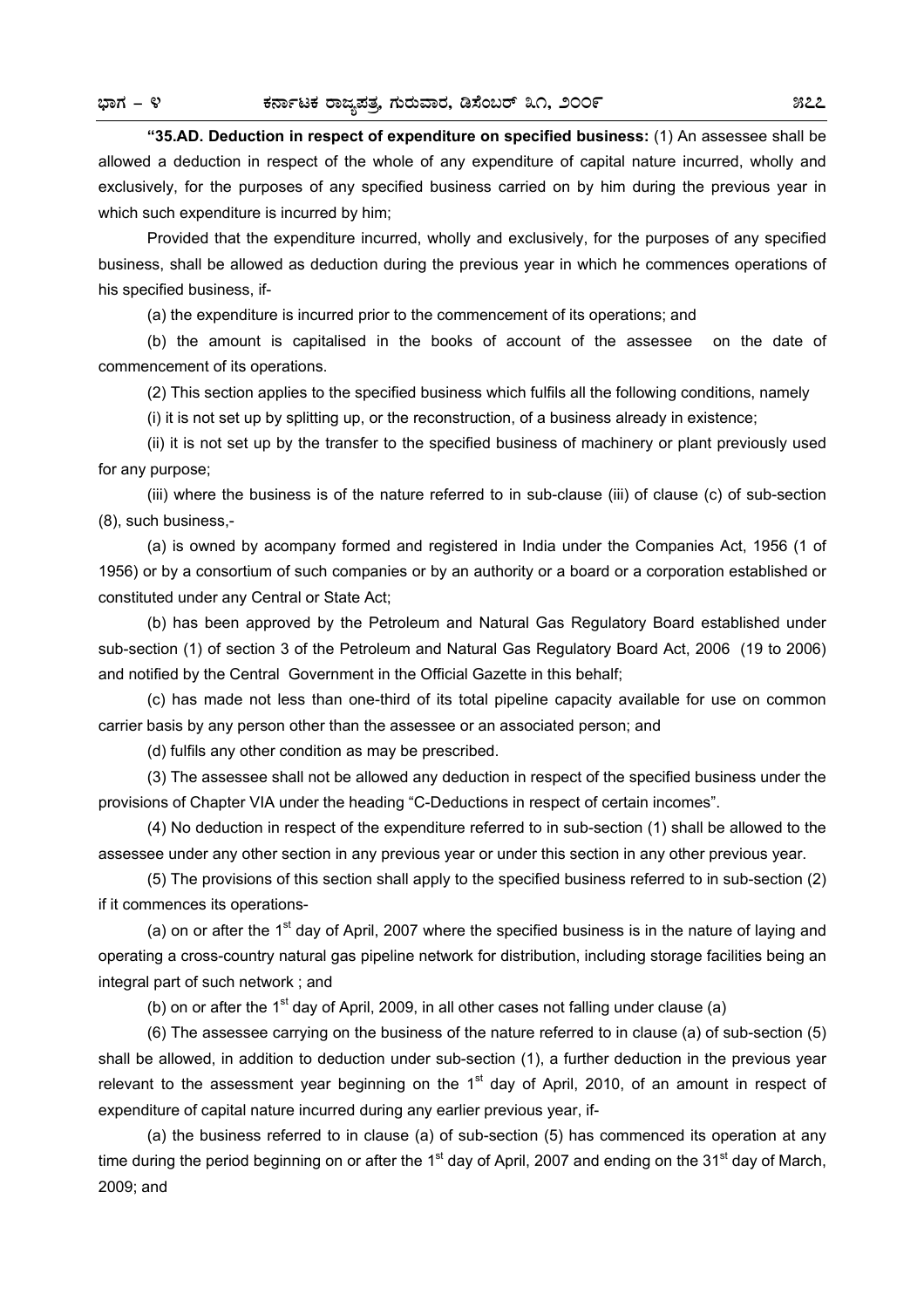(b) no deduction for such amount has been allowed or is allowable to the assessee in any earlier previous year.

 (7) The provisions contained in sub-section (6) of section 80A and the provisions of sub-sections (7) and (10) of section 80-IA shall, so far as may be, apply to this section in respect of goods of services or assets held for the purposes of the specified business.

(8) For the purposes of this section-,

(a) an "associated person", in relation to the assessee, means a person.

 (i) who participates, directly or indirectly, or through one or more intermediaries in the management or control or capital of the assessee;

 (ii) who holds, directly or indirectly, shares carrying not less than twenty-six per cent. of the voting power in the capital of the assessee;

 (iii) who appoints more than half of the Board of directors or members of the governing board, or one or more executive directors or executive members of the governing board of the assessee; or

(iv) who guarantees not less than ten per cent of the total borrowings of the assessee;

 (b) "cold chain facility" means a chain of facilities for storage or transportation of agricultural and forest produce, meat and meat products, poultry, marine and dairy products, products of horticulture. floriculture and apiculture and processed food items under scientifically controlled conditions including refrigeration and other facilities necessary for the preservation of such produce;

(c) "specified business" means any one or more of the following business, namely:

(i) setting up and operating a cold chain facility;

(ii) setting up and operating a warehousing facility for storage of agricultural produce;

 (iii) laying and operating a cross-country natural gas or crude or petroleum oil pipeline network for distribution, including storage facilities being an integral part of such network;

 (d) any machinery or plant which was used outside India by any person other than the assessee shall not be regarded as machinery or plant previously used for any purpose, if-

 (i) such machinery or plant was not, at any time prior to the date of the installation by the assessee, used in India;

(ii) such machinery or plant is imported into India from any country outside India; and

 (iii) no deduction on account of depreciation in respect of such machinery or plant has been allowed or is allowable under the provisions of this Act in computing the total income of any person for any period prior to the date of installation of the machinery or plant by the assessee;

 (e) where in the case of a specified business, any machinery or plant or any part thereof previously used for any purpose is transferred to the specified business and the total value of the machinery or plant or part so transferred does not exceed twenty per cent of the total value of the machinery or plant used in such business, then for the purposes of clause (ii) of sub-section (2), the condition specified therein shall be deemed to have been complied with;

 (f) any expenditure of capital nature shall not include any expenditure incurred on the acquisition of any land or good will or financial instrument;

**14. Amendment of section 36:** In section 36 of the Income-tax Act, in sub-section (1)-

 (a) in clause (iiia), in the Explanation, in clause (i), after the words "public sector company" at both the places where they occur, the words" or scheduled bank" shall be inserted;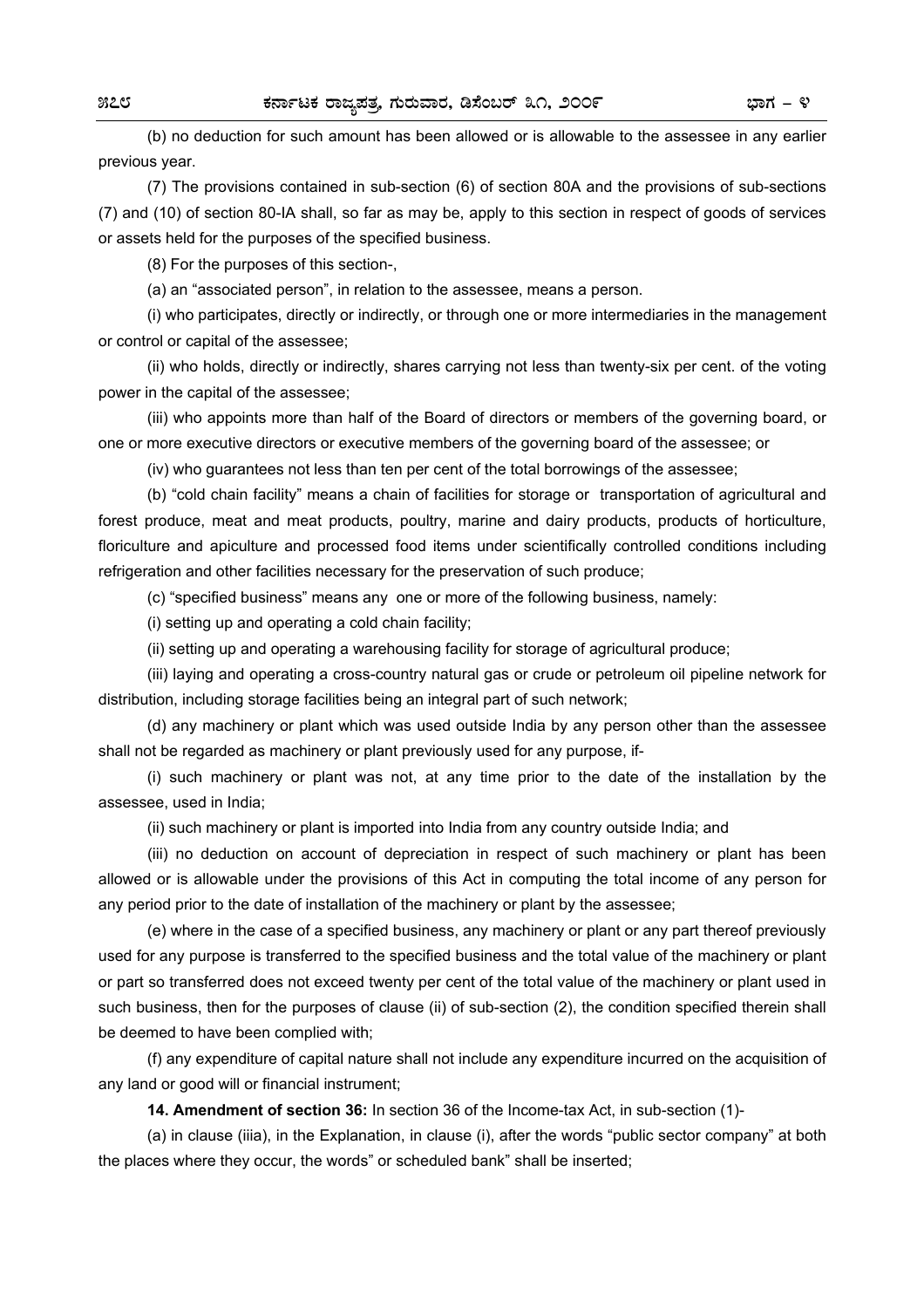(b) in clause (viii), in the Explanation, in clause (b), for sub-clause (i), the following sub-clause shall be substituted with effect from the  $1<sup>st</sup>$  day of April, 2010, namely:

 "(i) in respect of the specified entity referred to in sub-clause (i) or sub-clause (ii) or sub-clause(iii) or sub-clause (iv) of clause (a), the business of providing long-term finance for-

(A) industrial or agricultural development ;

(B) development of infrastructure facility in India; or

(C) development of housing in India'';

(c) clause (xvi) shall be omitted.

**15. Amendment of section 40:** In section 40 of the Income-tax Act, in clause (b), in sub-clause (v), for items (1) and (2) the following shall be substituted with effect from the 1<sup>st</sup> day of April, 2010 namely:-

"(a) on the first Rs, .3,00,000 of the book Rs. 1,50,000 or at the rate of 90 percent of profit or in case of a loss the book-profit, whichever is more;

 $(b)$  on the balance of the book-profit at the rate of 60 per cent"

**16. Amendment of section 40A:** In section 40A of the Income-tax Act, in sub-section (3A), after the proviso, the following proviso shall be inserted with effect from the 1<sup>st</sup> day of October, 2009 namely:-

 'Provided further that in the case of payment made for plying, hiring or leasing goods carriages, the provisions of sub-sections (3) and (3A) shall have effect as if for the words "twenty thousand rupees" the words "thirty-five thousand rupees" had been substituted;

**17. Amendment of section 43:** In section 43 of the Income-tax Act, with effect from the 1<sup>st</sup> day of April, 2010-

(a) in clause (1), after Explanation 12, the following Explanation shall be inserted, namely-

**"Explanation 13:** -The actual cost of any capital asset on which deduction has been allowed or is allowable to the assessee under section 35AD, shall be treated as nil-

(a) in the case of such assessee; and

(b) in any other case if the capital asset is acquired or received-

(i) by way of gift or will or an irrevocable trust;

(ii) on any distribution on liquidation of the company; and

(iii) by such mode of transfer as is referred to in clauses (i),

(iv)  $(v)$ ,  $(vi)$ ,  $(vib)$ ,  $(xiii)$  and  $(xiv)$  of section 47;

(b) in clause (6), after Explanation 6, the following Explanation shall be inserted, namely:-

**Explanation 7-** For the purposes, of this clause, where the income of an assessee is derived in part from agriculture and in part from business chargeable to income-tax under the head "Profits and gains of business or profession" for computing the written down value of assets acquired before the previous year, the total amount of depreciation shall be computed as if the entire income is derived from the business of the assessee under the head "Profits and gains of business or profession" and the depreciation so computed shall be deemed to be the depreciation actually allowed under this Act;

**18. Amendment of section 44AA:** In section 44AA of the Income-tax Act, in sub-section (2), with effect from the  $1<sup>st</sup>$  day of April, 2011-

(a) in clause (iii),

 (i) for the words figures and letters "section 44AD or section 44AE or section 44AF" the word, figures and letters "section 44AE" shall be substituted;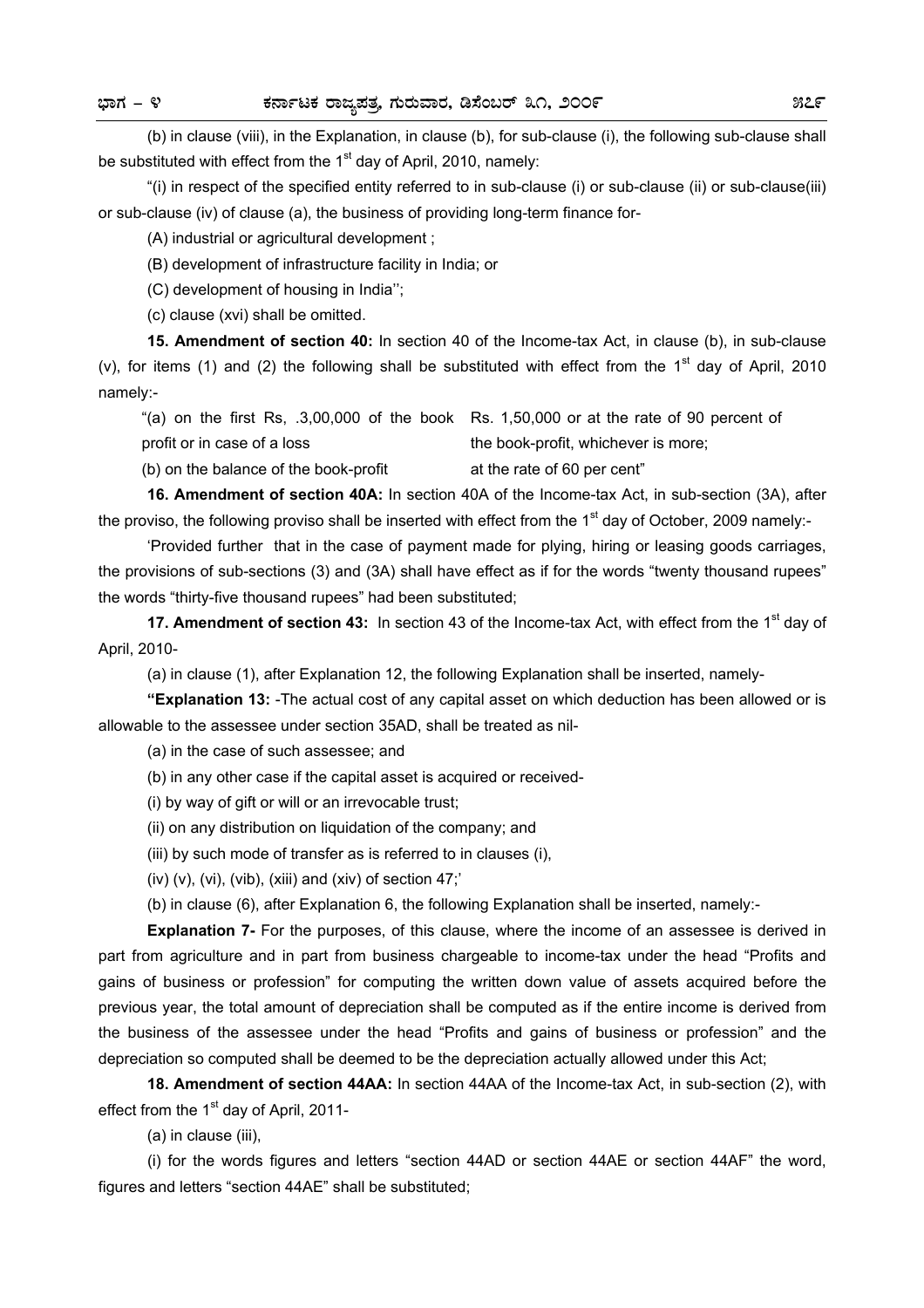(ii) for the words "previous year" occurring at the end, the words "previous year or" shall be substituted'

(b) after clause (iii), the following clause shall be inserted, namely:

 "(iv) where the profits and gains from the business are deemed to be the frofits and gains of the assessee under section 44AD and he has claimed such income to be lower than the profits and gains so deemed to be the profits and gains of his business and his income exceeds the maximum amount which is not chargeable to income-tax during such previous year'',

**19. Amendment of section 44AB:** In section 44AB of the Income-tax Act, with effect from the 1<sup>st</sup> day of April, 2011-

(a) in clause (c)

 (i) for the words, figures and letters "section 44AD or section 44AE or section 44AF" the word figures and letters "section 44AE " shall be substituted;

 (ii) for the words "previous year" occurring at the end, the words "previous year; or shall be substituted.

(b) after clause (c) the following clause shall be inserted, namely-

 "(d) carrying on the business shall, if the profits and gains from the business are deemed to be the profits and gains of such person under section 44AD and be has claimed such income to be lower than the profits and gains so deemed to be the profits and gains of his business and his income exceeds the maximum amount which is not chargeable to income-tax in any previous year''

**20. Substitution of new section for section 44AD :** For section 44AD of the Income-tax Act, the following section shall be substituted with effect from the  $1<sup>st</sup>$  day of April, 2011, namely:

**'44AD. Special provision for computing profits and gains of business on presumptive basis:** (1) Notwithstanding anything to the contrary contained in sections 28 to 43C, in the case of an eligible assessee engaged in an eligible business, a sum equal to eight per cent of the total turnover or gross receipts of the assessee in the previous year on account of such business or, as the case may be, a sum higher than the aforesaid sum claimed to have been earned by the eligible assessee, shall be deemed to be the profits and gains of such business chargeable to tax under the head "Profits and gains of business or profession".

 (2) Any deduction allowable under the provisions of sections 30 to 38 shall, for the purposes of sub-section (1), be deemed to have been already given full effect to and no further deduction under those sections shall be allowed;

 Provided that where the eligible assessee is a firm the salary and interest paid to its partners shall be deducted from the income computed under sub-section (1) subject to the conditions and limits specified in clause (b) of section 40.

 (3) The written down value of any asset of an eligible business shall be deemed to have been calculated as if the eligible assessee had claimed and had been actually allowed the deduction in respect of the depreciation for each of the relevant assessment years.

 (4) The provisions of Chapter XVII-C shall not apply to an eligible assessee in so far as they relate to the eligible business.

 (5) Notwithstanding anything contained in the foregoing provisions of this section, an eligible assessee who claims that his profits and gains from the eligible business are lower than the profits and gains specified in sub-section (1) and whose total income exceeds the maximum amount which is not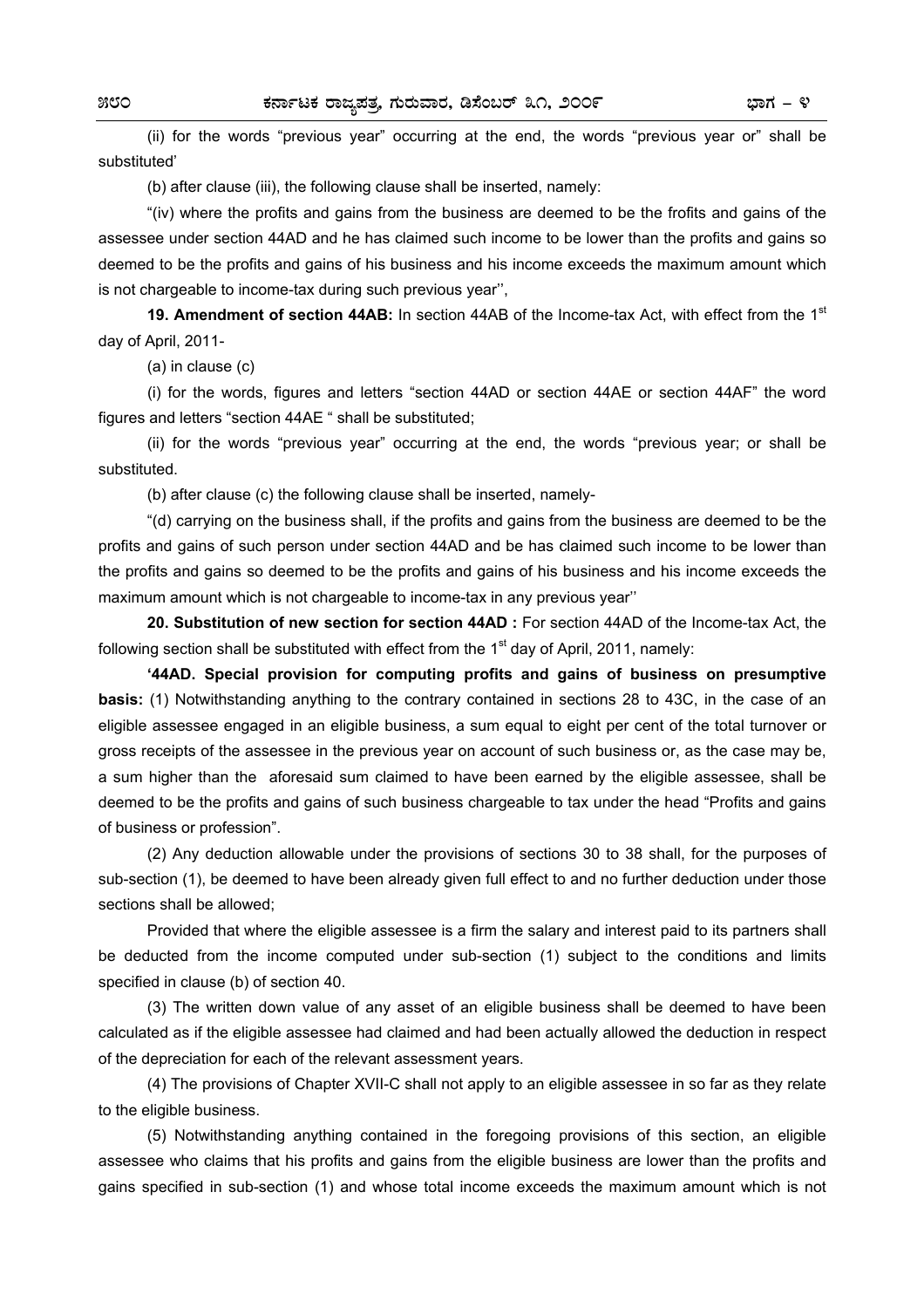chargeable to income –tax, shall be required to keep and maintain such books of account and other documents as required under sub-section (2) of section 44AA and get them audited and furnish a report of such audit as required under section 44AB.

**Explanation:** For the purposes of this section-

(a) "eligible assessee" means,

 (i) an individual, Hindu undivided family or a partnership firm, who is a resident, but not a limited liability partnership firm as defined under clause (n) of sub-section (1) of section 2 of the Limited Liability Partnership Act, 2008 (6 of 2009); and

 (ii) who has not claimed deduction under any of the sections 10A, 10AA, 10B, 10BA or deduction under any provisions of Chapter VIA under the heading "C-Deductions in respect of certain incomes" in the relevant assessment year;

(b) "eligible business" means,-

 (i) any business except the business of plying, hiring or leasing goods carriages referred to in section 44AE; and

 (ii) whose total turnover or gross receipts in the previous year does not exceed an amount of forty lakh rupees;

**21. Amendment of section 44AE:** In section 44AE of the Income-tax Act, for sub-section (2), the following sub-section shall be substituted with effect from the  $1<sup>st</sup>$  day of April, 2011, namely:

"(2) For the purposes of sub-section (I), the profits and gains from each goods carriage,-

 (i) being a heavy goods vehicle, shall be an amount equal to five thousand rupees for every month or part of a month during which the heavy goods vehicle is owned by the assessee in the previous year or an amount claimed to have been actually earned from such vehicle, whichever is higher:

 (ii) other than a heavy goods vehicle, shall be an amount equal to four thousand five hundred rupees for every month or part of a month during which the goods carriage is owned by the assessee in the previous year or an amount claimed to have been actually earned from such vehicle, whichever is higher"

**22. Amendment of section 44AF:** In section 44AF of the Income-tax Act, after sub-section (5), the following sub-section shall be inserted, namely:-

 "(6) Nothing contained in this section shall apply to any assessment year beginning on or after the 1<sup>st</sup> day of April, 2011".

**23. Amendment of section 49:** In section 49 of the Income-tax Act-

(a) for sub-section (2AA), the following sub-section shall be substituted with effect from the  $1<sup>st</sup>$  day of April, 2010, namely:

 "(2AA) Where the capital gain arises from the transfer of specified security or sweat equity shares referred to in sub-clause (vi) of clause (2) of section 17, the cost of acquisition of such security or shares shall be the fair market value which has been taken into account for the purposes of the said sub-clause'",

(b) after sub-section (3) the following sub-section shall be inserted with effect from the  $1<sup>st</sup>$  day of October, 2009 namely:

 "(4) Where the capital gain arises from the transfer of a property, the value of which has been subject to income-tax under clause (vii) of sub-section (2) of section 56 the cost of acquisition of such property shall be deemed to be the value which has been taken into account for the purposes of the said clause (vii)",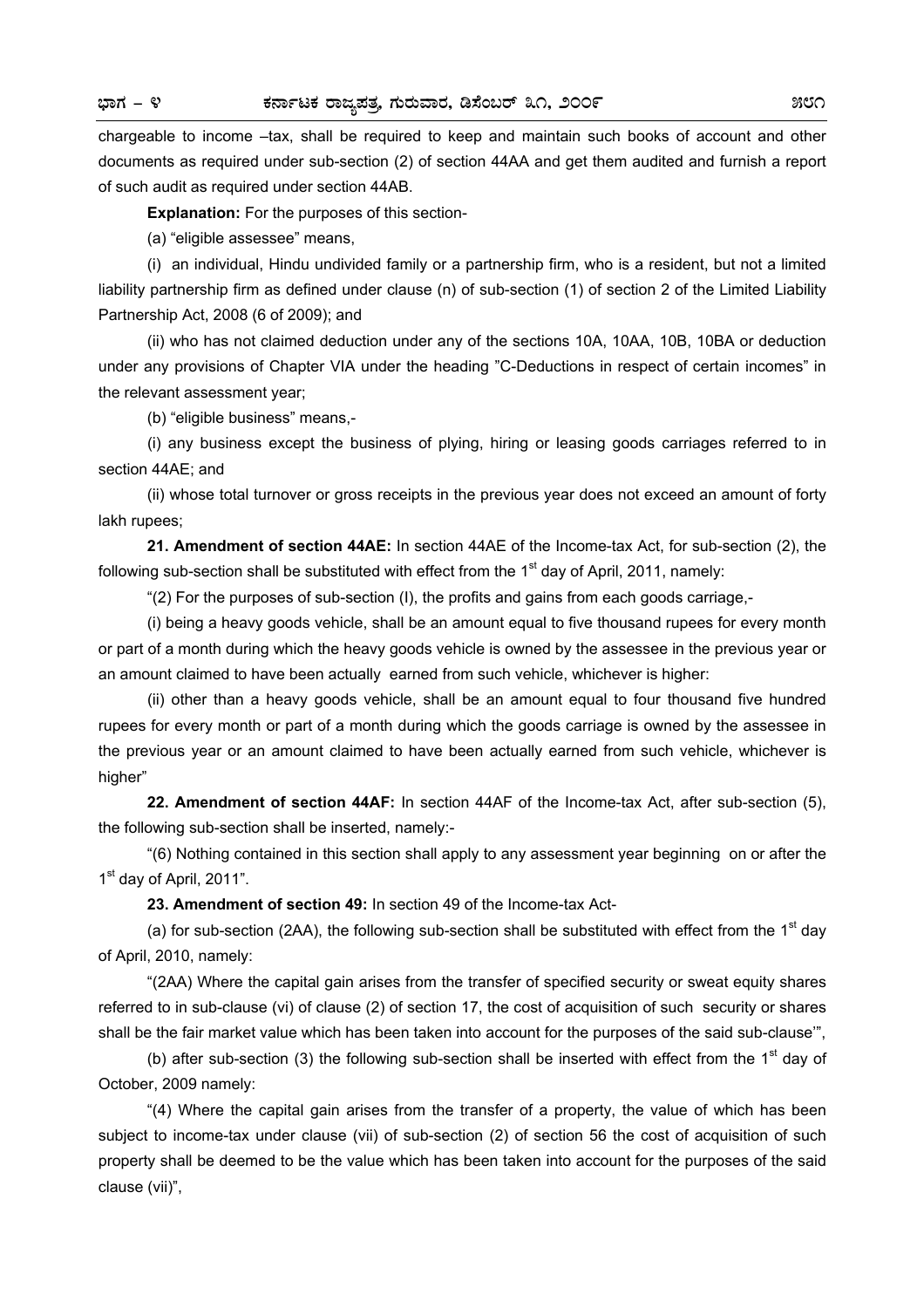**24. Amendment of section 50B:** In section 50B of the Income-tax Act, in Explanation 2 with effect from the  $1<sup>st</sup>$  day of April, 2010-

(i) in clause (a), the word "and" occurring at the end, shall be omitted;

(ii) for clause (b), the following clauses shall be substituted, namely:

 "(b) in the case of capital assets in respect of which the whole of the expenditure has been allowed or is allowable as a deduction under section 35AD, nil; and

(c) in the case of other assets, the book value of such assets",

25. Amendment of section 50C: In section 50C of the Income-tax Act, with effect from the 1<sup>st</sup> day of October, 2009-

 (a) for the words "or assessed" wherever they occur, the words "or assessed or assessable" shall be substituted;

 (b) in sub-section (2), the Explanation shall be numbered as Explanation 1 thereof and after Explanation 1 as so numbered, the following Explanation shall be inserted, namely:-

**Explanation 2-** For the purposes of this section, the expression "assessable" means the price which the stamp valuation authority would have, notwithstanding anything to the contrary contained in any other law for the time being in force, adopted or assessed, if it were referred to such authority for the purposes of the payment of stamp duty;

**26. Amendment of section 56:** In section 56 of the Income-tax Act, in sub-section (2),-

(a) with effect from the  $1<sup>st</sup>$  day of October, 2009-

(i) in clause (vi), after the words, figures and letters "on or after the  $1<sup>st</sup>$  day of April, 2006" the words, figures and letters "but before the  $1<sup>st</sup>$  day of October, 2009" shall be inserted;

(ii) after clause (vi), the following clause shall be inserted, namely:-

(vii) where an individual or a Hindu undivided family receives, in any previous year, from any person or persons on or after the  $1<sup>st</sup>$  day of October, 2009-

 (a) any sum of money, without consideration, the aggregate value of which exceeds fifty thousand rupees, the whole of the aggregate value of such sum;

(b) any immovable property,

 (i) without consideration, the stamp duty value of which exceeds fifty thousand rupees, the stamp duty value of such property;

 (ii) for a consideration which is less than the stamp duty value of the property by an amount exceeding fifty thousand rupees, the stamp duty value of such property as exceeds such consideration;

(c) any property, other than immovable property,-

 (i) without consideration, the aggregate fair market value of which exceeds fifty thousand rupees, the whole of the aggregate fair market value of such property;

 (ii) for a consideration which is less than the aggregate fair market value of the property by an amount exceeding fifty thousand rupees, the aggregate fair market value of such property as exceeds such consideration:

 Provided that where the stamp duty value of immovable property as referred to in sub-clause (b) is disputed by the assessee on grounds mentioned in sub-section (2) of section 50C, the Assessing Officer may refer the valuation of such property to a Valuation Officer, and the provisions of section 50C and subsection (15) of section 155 shall, as far as may be, apply in relation to the stamp duty value of such property for the purposes of sub-clause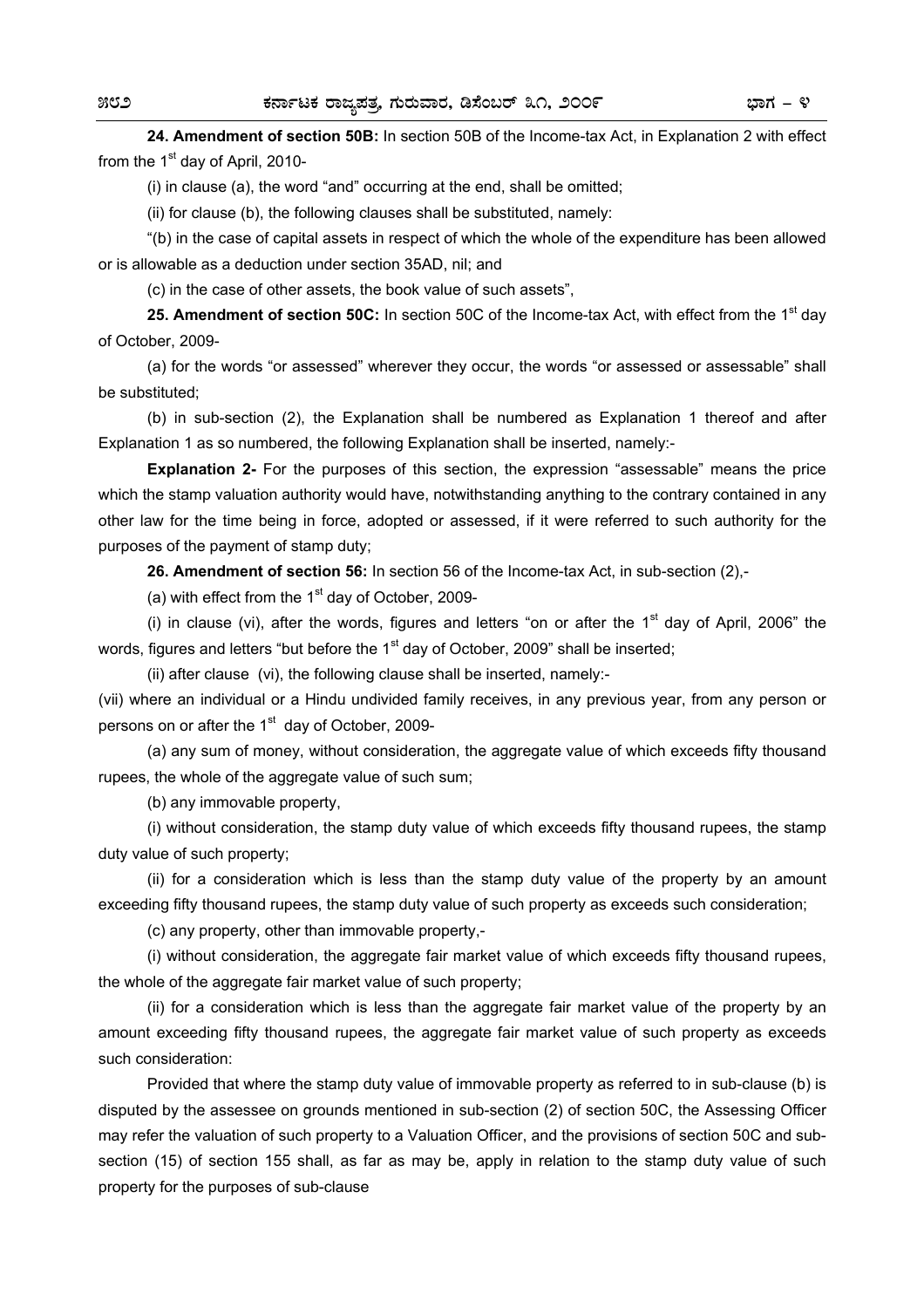(b) as they apply for valuation of capital asset under those sections:

Provided further that this clause shall not apply to any sum of money or any property received-

(a) from any relative; or

(b) on the occasion of the marriage of the individual ;or

(c) under a will or by way of inheritance; or

(d) in contemplation of death of the payer or donor, as the case may be; or

(e) from any local authority as defined in the Explanation to clause (20) of section 10 :or

 (f) from any fund or foundation or university or other educational institution or hospital or other medical institution or any trust or institution referred to in clause (23C) of section 10:or

(g) from any trust or institution registered under section 12AA.

**Explanation:**- For the purposes of this clause,-

 (a) "assessable" shall have the meaning assigned to it in Explanation 2 to sub-section (2) of section 50C;

 (b) "fair market value" of a property other than an immovable property means the value determined in accordance with the method as may be prescribed;

 (c) "jewellery" shall have the meaning assigned to it in the Explanation to sub-clause (ii) of clause (14) of section 2;

(d) "property" means-

(i) immovable property being land or building or both;

- (ii) shares and securities;
- (iii) jewellery;

(iv) archaeological collections;

(v) drawings;

(vi) paintings;

(vii) sculptures; or

(viii) any work of art;

 (e) "relative" shall have the meaning assigned to it in the Explanation to clause (vi) of sub-section (2) of this section;

 (f) "stamp duty value" means the value adopted or assessed or assessable by any authority of the Central Government or a State Government for the purpose of payment of stamp duty in respect of an immovable property;

(b) after clause (vii) as so inserted, the following clause shall be inserted with effect from the  $1<sup>st</sup>$ day of April, 2010, namely;

 "(viii) income by way of interest received on compensation or on enhanced compensation referred to in clause (b) of section 145A",

**27. Amendment of section 57:** In section 57 of the Income-tax Act, offter clause (iii)the following clause shall be inserted at the end with effect from the  $1<sup>st</sup>$  day of April, 2010 namely:

 "(iv) in the case of income of the nature referred to in clause (viii) of sub-section (2) of section 56, a deduction of a sum equal to fifty percent of such income and no deduction shall be allowed under any other clause of this section",

**28. Insertion of new section 73A :** After section 73 of the Income-tax Act, the following section shall be inserted with effect from the  $1<sup>st</sup>$  day of April, 2010, namely:-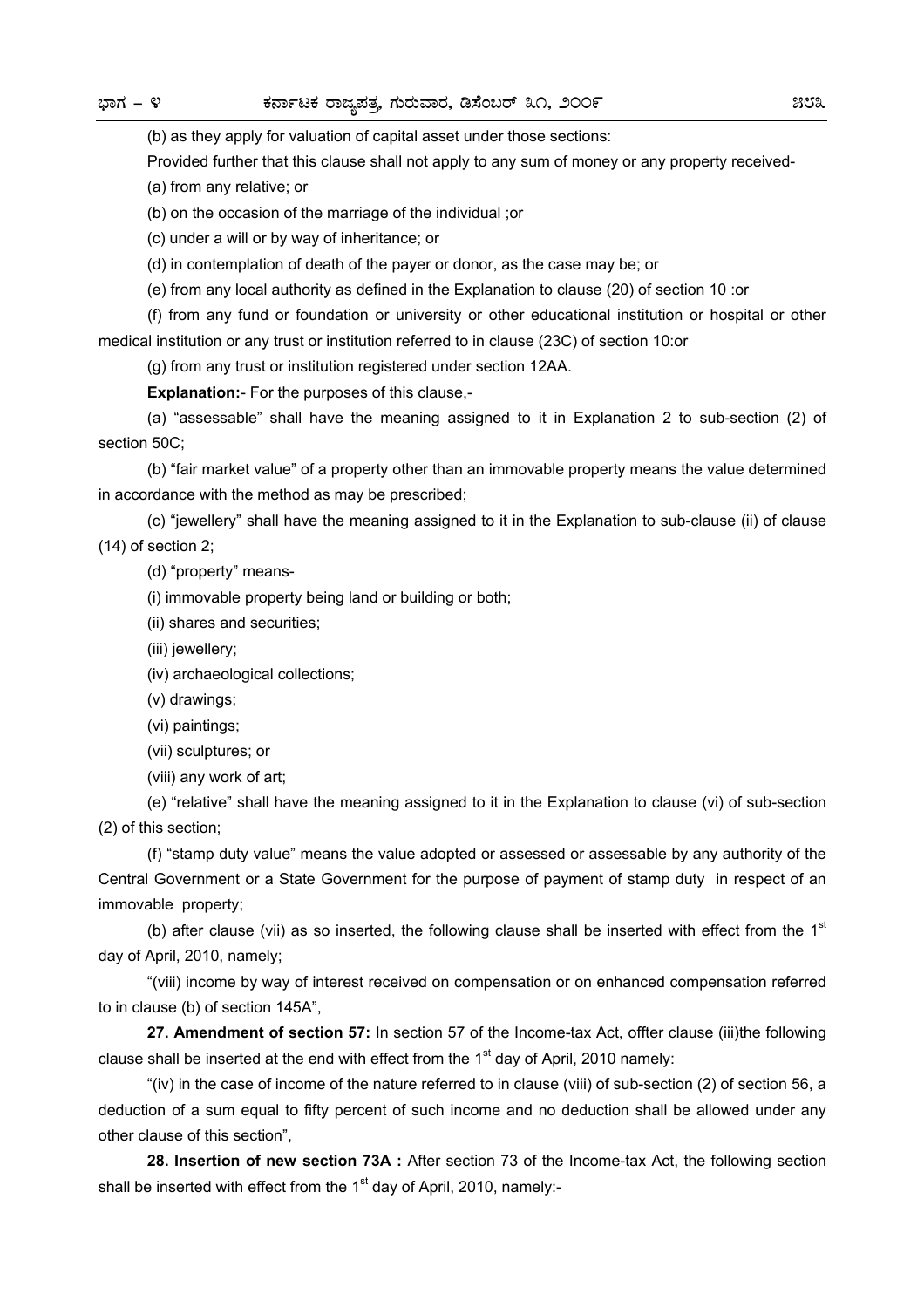**"73A. Carry forward and set off of losses by specified business:** (1) Any loss, computed in respect of any specified business referred to in section 35AD shall not be set off except against profits and gains, if any, of any other specified business.

 (2) Where for any assessment year any loss computed in respect of the specified business referred to in sub-section (1) has not been wholly set off under sub-section (1), so much of the loss as is not so set off or the whole loss where the assessee has no income from any other specified business, shall subject to the other provisions of this Chapter, be carried forward to the following assessment year, and-

 (i) it shall be set off against the profits and gains, if any, of any specified business carried on by him assessable for that assessment year; and

 (ii) if the loss can not be wholly so set off, the amount of loss not so set off shall be carried forward to the following assessment year and so on",

**29. Amendment of section 80A:** In section 80A of the Income-tax Act,

 (a) after sub-section (3), the following sub-sections shall be inserted and shall be deemed to have been inserted with effect from the  $1<sup>st</sup>$  day of April, 2003, namely:-

 "(4) Notwithstanding anything to the contrary contained in section 10A or section 10AA or section 10B or section 10BA or in any provisions of this Chapter under the heading "C-Deductions in respect of certain incomes, where in the case of an assessee, any amount of profits and gains of an undertaking or unit or enter prise or eligible business is claimed and allowed as a deduction under any of those provisions for any assessment year, deduction in respect of, and to the extent of such profits and gains shall not be allowed under any other provisions of this Act for such assessment year and shall in no case exceed the profits and gains of such undertaking or unit or enterprise or eligible business, as the case may be.

 (5) Where the assessee fails to make a claim in his return of income for any deduction under section 10A or section 10AA or section 10B or section 10BA or under any provision of this Chapter under the heading "C-Deductions in respect of certain incomes" no deduction, shall be allowed to him there under ",

(b) after sub-section (5) as so inserted, the following sub-section shall be inserted, namely:

 (6) Notwithstanding anything to the contrary contained in section 10A or section 10AA or section 10B or section 10BA or in any provisions of this Chapter under the heading "C-Deductions in respect of certain incomes" where any goods or services held for the purposes of the undertaking or unit or enterprise or eligible business are transferred to any other business carried on by the assessee or where any goods or services held for the purposes of any other business carried on by the assessee are transferred to the undertaking or unit or enterprise or eligible business and, the consideration, if any, for such transfer as recorded in the accounts of the undertaking or unit or enterprise or eligible business does not correspond to the market value of such goods or services as on the date of the transfer, then, for the purposes of any deduction under this chapter, the profits and gains of such undertaking or unit or enterprise or eligible business shall be computed as if the transfer, in either case, had been made at the market value of such goods or services as on that date.

**Explanation** : For the purposes of this sub-section, the expression "market value"-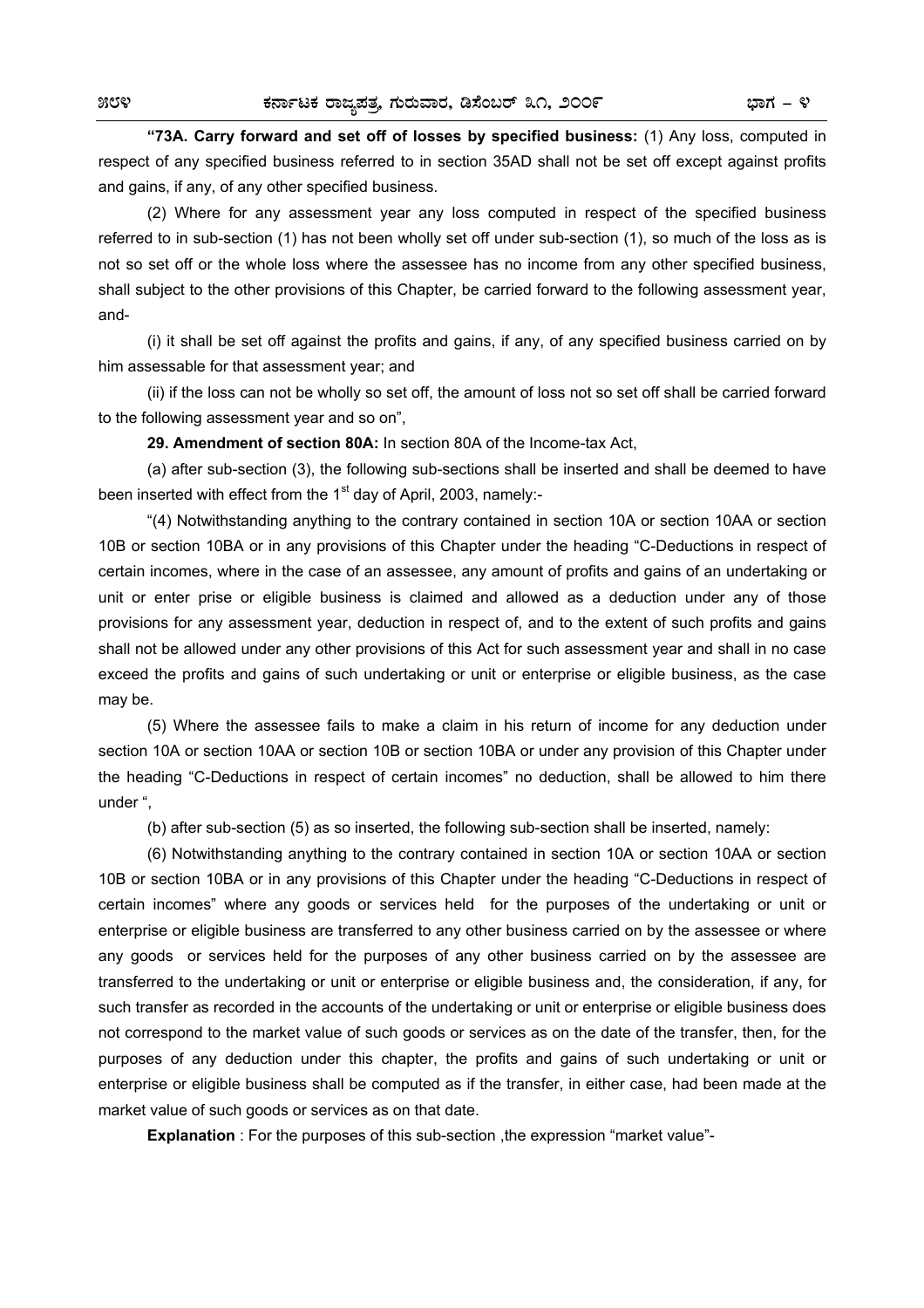(i) in relation to any goods or services sold or supplied, means the price that such goods or services would fetch if these were sold by the undertaking or unit or enterprise or eligible business in the open market, subject to statutory or regulatory restrictions, if any;

 (ii) in relation to any goods or services acquired, means the price that such goods or services would cost if these were acquired by the undertaking or unit or enterprise or eligible business from the open market subject to statutory or regulatory restrictions, if any;

**30. Amendment of section 80CCD:** In section 80CCD of the Income-tax Act,

(a) in sub-section (1),

 (i) in the opening portion, after the words, figures and letters "where an assessee, being an individual employed by the Central Government or any other employer on or after the 1<sup>st</sup> day of January. 2004,' the words "or any other assessee, being an individual" shall be inserted;

 (ii) for the words "as does not exceed ten per cent, of his salary in the previous year", the following words shall be substituted, namely:-

"as does not exceed,

(a) in the case of an employee, ten per cent, of his salary in the previous year; and

(b) in any other case, ten per cent of his gross total income in the previous year;

(b) after sub-section (4), the following sub-section shall be inserted, namely:

 "(5) For the purposes of this section ,the assessee shall be deemed not to have received any amount in the previous year if such amount is used for purchasing an annuity plan in the same previous year"

**31. Amendment of section 80DD:** In section 80DDof the Income-tax Act, in sub-section (1) in the proviso, for the words "seventy-five thousand rupees" the words "one hundred thousand rupees" shall be substituted with effect from the 1<sup>st</sup> day of April, 2010.

**32. Amendment of section 80E:** In section 80E of the Income –tax Act, in sub-section (3), with effect from the  $1<sup>st</sup>$  day of April, 2010-

(i) for clause (c) the following clause shall be substituted, namely:

 '(c) "higher education" means any course of study pursued after passing the Senior Secondary Examination or its equivalent from any school, board or university recognised by the Central Government or State Government or local authority or by any other authority authorised by the Central Government or State Government or local authority to do so''

(ii) for clause (e), the following clause shall be substituted, namely:-

 "(e) "relative" in relation to an individual, means the spouse and children of that individual or the student for whom the individual is the legal guardian;

**33. Amendment of section 80G:** In section 80G of the Income-tax, Act, in sub-section (5)

(a) in clause (v) the word "and" occurring at the end shall be omitted;

 (b) in clause (vi), for the words "made in this behalf" the words "made in this behalf and "shall be substituted;

(c) in clause (vi), the proviso shall be omitted with effect from the  $1<sup>st</sup>$  day of October, 2009;

(d) after clause (vi),the following clause shall be inserted, namely:-

 "(vii) where any institution or fund had been approved under clause (vi) for the previous year beginning on the 1<sup>st</sup> day of April, 2007 and ending on the 31<sup>st</sup> day of March, 2008 such institution or fund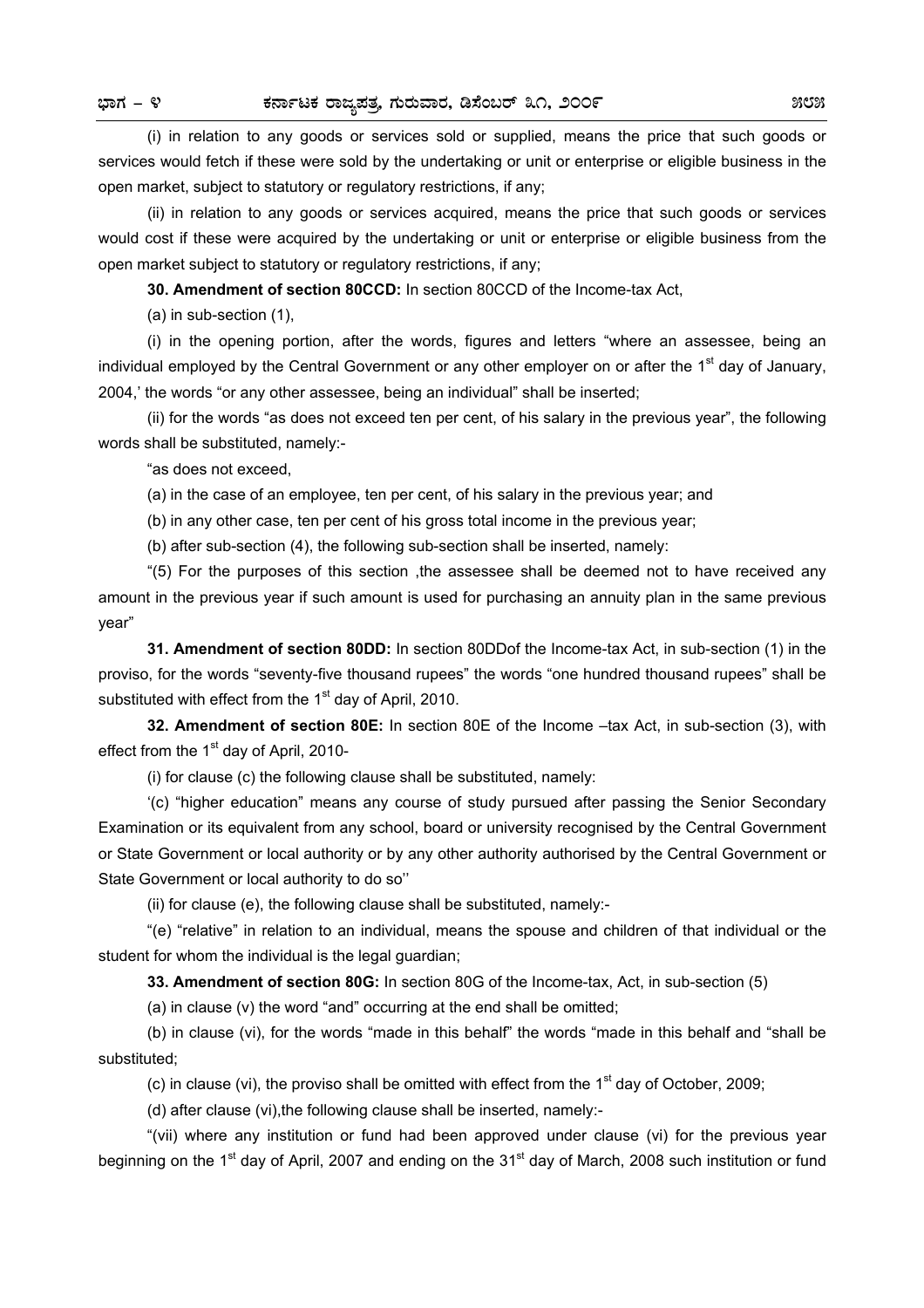shall, for the purposes of this section and notwithstanding anything contained in the proviso to clause (15) of section 2, be deemed to have been,-

(a) established for charitable purposes for the previous year beginning on the 1<sup>st</sup> day of April, 2008 and ending on the  $31<sup>st</sup>$  day of March, 2009; and

(b) approved under the said clause (vi) for the previous year beginning on the 1<sup>st</sup> day of April, 2008 and ending on the  $31<sup>st</sup>$  day of March, 2009",

**34. Amendment of section 80GGB:** In section 80GGB of the Income-tax Act, after the words "political party" the words "or an electoral trust" shall be inserted with effect from the 1<sup>st</sup> day of April,2010.

**35. Amendment of section 80GGC:** In section 80GGC of the Income-tax Act, for the words "to a political party" the words "to a political party or an electoral trust" shall be substituted with effect from the 1<sup>st</sup> day of April, 2010.

**36. Amendment of section 80-1A:** In section 80-1A of the Income-tax, Act,-

 (a) in sub-section (2), the words "or lays and begins to operate a cross-country natural gas distribution network" shall be omitted with effect from the  $1<sup>st</sup>$  day of April, 2010;

 (b) in sub-section (3), the words, brackets and letters "or clause (vi)" shall be omitted with effect from the  $1<sup>st</sup>$  day of April, 2010:

(c) in sub-section (4),-

(A) in clause (iii), in the second proviso, for the words, figures and letters "the  $31<sup>st</sup>$  day of March, 2009" the words, figures and letters "the  $31<sup>st</sup>$  day of March, 2011" shall be substituted;

(B) in clause (iv), for the words, figures and letters "the  $31<sup>st</sup>$  day of March, 2010" wherever they occur, the words, figures and letters "the  $31<sup>st</sup>$  day of march 2011" shall be substituted;

(C) in clause (v), in sub-clause (b), for the figures, letters and words "31<sup>st</sup> day of March, 2008" the figures, letters and words "31<sup>st</sup> day of March, 2011" shall be substituted and shall be deemed to have been substituted with effect from the  $1<sup>st</sup>$  day of April, 2008;

(D) clause (vi) shall be omitted with effect from the  $1<sup>st</sup>$  day of April, 2010;

 (d) after sub-section (13), for the Explanation, the following Explanation shall be substituted and shall be deemed to have been substituted with effect from the  $1<sup>st</sup>$  day of April 2000, namely:

**"Explanation:** For the removal of doubts, it is hereby declared that nothing contained in this section shall apply in relation to a business referred to in sub-section (4) which is in the nature of a works contract awarded by any person (including the Central or State Government) and executed by the undertaking or enterprise referred to in sub-section (1)"

**37. Amendment of section 80-IB:** In section 80-IB of the Income-tax Act,-

 (a) for sub-section (9), the following sub-section shall be substituted and shall be deemed to have been substituted with effect from the 1<sup>st</sup> day of April, 2000, namely:-

 '(9) The amount of deduction to an undertaking shall be hundred per cent of the profits for a period of seven consecutive assessment years, including the initial assessment year, if such undertaking fulfils any of the following namely:

 (i) is located in North-Eastern Region and has begun or begins commercial production of mineral oil before the  $1<sup>st</sup>$  day of April, 1997;

 (ii) is located in any part of India and has begun or begins commercial production of mineral oil on or after the  $1<sup>st</sup>$  day of April, 1997;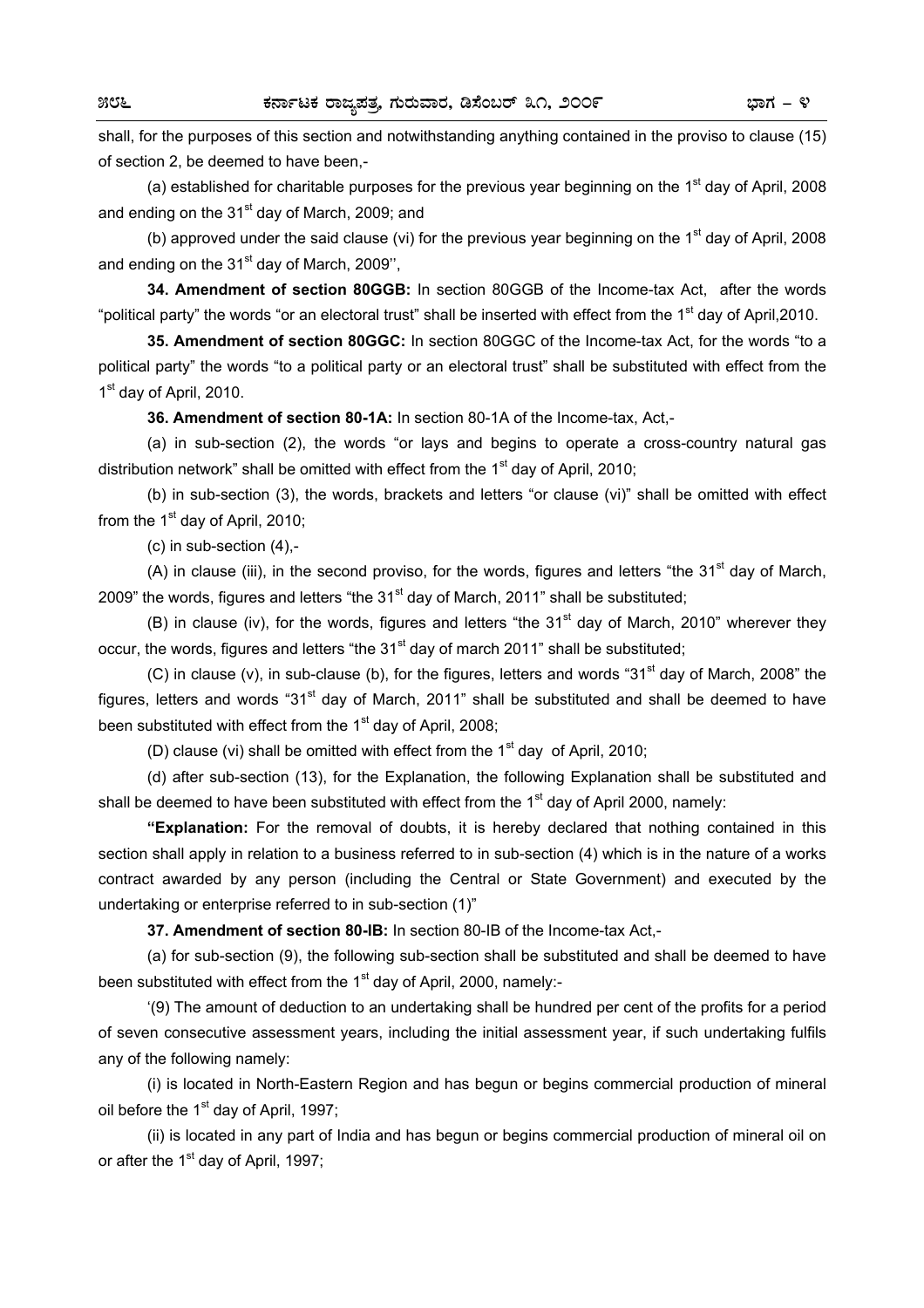(iii) is engaged in refining of mineral oil and begins such refining on or after the  $1<sup>st</sup>$  day of October, 1998.

**Explanation:** For the purposes of claiming deduction under this sub-section, all blocks licensed under a single contract, which has been awarded under the New Exploration Licensing Policy announced by the Government of India vide Resolution No. O-19018/22/95-ONGDO.VL dated 10<sup>th</sup> February, 1999 or has been awarded in pursuance of any law for the time being in force or has been awarded by the Central or a State Government in any other manner, shall be treated as a single "undertaking"'

(b) in sub-section (9), as so substituted,-

(A) in clause (iii), after the words, figures and letters "the  $1<sup>st</sup>$  day of October, 1998" the words, figures and letters "but not later than the  $31<sup>st</sup>$  day of March, 2012" shall be inserted:

(B) after clause (iii), the following clauses shall be inserted with effect from the  $1<sup>st</sup>$  day of April, 2010, namely:-

 (iv) is engaged in commercial production of natural gas in blocks licensed under the VIII Round of bidding for award of exploration contracts (hereafter referred to as "NELP-VIII") under the New Exploration Licensing Policy announced by the Government of India vide Resolution No-O-19018/22/95- ONG. DO. VL, dated 10<sup>th</sup> February, 1999 and begins commercial production of natural gas on or after the 1<sup>st</sup> day of April, 2009;

 (v) is engaged in commercial production of natural gas in blocks licensed under the IV Round of bidding for award of exploration contracts for Coal Bed Methane blocks and begins commercial production of natural gas on or after the  $1<sup>st</sup>$  day of April, 2009";

(c) in sub-section (10),-

(i) in the opening portion, for the figures, letters and words "31 $^{\rm st}$  day of March, 2007", the figures, letters and words "31 $\mathrm{st}$  day of March, 2008 shall be substituted;

 (ii) in clause (c), for the words "any other place; and the words "any other place" shall be substituted with effect from the  $1<sup>st</sup>$  day of April, 2010;

(iii) after clause (d), the following clauses shall be inserted with effect from the  $1<sup>st</sup>$  day of April, 2010, namely:-

 "(e) not more than one residential unit in the housing project is allotted to any person not being an individual; and

 (f) in a case where a residential unit in the housing project is allotted to a person being an individual, no other residential unit in such housing project is allotted to any of the following persons, namely:-

(i) the individual or the spouse or the minor children of such individual,

(ii) the Hindu undivided family in which such individual is the karta,

 (iii) any person representing such individual, the spouse or the minor children of such individual or the Hindu undivided family in which such individual is the karta"

 (iv) the following Explanation shall be inserted and shall be deemed to have been inserted with effect from the  $1<sup>st</sup>$  day of April, 2001, namely:-

**"Explanation.-** For the removal of doubts, it is hereby declared that nothing contained in this subsection shall apply to any undertaking which executes the housing project as a works contract awarded by any person (including the Central or State Government)"

(d) in sub-section (11A), with effect from the  $1<sup>st</sup>$  day of April, 2010,-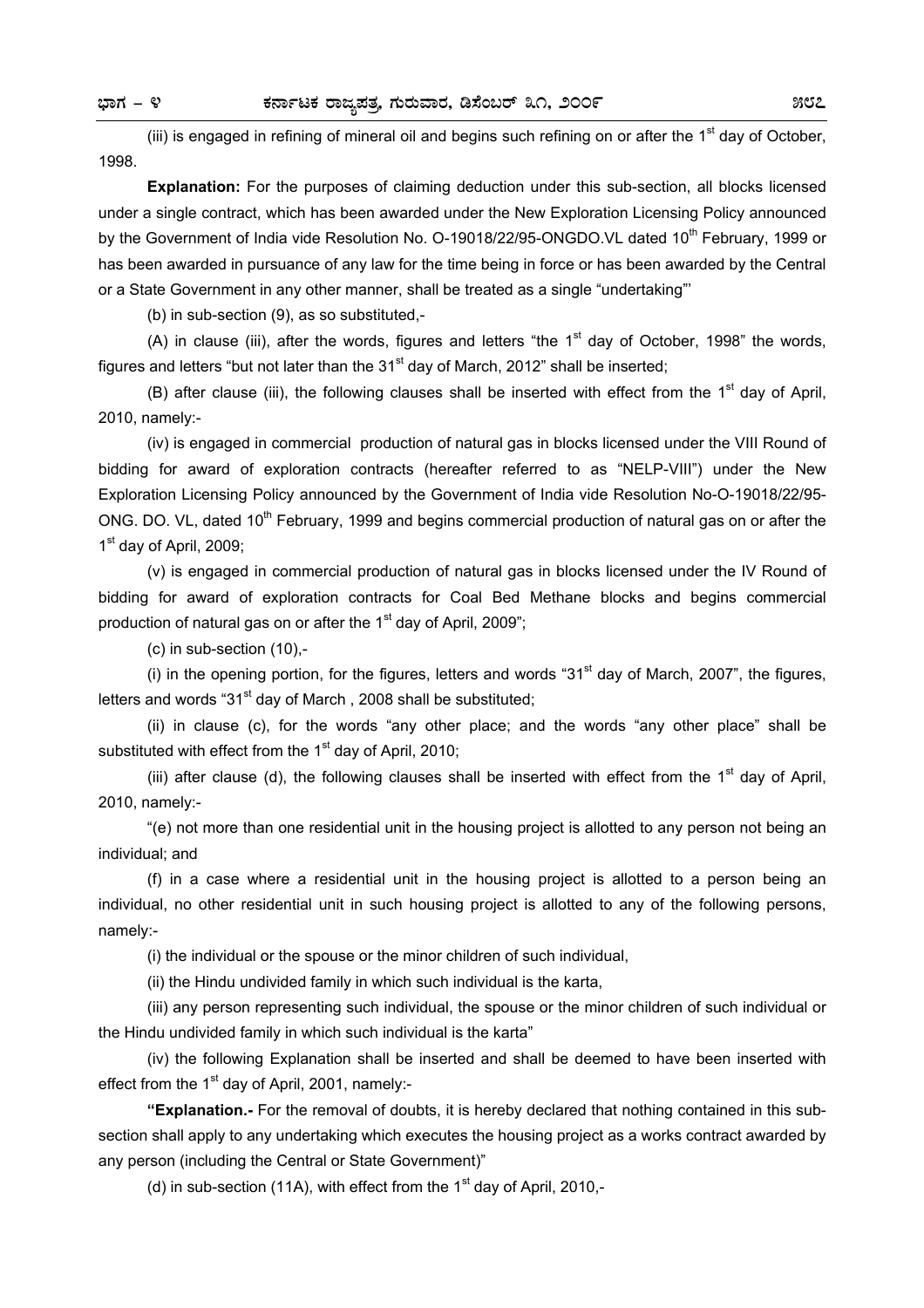(i) after the words "vegetables or" the following words shall be inserted, namely:-

"meat and meat products or poultry or marine or dairy products or";

(ii) the following proviso shall be inserted namely:

 "Provided that the provisions of this section shall not apply to an undertaking engaged in the business of processing, preservation and packaging of meat or meat products or poultry or marini or dairy products, if it begins to operate such business before the  $1<sup>st</sup>$  day of April, 2009"

**38. Amendment of section 80U:** In section 80U of the Income-tax Act, in sub-section (1), after the proviso, the following proviso shall be inserted with effect from the  $1<sup>st</sup>$  day of April, 2010, namely:

"Provided further that for the assessment years beginning on or after the 1<sup>st</sup> day of April, 2010, the provisions of the first proviso shall have effect as if for the words "seventy-five thousand rupees" the words "one lakh rupees" had been substituted,

**39. Amendment of section 89:** In section 89 of the Income-tax Act, the following proviso shall be inserted with effect from the  $1<sup>st</sup>$  day of April, 2010, namely:-

 "Provided that no such relief shall be granted in respect of any amount received or receivable by an assessee on his voluntary retirement or termination of his service, in accordance with any scheme or schemes of voluntary retirement or in the case of a public sector company referred to in sub-clause(i) of clause (10C) of section 10, a scheme of voluntary separation, if an exemption in respect of any amount received or receivable on such voluntary retirement or termination of his service or voluntary separation has been claimed by the assessee under clause (10C) of section 10 in respect of such, or any other assessment year",

**40. Substitution of new section 90 :** For section 90 of the Income-tax Act, the following section shall be substituted with effect from the  $1<sup>st</sup>$  day of October, 2009, namely:-

**"90. Agreement with foreign countries or specified territories**: (1) The Central Government may enter into an agreement with the Government of any country outside India or specified territory outside India,

(a) for the granting of relief in respect of-

 (i) income on which have been paid both income-tax under this Act and income-tax in that country or specified territory, as the case may be, or

 (ii) income-tax chargeable under this Act and under the corresponding law in force in that country or specified territory, as the case may be, to promote mutual economic relations, trade and investment, or

 (b) for the avoidance of double taxation of income under this Act and under the corresponding law in force in that country or specified territory, as the case may be, or

 (c) for exchange of information for the prevention of evasion or avoidance of income-tax chargeable under this Act or under the corresponding law in force in that country or specified territory, as the case may be, or investigation of cases of such evasion or avoidance, or

 (d) for recovery of income-tax under this Act and under the corresponding law in force in that country or specified territory, as the case may be, and may, by notification in the Official Gazette, make such provisions as may be necessary for implementing the agreement.

 (2) Where the Central Government has entered into an agreement with the Government of any country outside India or specified territory outside India, as the case may be under sub-section (1) for granting relief of tax, or as the case may be, avoidance of double taxation, then, in relation to the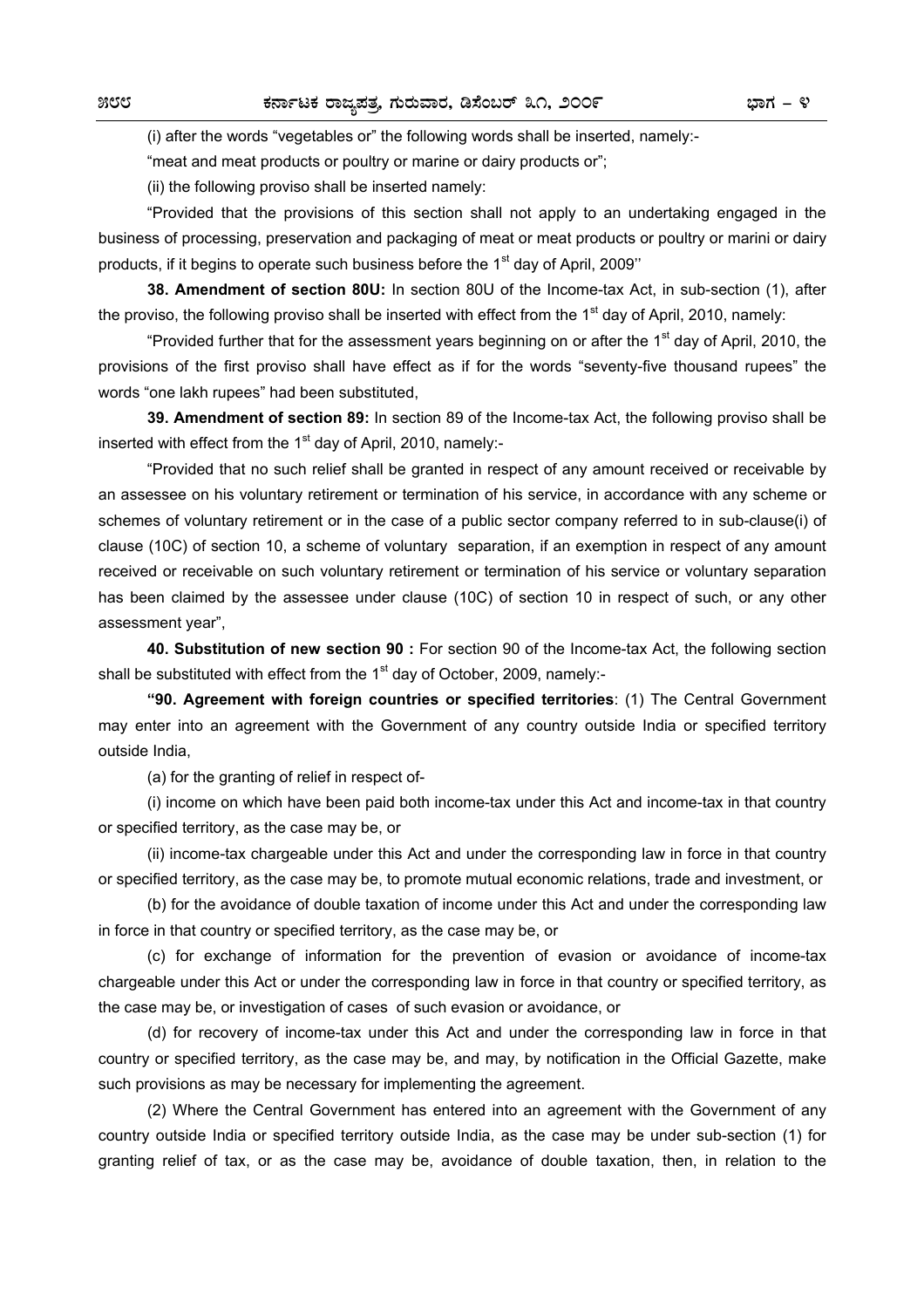assessee to whom such agreement applies, the provisions of this Act shall apply to the extent they are more beneficial to that assessee.

 (3) Any term used but not defined in this Act or in the agreement referred to in sub-section (1) shall, unless the context otherwise requires, and is not inconsistent with the provisions of this Act or the agreement, have the same meaning as assigned to it in the notification issued by the Central Government in the Official Gazette in this behalf.

**Explanation1:** For the removal of doubts, it is hereby declared that the charge of tax in respect of a foreign company at a rate higher than the rate at which a domestic company is chargeable, shall not be regarded as less favourable charge or levy of tax in respect of such foreign company.

**Explanation 2:** For the purposes of this section, "specified territory" means any area outside India which may be notified as such by the Central Government'

**41. Amendment of section 92C:** In section 92C of the Income-tax Act, in sub-section (2), for the proviso, the following provisos shall be substituted with effect from the 1<sup>st</sup> day of October, 2009, namely:

 "Provided, that where more than one price is determined by the most appropriate method, the arm's length price shall be taken to be the arithmetical mean of such prices:

 Provided further that if the variation between that arm's length price so determined and price at which the international transaction has actually been undertaken does not exceed five per cent of the latter, the price at which the international transaction has actually been undertaken shall be deemed to be the arm's length price",

**42. Insertion of new section 92CB:** After section 92CA of the Income-tax Act, the following section shall be inserted, namely:

**"92CB. Power of Board to make safe harbour rules:** (1) The determination of arm's length price under section 92 C or section 92CA shall be subject to safe harbour rules.

(2) The Board may, for the purposes of sub-section (1), make rules for safe harbour.

**Explanation:** For the purposes of this section, "safe harbour" means circumstances in which the income-tax authorities shall accept the transfer price declared by the assessee',

**43. Amendment of section 115BBC:** In section 115BBC of the Income-tax Act, in sub-section (1), with effect from the  $1<sup>st</sup>$  day of April, 2010:-

(a) for clause (i), the following clause shall be substituted, namely:

 "(i) the amount of income-tax calculated at the rate of thirty per cent on the aggregate of anonymous donations received in excess of the higher of the following, namely:

(A) five per cent, of the total donations received by the assessee; or

(B) one lakh rupees; and

(b) for clause (ii), the following clause shall be substituted, namely:-

 (ii) the amount of income-tax with which the assessee would have been chargeable had his total income been reduced by the aggregate of anonymous donations received'',

**44. Amendment of section 115JA:** In section 115JA of the Income-tax Act, in sub-section (2), after the second proviso, in the Explanation, after clause (f), for the words, brackets and letters "if any amount referred to in clauses (a) to (f) is debited to the profit and loss account, and as reduced by, -" the following shall be substituted and shall be deemed to have been substituted with effect from the 1<sup>st</sup> day of April, 1998, namely:

"(g) the amount or amounts set aside as provision for diminution in the value of any asset,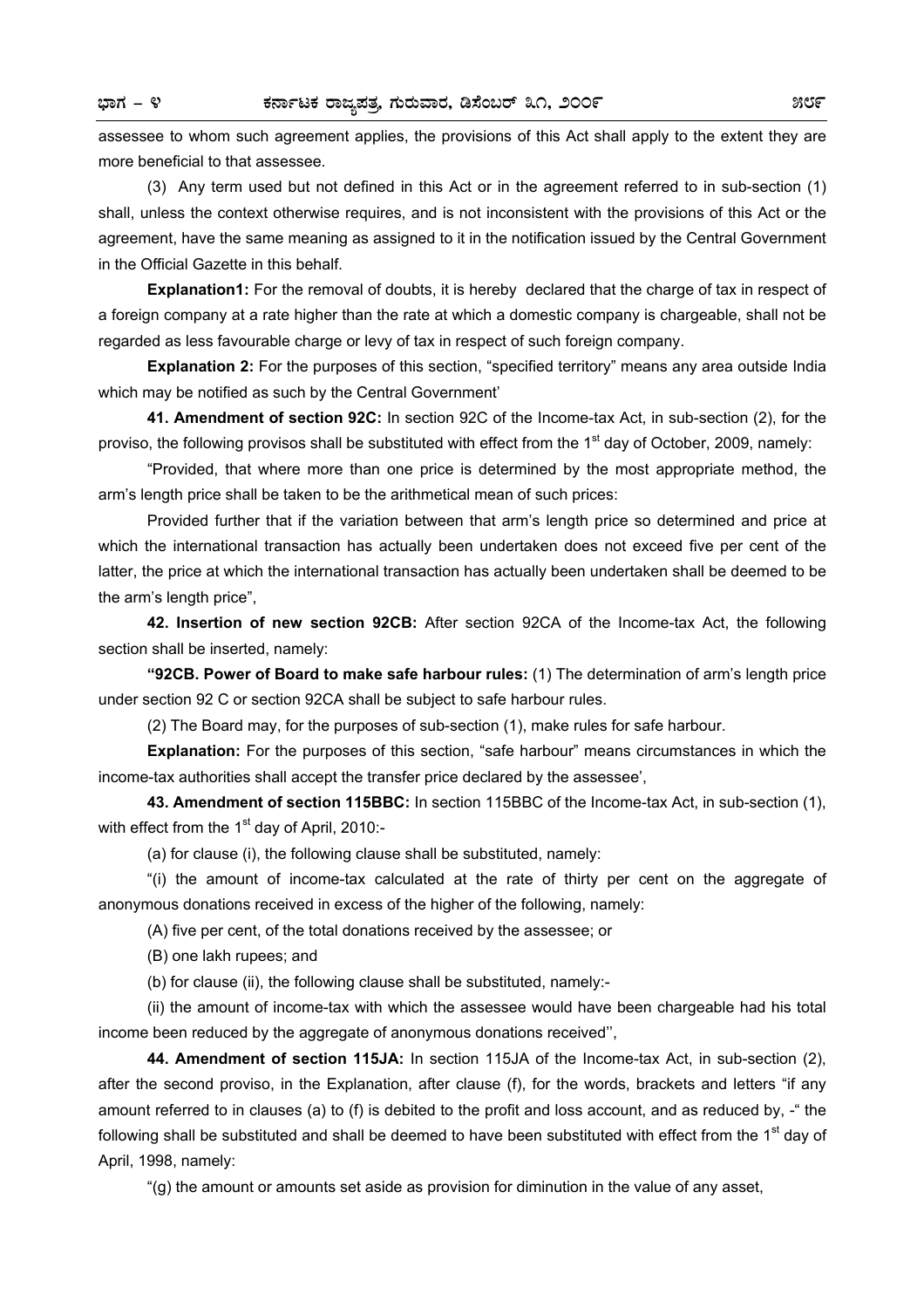if any amount referred to in clauses (a) to (g) is debited to the profit and loss account, and as reduced by-

**45. Amendment of section 115JAA:** In section 115JAA of the Income-tax Act, in sub-section (3A), for the words "seventh assessment year" the words "tenth assessment year" shall be substituted with effect from the  $1<sup>st</sup>$  day of April, 2010.

**46. Amendment of section 115JB:** In section 115JB of the Income-tax Act,-

(a) in sub-section (I), with effect from the  $1<sup>st</sup>$  day of April , 2010-

(i) for the words, figures and letters "the 1<sup>st</sup> day of April, 2007" the words, figures and letters" the 1<sup>st</sup> day of April, 2010" shall be substituted;

 (ii) for the words "ten per cent" at both the places where they occur, the words "fifteen per cent" shall be substituted;

 (b) in sub-section (2), after the second proviso, in Explanation 1, after clause (h), for the words, brackets and letters "if any amount referred to in clauses (a) to (h) is debited to the profit and loss account, and as reduced by-" the following shall be substituted and shall be deemed to have been substituted with effect from the  $1<sup>st</sup>$  day of April, 2001, namely:-

"(1) the amount or amounts set aside as provision for diminution in the value of any asset,

 if any amount referred to in clauses (a) to (i) is debited to the profit and loss account, and as reduced by-,

**47. Amendment of section 115-O:** In section 115-O of the Income-tax Act, for sub-section (1A), the following shall be substituted, namely:-

"(1A) The amount referred to in sub-section (1) shall be reduced by-,

(i) the amount of dividend, if any, received by the domestic company during the financial year, if-

(a) such dividend is received from its subsidiary;

(b) the subsidiary has paid tax under this section on such dividend; and

(c) the domestic company is not a subsidiary of any other company;

 Provided that the same amount of dividend shall not be taken into account for reduction more than once;

 (ii) the amount of dividend, if any, paid to any person for, or on behalf of the New Pension System Trust referred to in clause (44) of section 10.

**Explanation:-** For the purposes of this sub-section, a company shall be a subsidiary of another company, if such other company, holds more than half in nominal value of the equity share capital of the company'',

**48. Amendment of section 115WE:** In section 115WE of the Income-tax, Act, in sub-section (IB), for the words, figures and letters" after the  $31<sup>st</sup>$  day of March, 2009" the words, figures and letters" after the  $31<sup>st</sup>$  day of March, 2010" shall be substituted.

**49. Insertion of new section 115WM:** After section 115WL of the Income-tax Act, the following section shall be inserted, namely:

**"115WM: Chapter XII-H not to apply after a certain date:** Nothing contained in this Chapter shall apply, in respect of any assessment for the assessment year commencing on the 1<sup>st</sup> day of April. 2010 or any subsequent assessment year",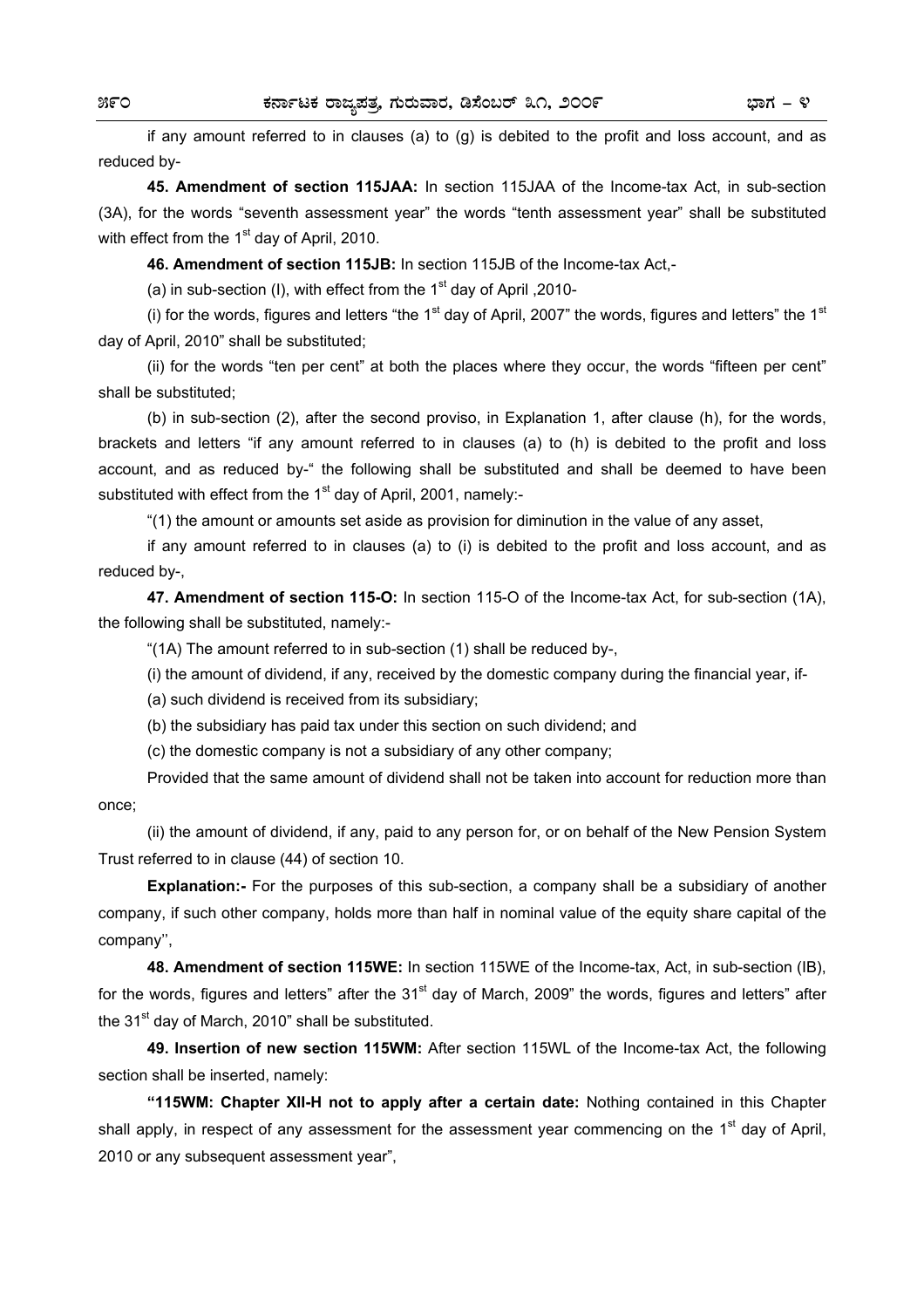**50. Amendment of section 131:** In section 131 of the Income-tax Act, in sub-section (1), for the words "and Chief Commissioner or Commissioner" the words "Chief Commissioner or Commissioner and the Dispute Resolution Panel referred to in clause (a) of sub-section (15) of section 144C" shall be substituted with effect from the 1<sup>st</sup> day of October, 2009.

**51. Amendment of section 132:** In section 132 of the Income-tax Act,

(a) in sub-section (1),-

 (i) for the words "Where the Director General or Director or the Chief Commissioner or Commissioner or any such Joint Director or Joint Commissioner as may be empowered in this behalf by the Board" the words "Where the Director General or Director or the Chief Commissioner or Commissioner or Additional Director or Additional Commissioner "shall be substituted and shall be deemed to have been substituted with effect from the 1<sup>st</sup> day of June, 1994;

 (ii) after the words "Where the Director General or Director or the Chief Commissioner or Commissioner or Additional Director or Additional Commissioner" as so substituted, the words "or Joint Director or Joint Commissioner" shall be inserted and shall be deemed to have been inserted with effect from the  $1<sup>st</sup>$  day of October, 1998;

 (iii) in clause (A), after the words ",may authorise any" the words "Additional Director or Additional Commissioner or" shall be inserted and shall be deemed to have been inserted with effect from the 1<sup>st</sup> day of June 1994;

 (iv) in clause (B), after the word "such" the words "Additional Director or Additional Commissioner or " shall be inserted and shall be deemed to have been inserted with effect from the  $1<sup>st</sup>$  day of June, 1994;

(v) after the third proviso, the following proviso shall be inserted, namely:

 "Provided also that no authorisation shall be issued by the Additional Director or Additional Commissioner or Joint Director or Joint Commissioner on or after the 1<sup>st</sup> day of October, 2009 unless he has been empowered by the Board to do so",

(b) in sub-section (1A);

 (i) for the words "Commissioner or any such Joint Director or Joint Commissioner as may be empowered in this behalf by the Board" the words "Commissioner or Additional Director or Additional Commissioner" shall be substituted and shall be deemed to have been substituted with effect from the  $1<sup>st</sup>$ day of June, 1994;

 (ii) after the words "Commissioner or Additional Director or Additional Commissioner" as so substituted the words "or Joint Director or Joint Commissioner" shall be inserted and shall be deemed to have been inserted with effect from the 1<sup>st</sup> day of October, 1998.

**52. Amendment of section 132A:** In section 132A of the Income-tax Act, in sub-section (I), after clause (c), after the words "Chief Commissioner or Commissioner may authorise any" the words "Additional Director, Additional Commissioner", shall be inserted and shall be deemed to have been inserted with effect from the  $1<sup>st</sup>$  day of June, 1994.

53. Amendment of section 139A: In section 139A of Income-tax Act, with effect from the 1<sup>st</sup> day of October, 2009-

(a) in sub-section (5B), in clause (iv), the word "quarterly" shall be omitted;

(b) in sub-section (5D), in clause (iii) the word "quarterly" shall be omitted;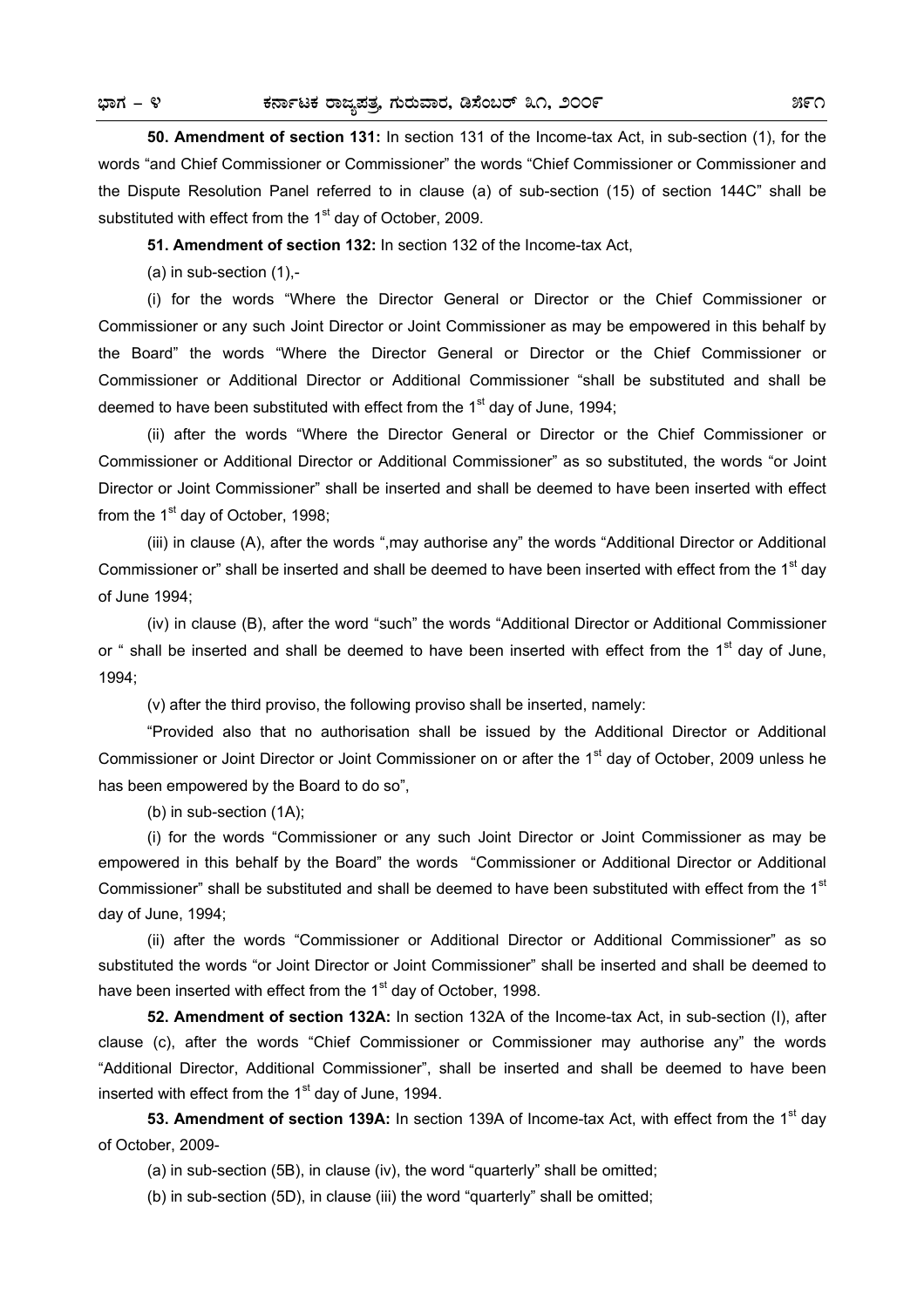**54. Amendment of section 140:** In section 140 of the Income –tax Act, after clause (cc), the following clause shall be inserted with effect from the  $1<sup>st</sup>$  day of April, 2010 namely:-

 "(cd) in the case of a limited liability partnership, by the designated partner thereof, or where for any unavoidable reason such designated partner is not able to sign and verify the return, or where there is no designated partner as such, by any partner thereof".

**55. Amendment of section 143:** In section 143 of the Income-tax Act, in sub-section (1B), for the words, figures and letters : after the 31<sup>st</sup> day of March, 2009" the words, figures and letters "after the 31<sup>st</sup> day of March, 2010" shall be substituted.

**56. Insertion of new section 144C:** After section 144B of the Income-tax Act, the following section shall be inserted, namely:-

**"144C. Reference to Dispute Resolution Panel:** (1) The Assessing Officer shall, notwithstanding anything to the contrary contained in this Act, in the first, instance, forward a draft of the proposed order of assessment (hereafter in this section referred to as the draft order) to the eligible assessee if he proposes to make, on or after the 1<sup>st</sup> day of October, 2009, any variation in the income or loss returned which is prejudicial to the interest of such assessee.

 (2) On receipt of the draft order, the eligible assessee shall within thirty days of the receipt by him of the draft order,-

(a) file his acceptance of the variations to the Assessing Officer; or

(b) file his objections, if any, to such variation with,-

(i) the Dispute Resolution Panel' and

(ii) the Assessing Officer,

(3) The Assessing Officer shall complete the assessment on the basis of the draft order, if-

(a) the assessee intimates to the Assessing Officer the acceptance of the variation; or

(b) no objections are received within the period specified in sub-section (2).

 (4) The Assessing Officer shall, notwithstanding anything contained in section 153, pass the assessment order under sub-section (3) within one month from the end of the month in which-

(a) the acceptance is received; or

(b) the period of filing of objections under sub-section (2) expires.

 (5) The Dispute Resolution Panel shall, in a case where any objection is received under subsection (2), issue such directions, as it thinks fit, for the guidance of the Assessing Officer to enable him to complete the assessment.

 (6) The Dispute Resolution Panel shall issue the directions referred to in sub-section (5), after considering the following, namely-

(a) draft order;

(b) objections filed by the assessee;

(c) evidence furnished by the assessee;

 (d) report, if any, of the Assessing Officer, Valuation Officer or Transfer Pricing Officer or any other authority;

(e) records relating to the draft order;

(f) evidence collected by, or caused to be collected by, it; and

(g) result of any enquiry made by, or caused to be made by, it.

(7) The Dispute Resolution Panel may, before issuing any directions referred to in sub-section (5)-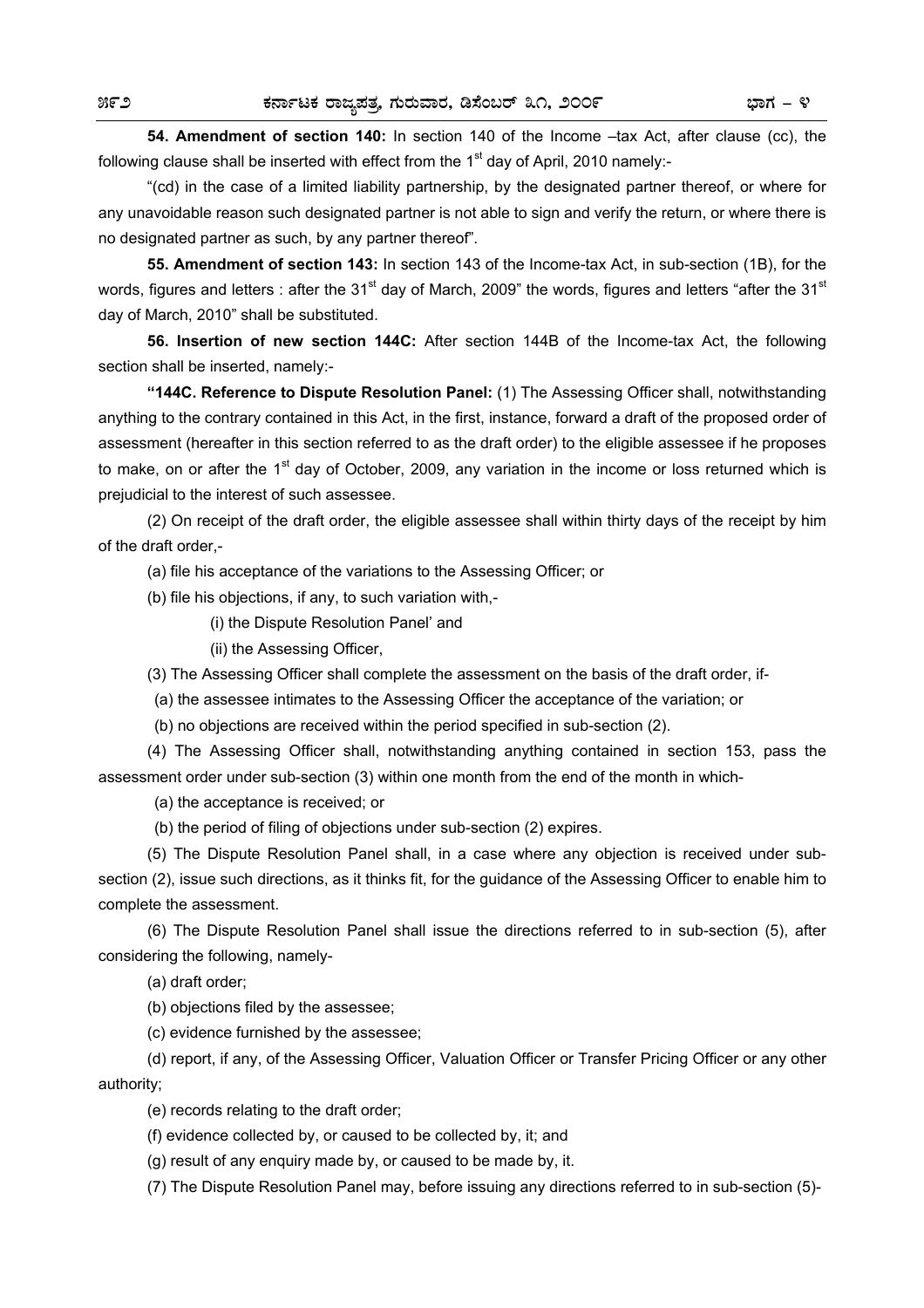(a) make such further enquiry, as it thinks fit ;or

 (b) cause any further enquiry to be made by any income-tax authority and report the result of the same to it.

 (8) The Dispute Resolution Panel may confirm, reduce or enhance the variations proposed in the draft order so, however that it shall not set aside any proposed variation or issue any direction under subsection (5) for further enquiry and passing of the assessment order.

 (9) If the members of the Dispute Resolution Panel differ in opinion on any point, the point shall be decided according to the opinion of the majority of the members.

 (10) Every direction issued by the Dispute Resolution Panel shall be binding on the Assessing Officer.

 (11) No direction under sub-section (5) shall be issued unless an opportunity of being heard is given to the assessee and the Assessing Officer on such directions which are prejudicial to the interest of the assessee or the interest of the revenue, respectively.

 (12) No direction under sub-section (5) shall be issued after nine months from the end of the month in which the draft order is forwarded to the eligible assessee.

 (13) Upon receipt of the directions issued under sub-section (5), the Assessing Officer shall, in conformity with the directions, complete, notwithstanding anything to the contrary contained in section `153, the assessment without providing any further opportunity of being heard to the assessee, within one month from the end of the month in which such direction is received.

 (14) The Board may make rules for the purposes of the efficient functioning of the Dispute Resolution Panel and expeditions disposal of the objections filed under sub-section (2) by the eligible assessee.

(15) For the purposes of this section,-

 (a) "Dispute Resolution Panel" means a collegium comprising of three Commissioners of Income-tax constituted by the Board for this purpose;

(b) "eligible assessee" means-

 (i) any person in whose case the variation referred to in sub-section (1) arises as a consequence of the order of the Transfer Pricing Officer passed under sub-section (3) of section 92CA; and

(ii) any foreign company',

**57. Substitution of new section for section 145A:** For section 145A of the Income-tax Act, the following section shall be substituted with effect from the  $1<sup>st</sup>$  day of April, 2010, namely:

**'145A. Method of accounting in certain cases:** Notwithstanding anything to the contrary contained in section 145,-

 (a) the valuation of purchase and sale of goods and inventory for the purposes of determining the income chargeable under the head "Profits and gains of business or profession" shall be-

(i) in accordance with the method of accounting regularly employed by the assessee; and

 (ii) further adjusted to include the amount of any tax, duty cases or fee (by whatever name called) actually paid or incurred by the assessee to bring the goods to the place of its location and conditions as on the date of valuation.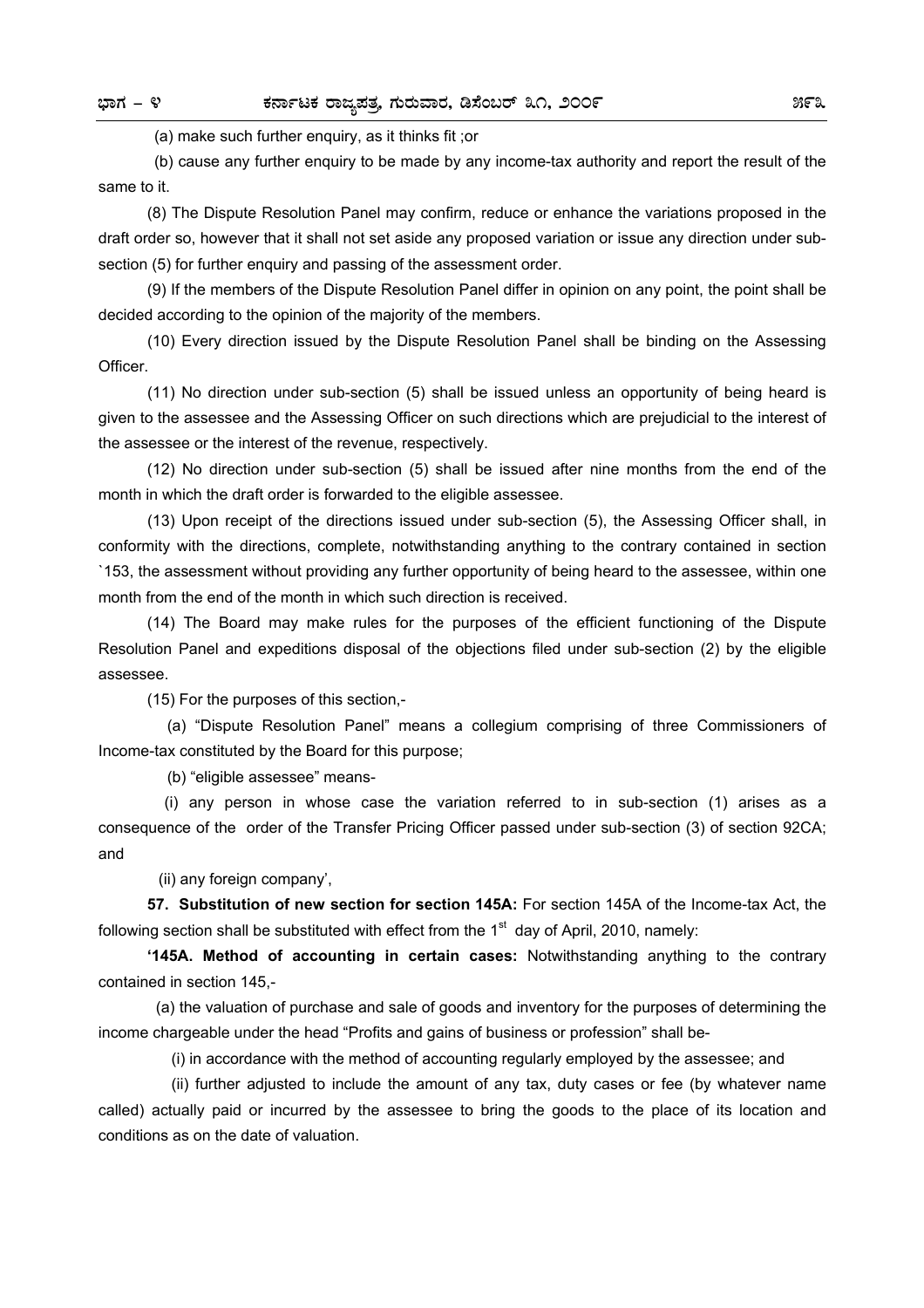**Explanation:-** For the purposes of this section , any tax, duty cess or fee (by whatever name called) under any law for the time being in force, shall include all such payment notwithstanding any right arising as a consequence to such payment.

 (b) interest received by an assessee on compensation or on enhanced compensation, as the case may be, shall be deemed to be the income of the year in which it is received;

**58. Amendment of section 147:** In section 147 of the Income-tax Act, after Explanation 2, the following Explanation shall be inserted and shall be deemed to have been inserted with effect from the  $1<sup>st</sup>$ day of April, 1989, namely:-

**"Explanation 3-** For the purposes of assessment or reassessment under this section, the Assessing Officer may assess or reassess the income in respect of any issue, which has escaped assessment, and such issue comes to his notice subsequently in the course of the proceedings under this section ,notwithstanding that the reasons for such issue have not been included in the reasons recorded under sub-section (2) of section 148",

**59. Insertion of new section 167C:** After section 167B of the Income-tax Act, the following section shall be inserted with effect from the  $1<sup>st</sup>$  day of April, 2010, namely:-

**"167C. Liability of partners of limited liability partnership in liquidation:** Notwithstanding anything contained in the Limited Liability partnership Act, 2008, where any tax due from a limited liability partnership in respect of any income of any previous year or from any other person in respect of any income of any previous year during which such other person was a limited liability partnership cannot be recovered, in such case, every person who was a partner of the limited liability partnership at any time during the relevant previous year, shall be jointly and severally liable for the payment of such tax unless he proves that the non-recovery cannot be attributed to any gross neglect, misfeasance or breach of duty on his part in relation to the affairs of the limited liability partnership".

**60. Amendment of section 194A:** In section 194A of the Income-tax Act, in sub-section (3), in clause (x), after the words "public sector company" at both the places where they occur, the words "or scheduled bank" shall be inserted.

**61. Substitution of new section for section 194C:** For section 194C of the Income-tax Act, the following section shall be substituted with effect from the  $1<sup>st</sup>$  day of October, 2009 namely:-

**"194C. Payments to contractors:** (1) Any person responsible for paying any sum to any resident (hereafter in this section referred to as the contractor) for carrying out any work (including supply of labour for carrying out any work) in pursuance of a contract between the contractor and a specified person shall, at the time of credit of such sum to the account of the contractor or at the time of payment thereof in cash or by issue or a cheque or draft or by any other mode, whichever is earlier, deduct an amount equal to-

 (i) one per cent where the payment is being made or credit is being given to an individual or a Hindu undivided family:

 (ii) two per cent where the payment is being made or credit is being given to a person other than an individual or a Hindu undivided family,

of such sum as income-tax on income comprised therein.

 (2) Where any sum referred to in sub-section (1) is credited to any account, whether called "Suspense account" or by any other name, in the books of account of the person liable to pay such income, such crediting shall be deemed to be credit of such income to the account of the payee and the provisions of this section shall apply accordingly.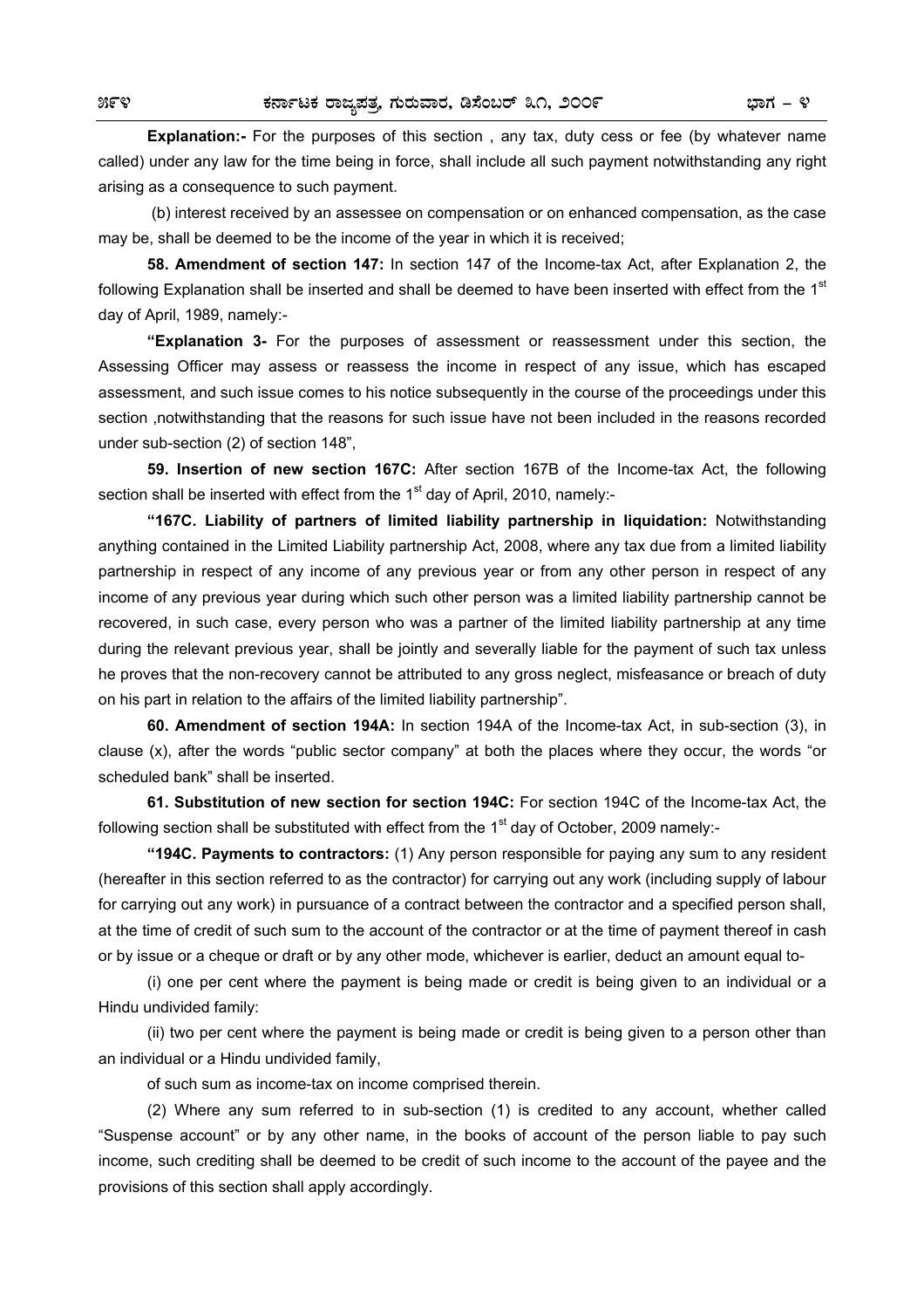(3) Where any sum is paid or credited for carrying out any work mentioned in sub-clause (e) of clause (iv) of the Explanation, tax shall be deducted at source-

 (i) on the invoice value excluding the value of material, if such value is mentioned separately in the invoice; or

 (ii) on the whole of the invoice value, if the value of material is not mentioned separately in the invoice.

 (4) No individual or Hindu undivided family shall be liable to deduct income-tax on the sum credited or paid to the account of the contractor where such sum is credited or paid exclusively for personal purposes of such individual or any member of Hindu undivided family;

 (5) No deduction shall be made from the amount of any sum credited or paid or likely to be credited or paid to the account of, or to the contractor, if such sum does not exceed twenty thousand rupees:

 Provided that where the aggregate of the amounts of such sums credited or paid or likely to be credited or paid during the financial year exceeds fifty thousand rupees, the person responsible for paying such sums referred to in sub-section (1) shall be liable to deduct income-tax under this section.

 (6) No deduction shall be made from any sum credited or paid or likely to be credited or paid during the previous year to the account of a contractor during the course of business of plying, hiring or leasing goods carriages, on furnishing of his Permanent Account Number, to the person paying or crediting such sum.

 (7) The person responsible for paying or crediting any sum to the person referred to in sub-section (6) shall furnish, to the prescribed income-tax authority or the person authorized by it, such particulars, in such from and within such time as may be prescribed.

**Explanation:** For the purposes of this section,

(i) "specified person" shall mean,-

(a) the Central Government or any State Government; or

(b) any local authority; or

(c) any corporation established by or under a Central, State or Provincial Act; or

- (d) any company; or
- (e) any co-operative society; or

 (f) any authority, constituted in India by or under any law, engaged either for the purpose of dealing with and satisfying the need for housing accommodation or for the purpose of planning, development or improvement of cities, towns and villages, or for both ;or

 (g) any society registered under the Societies Registration Act 1860 (21 of 1860) or under any law corresponding to that Act in force in any part of India; or

(h) any trust; or

 (i) any university established or incorporated by or under a Central State or provincial Act and an institution declared to be a university under section 3 of the University Grants Commission Act, 1956 ; (3 of 1956) or;

 (j) any Government of a foreign State or a foreign enterprise or any association or body established outside India; or

(k) any firm ;or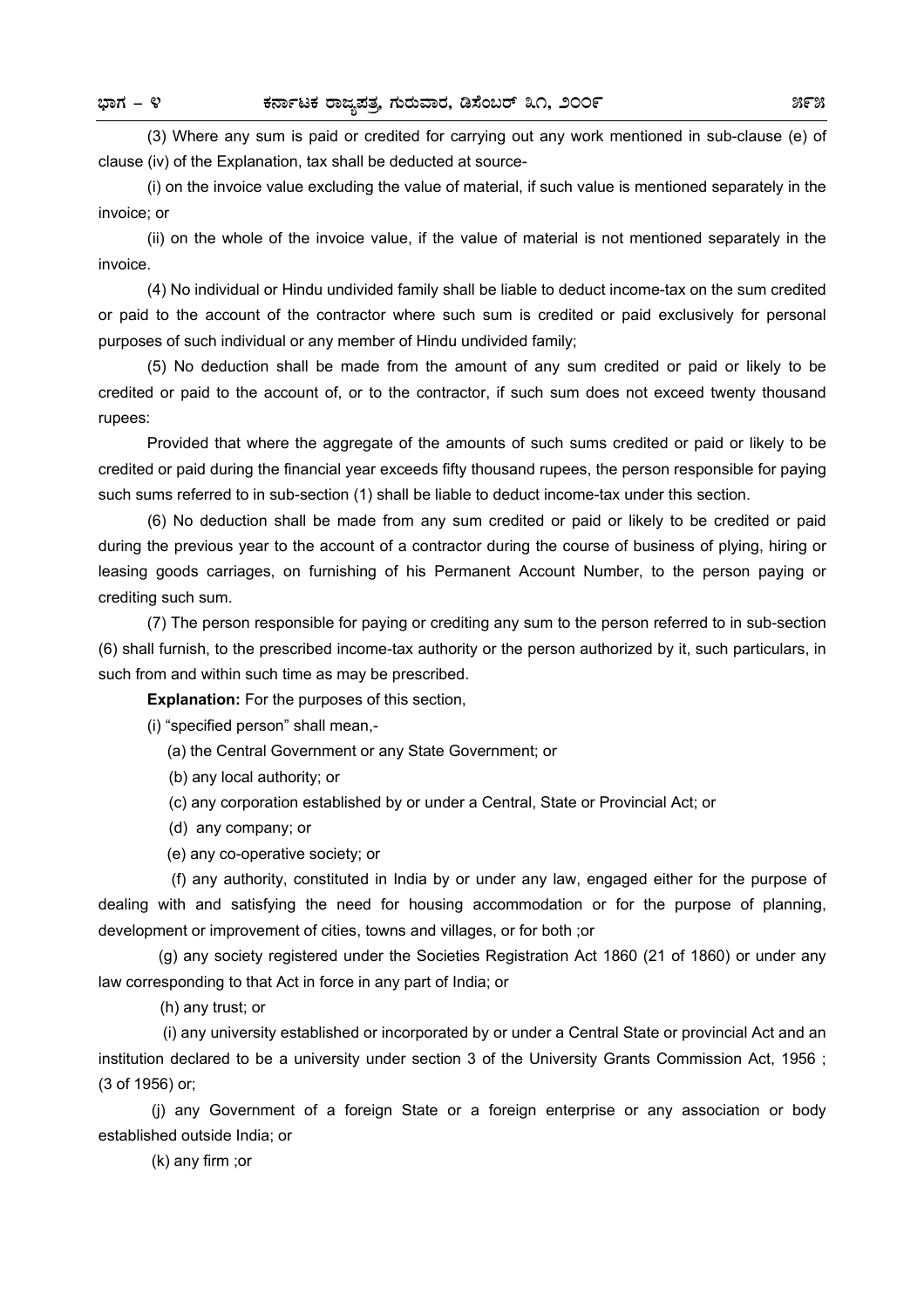(l) any person, being an individual or a Hindu undivided family or an association of persons or a body of individuals, if such person,-

(A) does not fall under any of the preceding sub-clauses; and

 (B) is liable to audit of accounts under clause (a) or clause (b) of section 44AB during the financial year immediately preceding the financial year in which such sum is credited or paid to the account of the contractor;

 (ii) "goods carriage" shall have the meaning assigned to it in the Explanation to sub-section (7) of section 44AE;

(iii) "contract" shall include sub-contract;

(iv) "work" shall include-

(a) advertising;

 (b) broadcasting and telecasting including production of programmes for such broadcasting or telecasting;

(c) carriage of goods or passengers by any mode of transport other than by railways;

(d) catering;

 (e) manufacturing or supplying a product according to the requirement or specification of a customer by using material purchased from such customer.

 but does not include manufacturing or supplying a product according to the requirement or specification of a customer by using material purchased from a person, other than such customer',

**62. Amendment of section 194-I:** In section 194-I of the Income-tax Act, for clauses (a), (b) and (c) the following clauses shall be substituted with effect from the 1<sup>st</sup> day of October, 2009, namely:-

"(a) two per cent, for the use of any machinery or plant or equipment; and

 (b) ten per cent, for the use of any land or building (including factory building) or land appurtenant to a building (including factory building) or furniture or fittings."

**63. Amendment of section 197A:** In section 197A of the Income-tax Act, after sub-section (1D), the following sub-section shall be inserted, namely:-

 "(1E) Notwithstanding anything contained in this Chapter, no deduction of tax shall be made from any payment to any person for, or on behalf of, the New Pension System Trust referred to in clause (44) of section 10"

**64. Amendment of section 200:** In section 200 of the Income-tax Act, in sub-section (3), for the words, figures and letters "prepare quarterly statements for the period ending on the 30<sup>th</sup> June, the 30<sup>th</sup> September the 31<sup>st</sup> December and the 31<sup>st</sup> March in each financial year" the words "prepare such statements for such period as may be prescribed" shall be substituted with effect from the 1<sup>st</sup> day of October, 2009.

**65. Insertion of new section 200A:** After section 200 of the Income-tax Act, the following section shall be inserted with effect from the  $1<sup>st</sup>$  day of April, 2010, namely:-

**"200A. Processing of statements of tax deducted at source:** (1) Where a statement of tax deduction at source has been made by a person deducting any sum (hereafter referred to in this section as deductor) under section 200, such statement shall be processed in the following manner, namely-

 (a) the sums deductible under this Chapter shall be computed after making the following adjustments, namely:-

(i) any arithmetical error in the statement ;or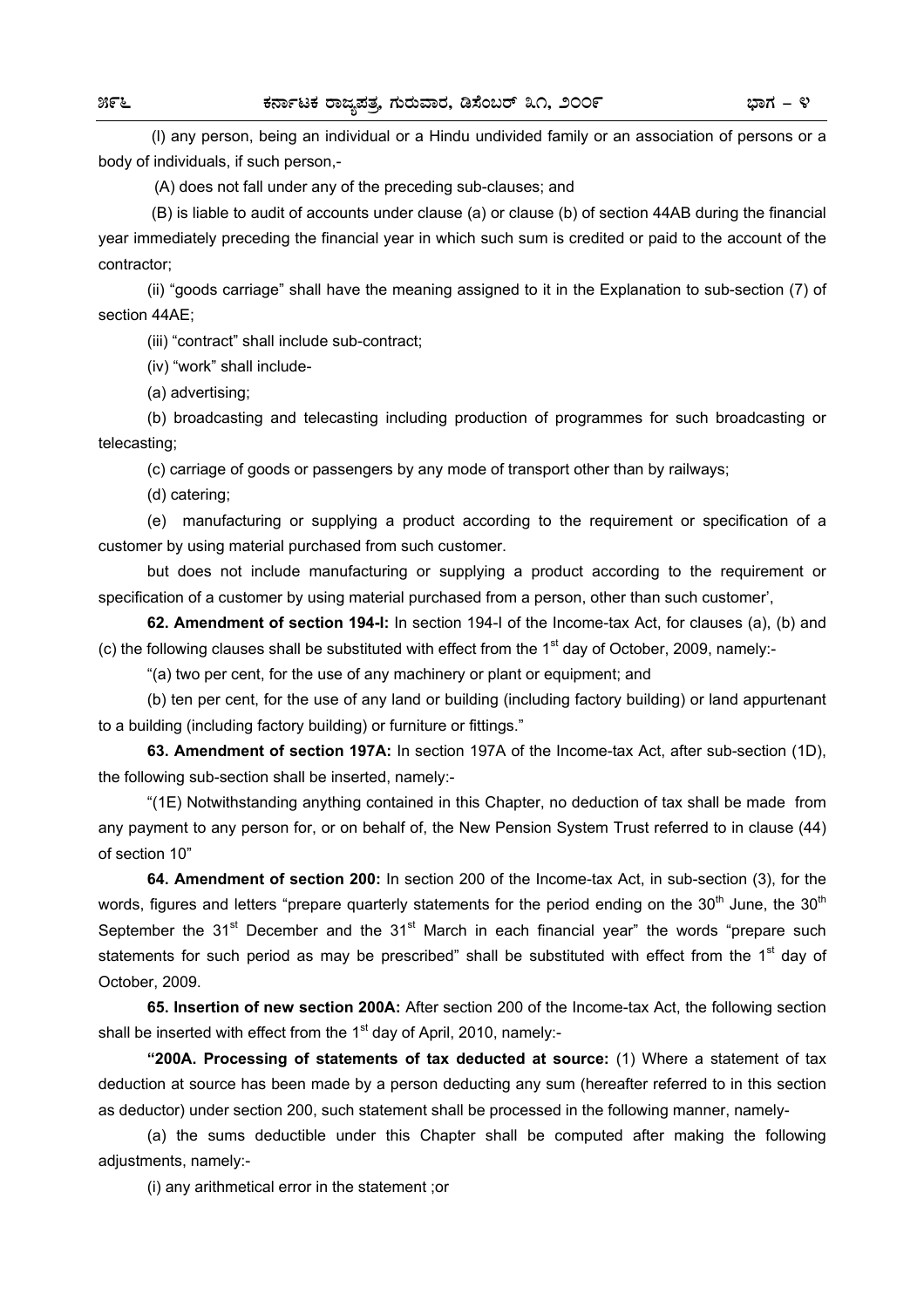(ii) an incorrect claim, apparent from any information in the statement;

 (b) the interest, if any, shall be computed on the basis of the sums deductible as computed in the statement;

 (c) the sum payable by or the amount of refund due to, the deductor shall be determined after adjustment of amount computed under clause (b) against any amount paid under section 200 and section 201, and any amount paid otherwise by way of tax or interest;

 (d) an intimation shall be prepared or generated and sent to the deductor specifying the sum determined to be payable by, or the amount of refund due to him under clause (c); and

 (e) the amount of refund due to the deductor in pursuance of the determination under clause (c) shall be granted to the deductor:

 Provided that no intimation under this sub-section shall be sent after the expiry of one year from the end of the financial year in which the statement is filed.

**Explanation:** For the purposes of this sub-section, "an incorrect claim apparent from any information in the statement "shall mean a claim, on the basis of an entry, in the statement-

 (i) of an item, which is inconsistent with another entry of the same or some other item in such statement;

 (ii) in respect of rate of deduction of tax at source, where such rate is not in accordance with the provisions of this Act,

 (2) For the purposes of processing of statements under sub-section (1), the Board may make a scheme for centralised processing of statement of tax deducted at source to expeditiously determine the tax payable by, or the refund due to, the deductor as required under the said sub-section',

**66. Amendment of section 201:** In section 201 of the Income-tax Act,-

 (a) in sub-section (1A), for the words "the quarterly statement for each quarter" the words "the statement" shall be substituted with effect from the  $1<sup>st</sup>$  day of October, 2009,;

(b) after sub-section (2), the following sub-sections shall be inserted with effect from the  $1<sup>st</sup>$  day of April, 2010, namely:-

 "(3) No order shall be made under sub-section (1) deeming a person to be an assessee in default for failure to deduct the whole or any part of the tax from a person resident in India, at any time after the expiry of-

 (i) two years from the end of the financial year in which the statement is filed in a case where the statement referred to in section 200 has been filed;

 (ii) four years from the end of the financial year in which payment is made or credit is given, in any other case;

Provided that such order for a financial year commencing on or before the  $1<sup>st</sup>$  day of April, 2007 may be passed at any time on or before the 31<sup>st</sup> day of March, 2011.

 (4) The provisions of sub-clause (ii) of sub-section (3) of section 153 and of Explanation 1 to section 153 shall, so far as may, apply to the time limit prescribed in sub-section (3)",

**67. Amendment of section 203A:** In section 203A of the Income-tax, Act, in sub-section (2), in clause (ba), the word "quarterly" shall be omitted with effect from the  $1<sup>st</sup>$  day of October, 2009.

**68. Amendment of section 206A:** In section 206A of the Income-tax Act, with effect from the 1<sup>st</sup> day of October, 2009-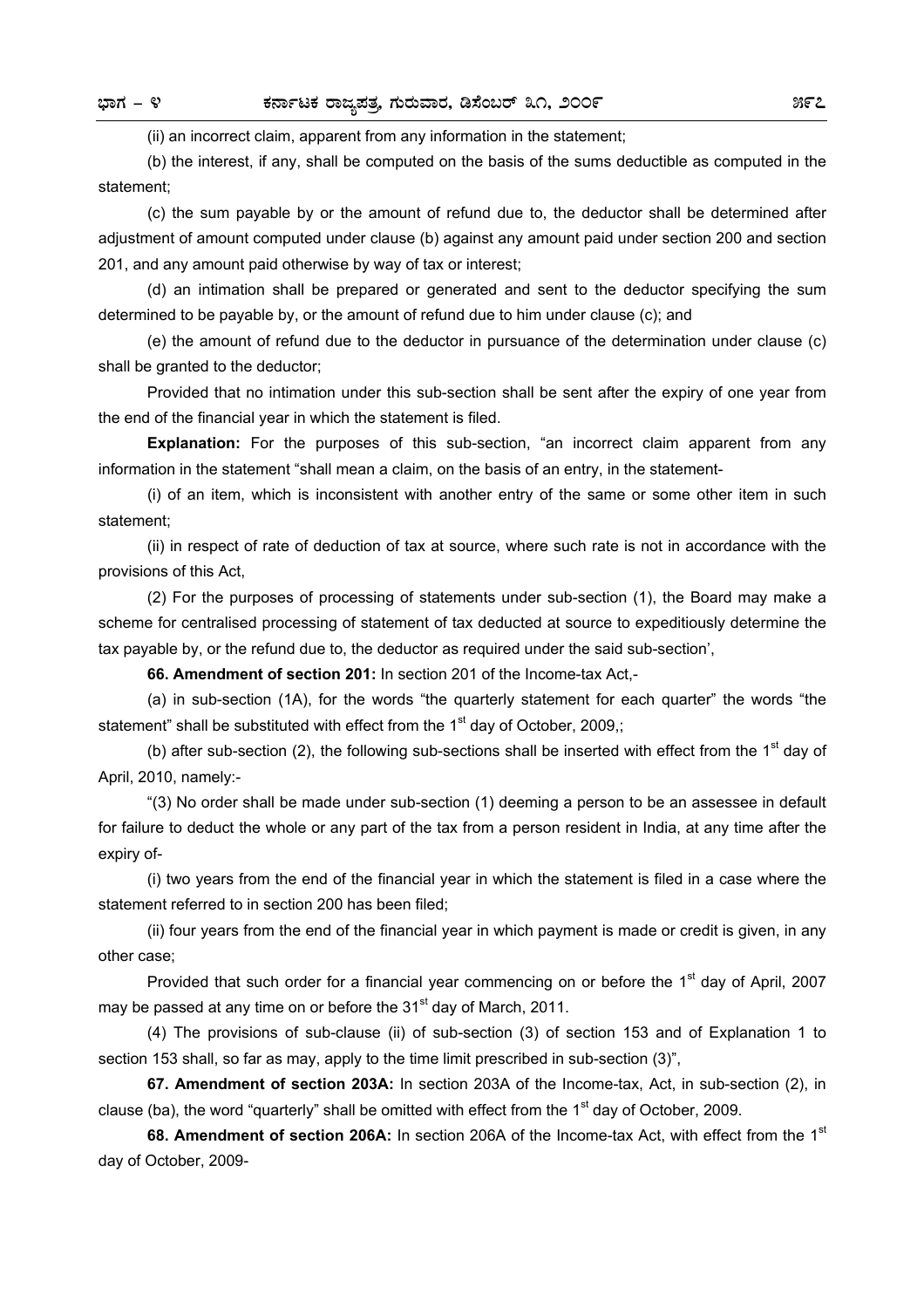(a) in sub-section (1), for the words, figures and letters "quarterly returns for the period ending on the 30<sup>th</sup> June, the 30<sup>th</sup> September, the 31<sup>st</sup> December and the 31<sup>st</sup> March in each financial year" the words "such statements for such period as may be prescribed" shall be substituted;

 (b) in sub-section (2), for the words "quarterly returns", the words "such statements" shall be substituted.

**69. Insertion of new section 206AA:** After section 206A of the Income-tax Act, the following section shall be inserted with effect from the 1<sup>st</sup> day of April, 2010, namely:-

**"206AA. Requirement to furnish Permanent Account Number:** (1) Notwithstanding anything contained in any other provisions of this Act, any person entitled to receive any sum or income or amount, on which tax is deductible under Chapter XVIIB (hereafter referred to as deductee) shall furnish his Permanent Account Number to the person responsible for deducting such tax (hereafter referred to as deductor), failing which tax shall be deducted at the higher of the following rates, namely:-

(i) at the rate specified in the relevant provision of this Act; or

(ii) at the rate or rates in force;or

(iii) at the rate of twenty per cent.

 (2) No declaration under sub-section (1) or sub-section (1A) of sub-section (1C) of section 197A shall be valid unless the person furnishes his Permanent Account Number in such declaration.

 (3) In case any declaration becomes invalid under sub-section (2), the deductor shall deduct the tax at source in accordance with the provisions of sub-section (1).

 (4) No certificate under section 197 shall be granted unless the application made under that section contains the permanent Account Number of the applicant.

 (5) The deductee shall furnish his Permanent Account Number to the deductor and both shall indicate the same in all the correspondence, bills, vouchers and other documents which are sent to each other.

 (6) Where the Permanent Account Number provided to the deductee is invalid or does not belong to the deductee, it shall be deemed that the deductee has not furnished his Permanent Account Number to the deductor and the provisions of sub-section (1) shall apply accordingly:-

**70. Amendment of section 206C:** in section 206C of the Income-tax Act, in sub-section (3), in the proviso, for the words figures and letters "prepare quarterly statements for the period ending on the  $30<sup>th</sup>$  June, the  $30<sup>th</sup>$  September, the  $31<sup>st</sup>$  December and the  $31<sup>st</sup>$  March in each financial year" the words "prepare such statements for such statements for such period as may be prescribed" shall be substituted with effect from the  $1<sup>st</sup>$  day of October, 2009.

**71. Amendment of section 208:** In section 208 of the Income-tax Act, for the words "five thousand rupees" the words "ten thousand rupees" shall be substituted.

 **72. Amendment of section 246A:** In section 246A of the Income-tax Act, in sub-section (I), with effect from the 1<sup>st</sup> day of October, 2009-

 (i) in clause (a) for the words, brackets and figures "under sub-section (3) of section 143", the words, brackets and figures "under sub-section (3) of section 143 except an order passed in pursuance of directions of the Dispute Resolution Panel" shall be substituted;

 (ii) in clause (b), after the words and figures "under section 147", the words "except an order passed in pursuance of directions of the Dispute Resolution Panel" shall be inserted.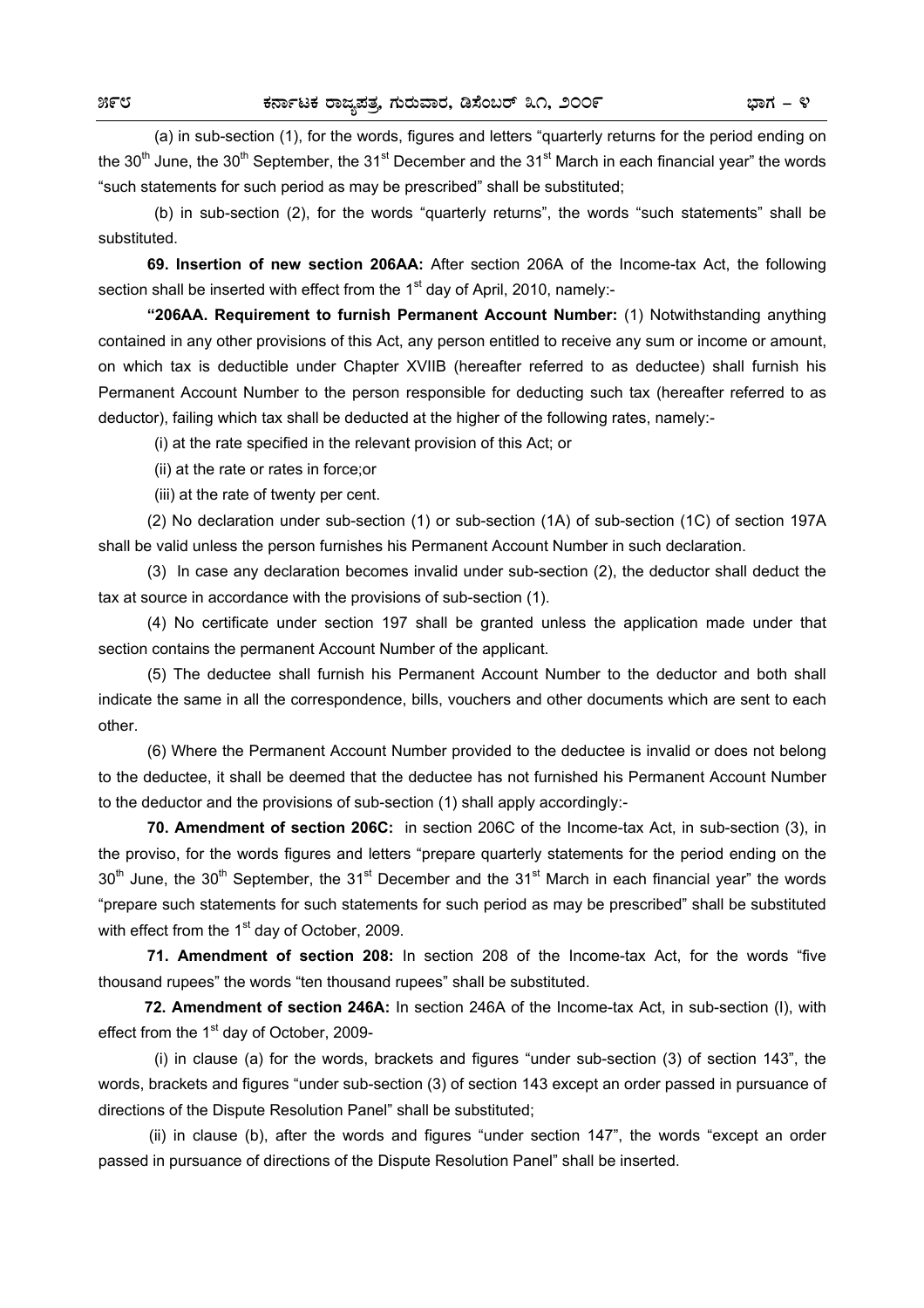**73. Amendment of section 253:** In section 253 of the Income-tax Act, in sub-section (1), with effect from the 1<sup>st</sup> day of October, 2009-

 (a) in clause (c), for the words, figures and letter "Director under section 272A", the words, figures and letter "Director under section 272A; or " shall be substituted;

(b) after clause (c), the following clause shall be inserted, namely:-

 "(d) an order passed by an Assessing Officer under sub-section (3), of section 143 or section 147 in pursuance of the directions of the Dispute Resolution Panel or an order passed under section 154 in respect of such order'',

**74. Amendment of section 271:** In section 271 of the Income-tax Act, in sub-section (1), for Explanation 5A, the following Explanation shall be substituted and shall be deemed to have been substituted with effect from the  $1<sup>st</sup>$  day of June, 2007, namely:-

 **"Explanation 5A:-** Where, in the course of a search initiated under section 132 on or after the 1st day of June, 2007, the assessee is found to be the owner of-

 (i) any money, bullion, jewellery or other valuable article or thing (hereafter in this Explanation referred to as assets) and the assessee claims that such assets have been acquired by him by utilizing (Wholly or in part) his income for any previous year; or

 (ii) any income based on any entry in any books of account or other documents or transactions and he claims that such entry in the books of account or other documents or transactions represents his income (wholly or in part) for any previous year,

which has ended before the date of search and,-

 (a) where the return of income for such previous year has been furnished before the said date but such income has not been declared therein; or

 (b) the due date for filling the return of income for such previous year has expired but the assessee has not filed the return,

 then, notwithstanding that such income is declared by him in any return of income furnished on or after the date of search, he shall, for the purposes of imposition of a penalty under clause (c) of subsection (1) of this section, be deemed to have concealed the particulars of his income or furnished inaccurate particulars of such income",

**75. Amendment of section 272A:** In section 272A of the Income-tax Act, in sub-section (2), in clause (1), for the words "quarterly return" ,the word "statements" shall be substituted with effect from the 1<sup>st</sup> day of October, 2009.

**76. Amendment of section 281B:** In section 281B of the Income-tax Act, in sub-section (2)\_, after the second proviso, the following proviso shall be inserted and shall be deemed to have been inserted with effect from the  $1<sup>st</sup>$  day of April, 1988, namely:-

 "Provided also that the period during which the proceedings for assessment or reassessment are stayed by an order or injunction of any court shall be excluded from the period specified in the first proviso''

**77. Substitution of new section for section 282:** For section 282 of the Income-tax Act, the following section shall be substituted with effect from the  $1<sup>st</sup>$  day of October, 2009, namely:

**"282. Service of notice generally:** (1) The service of a notice or summon or requisition or order or any other communication under this Act (hereafter in this section referred to as" communication") may be made by delivering or transmitting a copy thereof, to the person therein named,-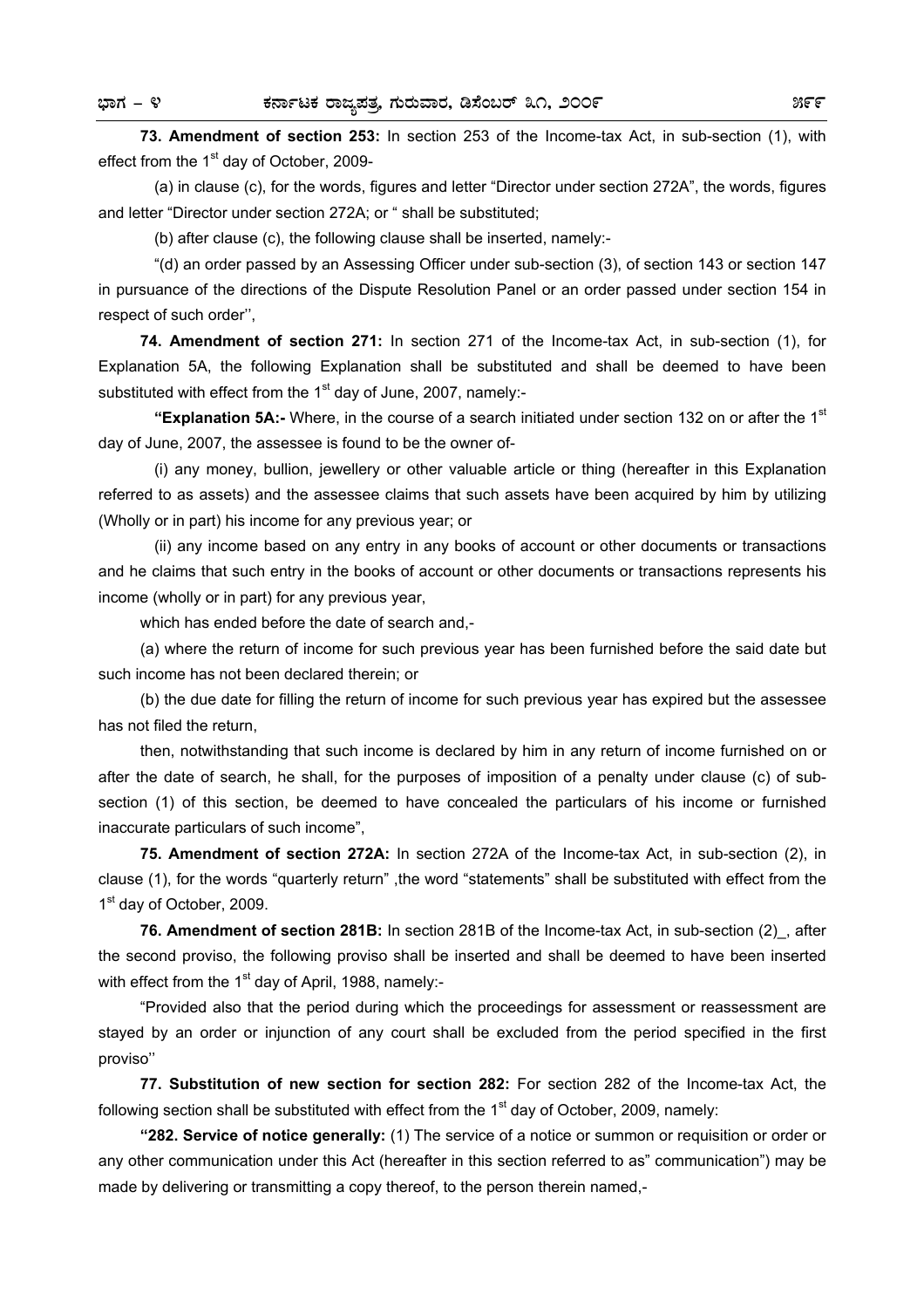(a) by post or by such courier services as may be approved by the Board; or

 (b) in such manner as provided under the Code of Civil Procedure, 1908 (5 of 1908) for the purposes of service of summons; or

 (c) in the form of any electronic record as provided in Chapter IV of the Information Technology Act, 2000; (21 of 2000) or

 (d) by any other means of transmission of documents as provided by rules made by the Board in this behalf.

 (2) The Board may make rules providing for the addresses (including the address for electronic mail or electronic mail message) to which the communication referred to in sub-section (1) may be delivered or transmitted to the person therein named.

**Explanation:** For the purposes of this section, the expressions "electronic mail" and "electronic mail message" shall have the meanings as assigned to them in Explanation to section 66A of the Information Technology Act, 2000 (21 of 2000).

**78. Insertion of new section 282B :** After section 282A of the Income-tax, Act, the following section shall be inserted with effect from the  $1<sup>st</sup>$  day of October, 2010, namely:-

**"282B. Allotment of Document Identification Number:** (1) Every income-tax authority shall allot a computer generated Document Identification Number in respect of every notice, order letter or any correspondence issued by him to any other income-tax authority or assessee or any other person and such number shall be quoted thereon.

 (2) Where the notice, order, letter or any correspondence, issued by any income-tax authority, does not bear a Document Identification Number referred to in sub-section (1), such notice, order, letter or any correspondence shall be treated as invalid and shall be deemed never to have been issued.

 (3) Every document, letter or any correspondence, received by an income-tax authority or on behalf of such authority, shall be accepted only after allotting and quoting of a computer generated Document Identification Number.

 (4) Where the document letter or any correspondence received by any income-tax authority or on behalf of such authority does not bear the Document Identification Number referred to in sub-section (3), such document, letter or any correspondence shall be treated as invalid and shall be deemed never to have been received",

**79. Insertion of new section 293C:** After section 293B of the Income-tax Act, the following section shall be inserted with effect from the 1<sup>st</sup> day of October, 2009, namely:-

**"293C. Power to withdraw approval:** Where the Central Government or the Board or an incometax authority, who has been conferred upon the power under any provision of this Act to grant any approval to any assessee, the Central Government or the Board or such authority may, notwithstanding that a provision to withdraw such approval has not been specifically provided for in such provision, withdraw such approval at any time;

 Provided that the Central Government or Board or income-tax authority shall, after giving a reasonable opportunity of showing cause against the proposed withdrawal to the assessee concerned, at any time, withdraw the approval after recording the reasons for doing so",

**80. Amendment of First Schedule: In** the First Schedule to the Income-tax Act, in rule 5-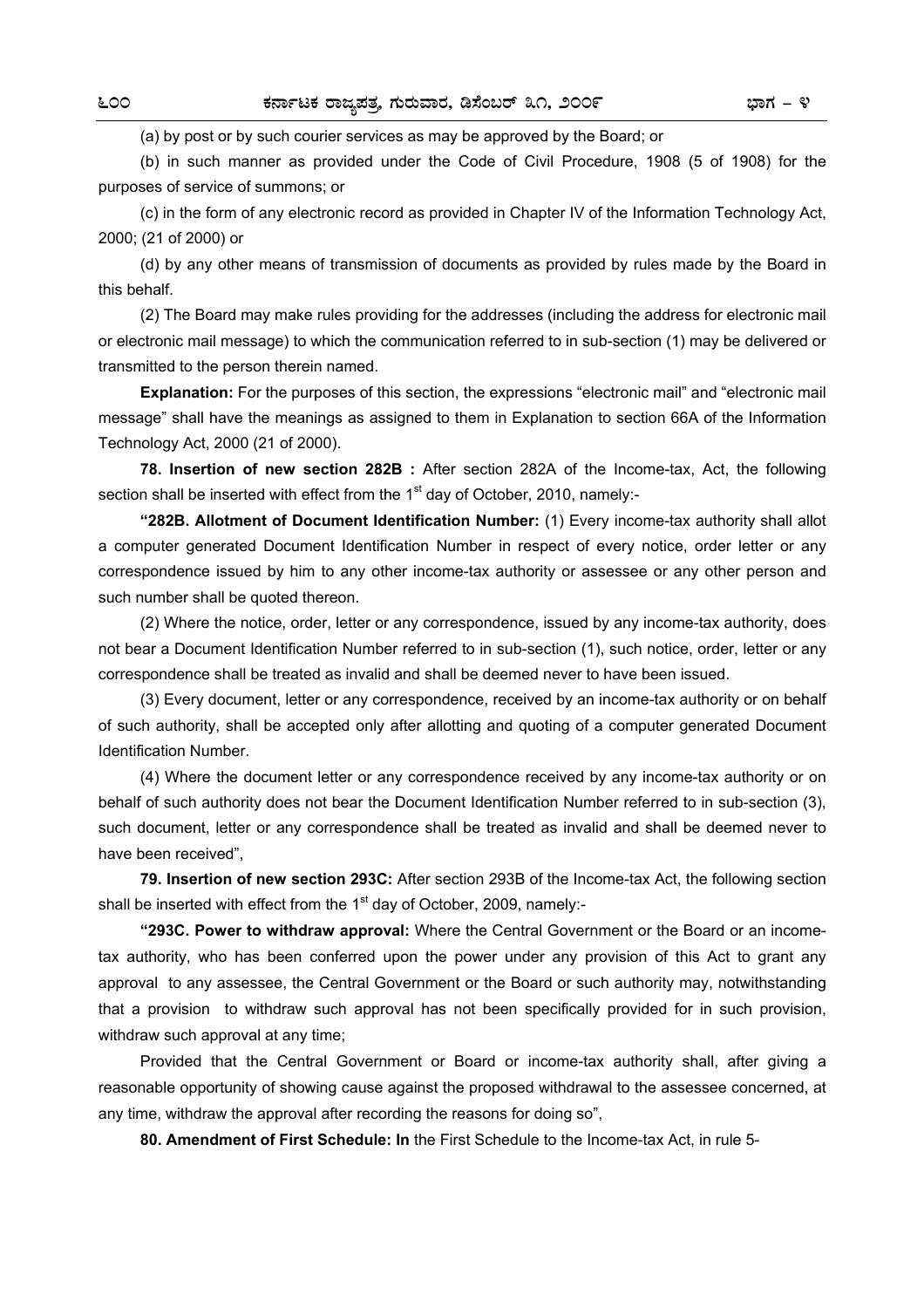(i) for the portion beginning with the words "balance of the profits" and ending with the words "Controller of Insurance", the following shall be substituted with effect from the  $1<sup>st</sup>$  day of April, 2011, namely:-

 "profit before tax and appropriations as disclosed in the profit and loss account prepared in accordance with the provisions of the Insurance Act, 1938 (4 of 1938) or the rules made there under or the provisions of the Insurance Regulatory and Development Authority Act, 1999 (4 of 1999) or the regulations made thereunder;,

(ii) after clause (a), the following clause shall be inserted with effect from the  $1<sup>st</sup>$  day of April, 2011 namely:-

 "(b) (i) deduction in respect of any amount either written off or provided in the accounts to meet diminution in or loss on realization of investments in accordance with the regulations made by the Insurance Regulatory and Development Authority;

 (ii) increase in respect of any amount taken credit for in the accounts on account of appreciation of or gains on realization of investments in accordance with the regulations made by the Insurance Regulatory and Development Authority;''

**81. Amendment of Fourth Schedule:** In the Fourth Schedule to the Income-tax Act, in Part A, in rule 3, in sub-rule (1), in the first proviso, for the figures, letters and words "31<sup>st</sup> day of March 2009", the figures, letters and words " $31<sup>st</sup>$  day of December, 2010" shall be substituted.

**82. Amendment of Thirteenth Schedule:** In the Thirteenth Schedule to the Income-tax Act, under part B, for S.No. 19 and the entries relating thereto, the following S.NO. and the entries shall be substituted with effect from the  $1<sup>st</sup>$  day of April, 2010, namely:-

| SI.  | Activity or article or thing                                                         | Excise         | Sub-class under     |
|------|--------------------------------------------------------------------------------------|----------------|---------------------|
| No.  |                                                                                      | classification | National Industrial |
|      |                                                                                      |                | Classification      |
|      |                                                                                      |                | (NIC), 1998         |
| "19" | Manufacture of pulp-wood pulp, mechanical or Chemical<br>(including dissolving pulp) | 4701.00        |                     |
|      | Newsprint in rolls or sheets                                                         | 4801.00        |                     |
|      | Writing or printing paper for printing of educational<br>textbooks                   | 4802.10        |                     |
|      | Paper or paperboard, in the manufacture of which                                     | 4802.20        |                     |
|      | (a) the principal process of lifting the pulp is done by                             |                |                     |
|      | hand; and                                                                            |                |                     |
| SI.  | Activity or article or thing                                                         | Excise         | Sub-class under     |
| No.  |                                                                                      | classification | National Industrial |
|      |                                                                                      |                | Classification      |
|      |                                                                                      |                | (NIC), 1998         |
|      | (b) if power driven sheet forming equipment is used, the                             |                |                     |
|      | Cylinder Mould Vat does not exceeds 40 inches                                        |                |                     |

Maplitho paper supplied to a Braille press against an

indent placed by the National Institute for Visually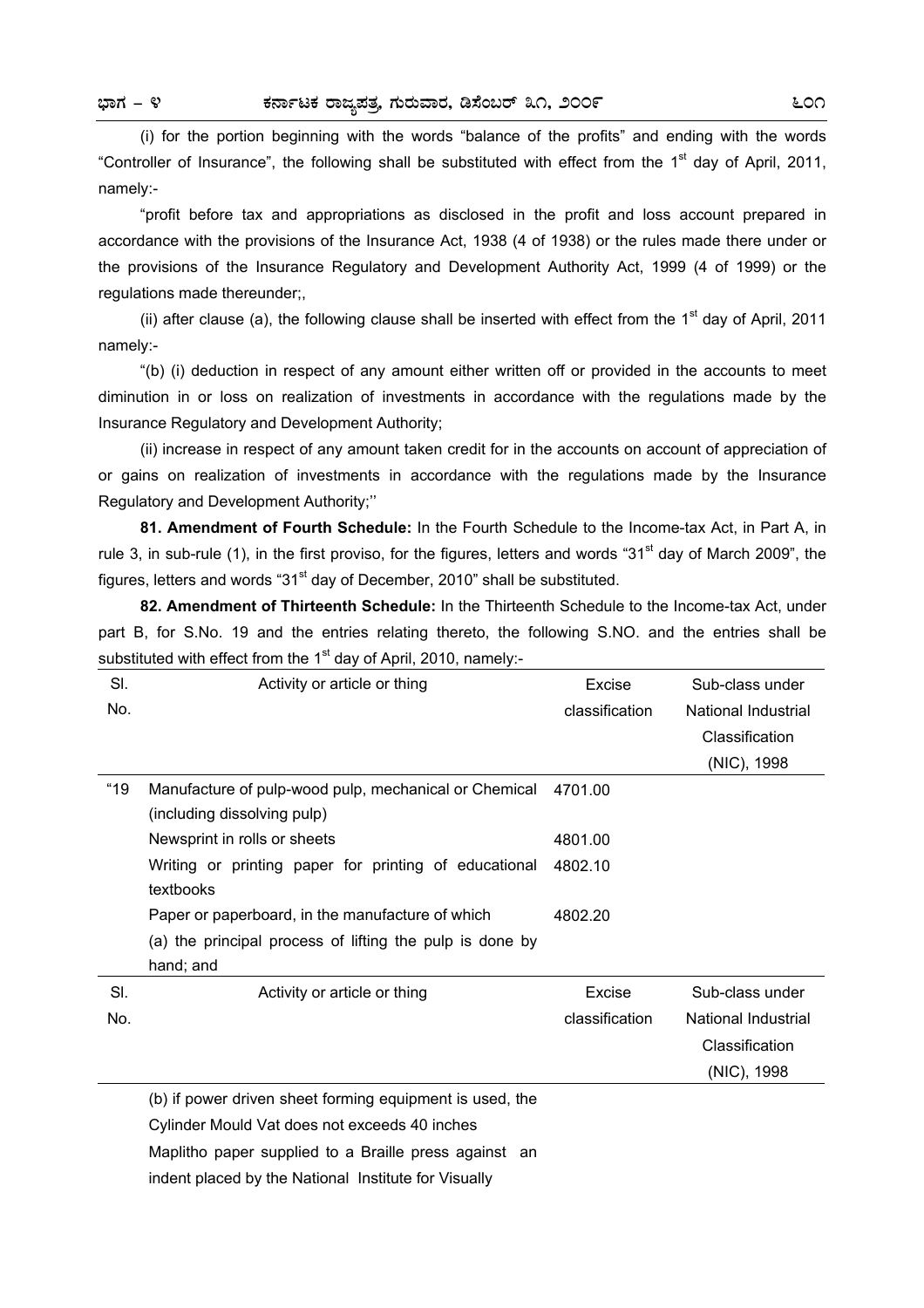Sl. No.

| Handicapped, Dehradun                                           | 4802.30        |                     |
|-----------------------------------------------------------------|----------------|---------------------|
| <b>Others</b>                                                   | 4802.90        |                     |
| Toilet or facial tissue stock, towel or napkin stock and        | 4803.00        |                     |
| similar paper of a kind used for household or sanitary          |                |                     |
| purposes, cellulose wadding and webs of cellulose               |                |                     |
| fibres, whether or not creped, crinkled, embossed               |                |                     |
| perforated,                                                     |                |                     |
| surfact-coloured, surface decorated or printed, in rolls of     |                |                     |
| a width exceeding 36 cms. or in rectangular                     |                |                     |
| (including square) sheets with at least one side                |                |                     |
| exceeding 36 cms. in unfolded state                             |                |                     |
| Kraft paper supplied to a Braille press against an indent       | 4804.10        |                     |
| the<br>National<br>Institute<br>placed<br>by<br>for<br>Visually |                |                     |
| Handicapped, Dehradun                                           |                |                     |
| Kraft paper and paperboard used in the manufacture of           | 4804.20        |                     |
| cartons for packing of horticultural produce                    |                |                     |
| <b>Others</b>                                                   | 4804.90        |                     |
| Other uncoated paper and paperboard, in roll or sheets          | 4805.00        |                     |
| not further worked or processed than as specified in            |                |                     |
| Note 2 to this Chapter                                          |                |                     |
| Grease-proof paper                                              | 4806.10        |                     |
| Glassine and other glazed transparent or translucent            | 4806.20        |                     |
| paper                                                           |                |                     |
| others                                                          | 4806.90        |                     |
| Straw Board, in the manufacture of which sub-drying             | 4807.91        |                     |
| process has been employed                                       |                |                     |
| Straw paper and other straw board, whether or not               | 4807.92        |                     |
| covered with paper other than straw paper                       |                |                     |
| Other                                                           | 4807.99        |                     |
| Carbon or similar copying papers                                | 4809.10        |                     |
| Self-copy paper                                                 | 4809.20        |                     |
| <b>Others</b>                                                   | 4809.90        |                     |
| Activity or article or thing                                    | Excise         | Sub-class under     |
|                                                                 | classification | National Industrial |
|                                                                 |                | Classification      |

(NIC), 1998 Paper and paperboard of a kind used for writing, printing 4810.10

or other graphic purposes Kraft paper and paperboard other than that of a kind 4810.20

used for writing, printing or other graphic purposes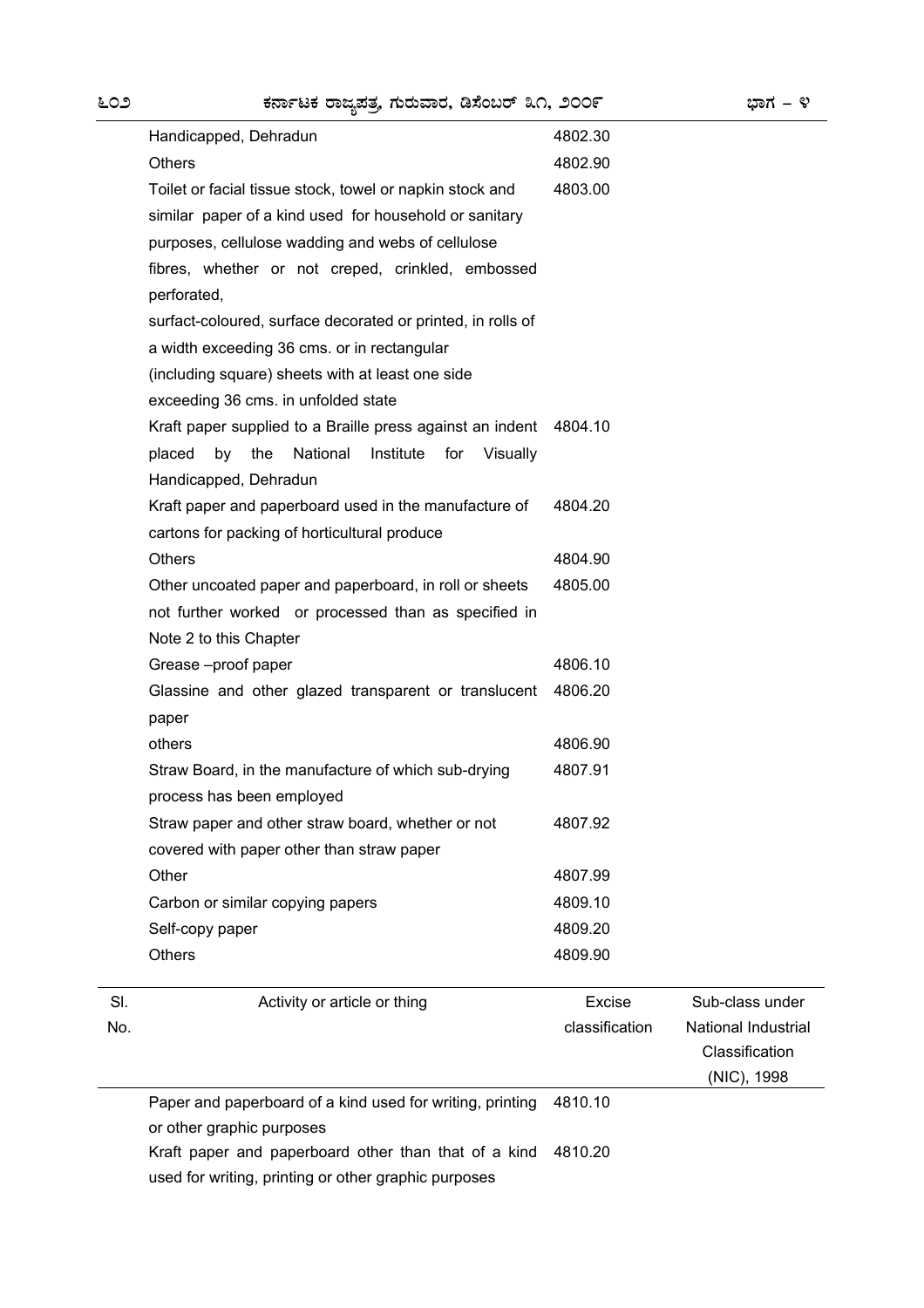| Other paper and paperboard                                 | 4810.90 |
|------------------------------------------------------------|---------|
| Tarred, bituminized or asphalted paper and paperboard      | 4811.10 |
| Gummed or adhesive paper and paperboard                    | 4811.20 |
| Paper and paperboard coated, impregnated or covered        |         |
| with plastic (excluding adhesives)                         |         |
| Products consisting of sheets of paper or paperboard,      | 4811.31 |
| impregnated, coated or covered with plastics (including    |         |
| thermoset resins or mixtures thereof or chemical           |         |
| formulations containing melamine, phenol, urea             |         |
| formaldehyde with or without curing agents or catalysts),  |         |
| compressed together in one or more operations,             |         |
| Products known commercially as decorative laminates        |         |
| Others                                                     | 4811.39 |
| Paper and paperboard, coated, impregnated or covered       | 4811.40 |
| with wax, paraffin wax, stearin, oil, or glycerol          |         |
| Other                                                      | 4811.90 |
| Cigarette paper, whether or not cut to size or in the form | 4813.00 |
| of booklets or tubes                                       |         |

### **Wealth-tax**

**83. Amendment of section 3:** In section 3 of the Wealth-tax Act, 1957 (27 of 1957)(hereinafter referred to as the Wealth-tax Act), after sub-section (2), the following proviso shall be inserted with effect from the  $1<sup>st</sup>$  day of April, 2010, namely:-

"Provided that in the case of every assessment year commencing on and from the  $1<sup>st</sup>$  day of April, 2010, the provisions of this section shall have effect as if for the words "fifteen lakh rupees", the words "thirty lakh rupees", had been substituted.'

**84. Amendment of section 44A:** In section 44A of the Wealth-tax Act, in the Explanation, for the words "any country", the words "any country outside India or any territory outside India" shall be substituted with effect from the  $1<sup>st</sup>$  day of October, 2009.

# **CHAPTER IV INDIRECT TAXES**

## **Customs**

**85. Insertion of new section 26A:** After section 26 of the Customs Act, 1962 (52 of 1962) (hereinafter referred to as the Customs Act), the following section shall be inserted, namely:-

**"26A. Refund of import duty in certain cases:** (1) where on the importation of any goods capable of being easily identified as such imported goods, any duty has been paid on clearance of such goods for home consumption, such duty shall be refunded to the person by whom or on whose behalf it was paid, if-

 (a) the goods are found to be defective or otherwise not in conformity with the specifications agreed upon between the importer and the supplier of goods;

 Provided that the goods have not been worked, repaired or used after importation except where such use was indispensable to discover the defects or non-conformity with the specifications;

 (b) the goods are identified to the satisfaction of the Assistant Commissioner of Customs or Deputy Commissioner of Customs as the goods which were imported;

(c) the importer does not claim drawback under any other provision of this Act; and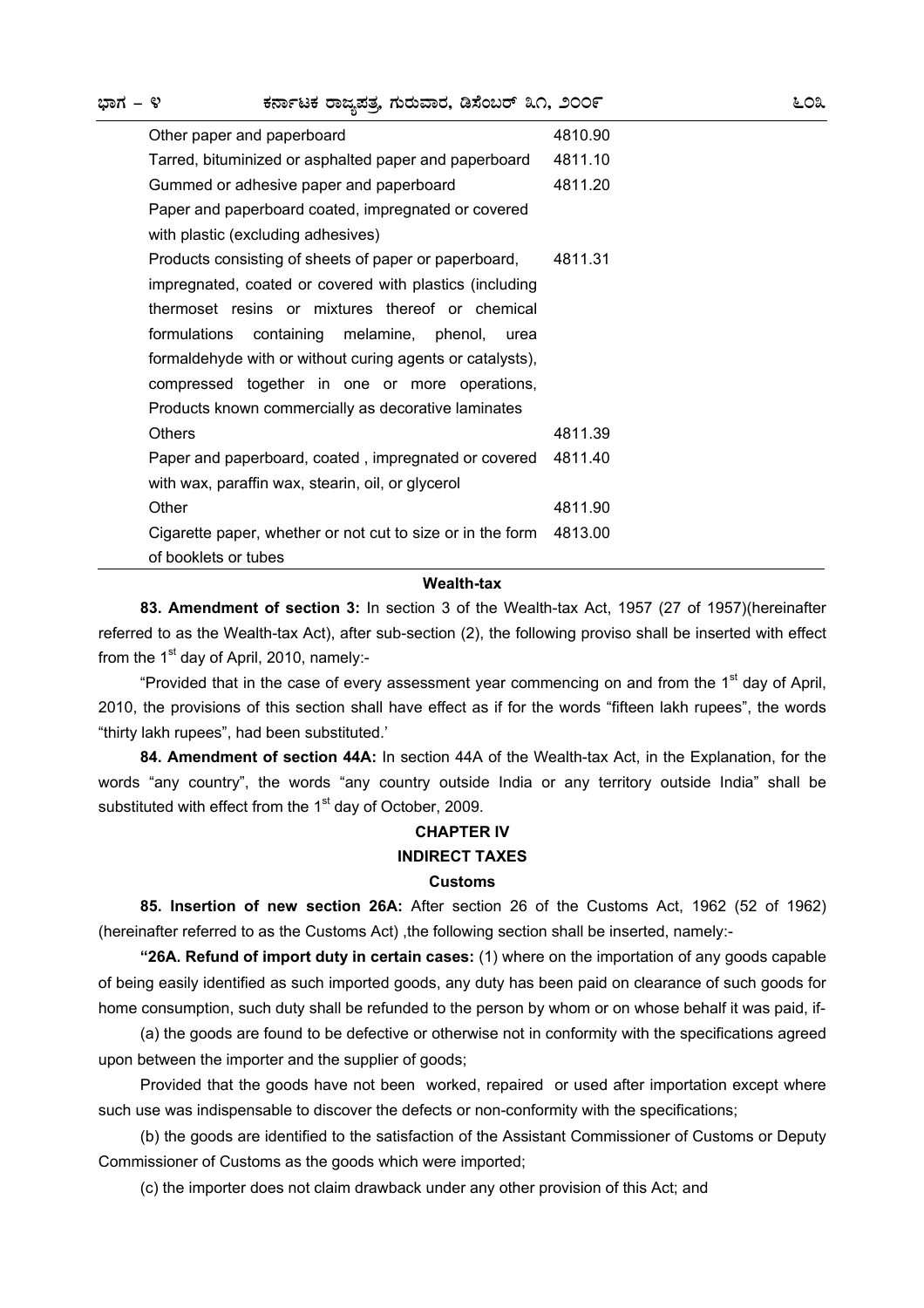(d) (i) the goods are exported ;or

(ii) the importer relinquishes his title to the goods and abandons them to customs; or

 (iii) such goods are destroyed or rendered commercially valueless in the presence of the proper officer.

 in such manner as may be prescribed and with period not exceeding thirty days from the date on which the proper officer makes an order for the clearance of imported goods for home consumption under section 47;

 Provided that the period of thirty days may, on sufficient cause being shown, be extended by the Commissioner of customs for a period not exceeding three months:

 Provided further that nothing contained in this section shall apply to the goods regarding which an offence appears to have been committed under this Act or any other law for the time being in force.

 (2) An application for refund of duty shall be made before the expiry of six months from the relevant date in such form and in such manner as may be prescribed.

**Explanation-** For the purposes of this sub-section "relevant date" means-

 (a) in cases where the goods are exported out of India, the date on which the proper officer makes an order permitting clearance and loading of goods for exportation under section 51;

(b) in case where the title to the goods is relinquished, the date of such relinquishment;

 (c) in cases where the goods are destroyed or rendered commercially valueless, the date of such destruction or rendering of goods commercially valueless.

 (3) No refund under sub-section (1) shall be allowed in respect of perishable goods and goods which have exceeded their shelf life or their recommended storage- before –use period.

 (4) The Board may, by notification in the Official Gazette,specify any other condition subject to which the refund under sub-section (1) may be allowed;

**86. Amendment of section 28F:** In section 28F of the Customs Act, after sub-section (2), the following sub-sections shall be inserted with effect from such date as the Central Government may, by notification in the Official Gazette, appoint namely:-

 (2A) Notwithstanding anything contained in sub-sections (1) and (2), or any other law for the time being in force, the Central Government may, by notification in the Official Gazette authorize an Authority constituted under section 245-O of the Income –tax Act, 1961, (43 of 1961) to act as an Authority under this Chapter.

 (2B) On and from the date of publication of notification under sub-section (2A) the Authority constituted under sub-section (1) shall not exercise jurisdiction under this Chapter.

 (2C) For the purposes of sub-section (2A), the reference to "an officer of the Indian Revenue Service who is qualified to be a Member of Central Board of Direct Taxes" in clause (b) of sub-section (2) of section 245-O of the Income-tax Act, 1961 (43 of 1961) shall be construed as reference to "an officer of the Indian Customs and Central Excise Service who is qualified to be a Member of the Board",

 (2D) On and from the date of the authorization of Authority under sub-section (2A), every application and proceeding pending before the Authority constituted under sub-section (1) shall stand transferred to the Authority so authorized from the stage at which such proceedings stood before the date of such authorization;'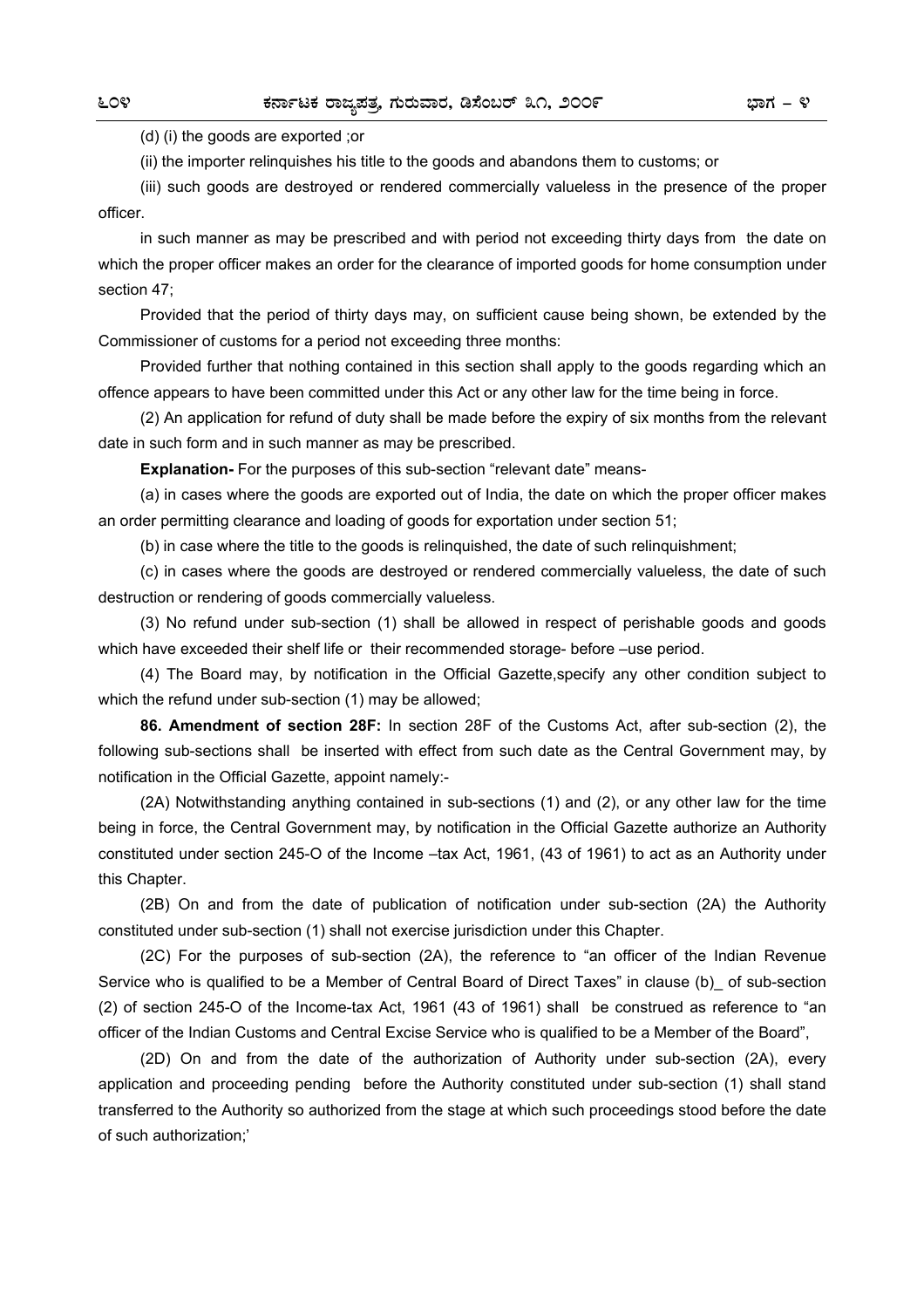**87. Amendment of section 130:** In section 130 of the Customs Act, after sub-section (2) the following sub-section shall be inserted and shall be deemed to have been inserted with effect from the  $1<sup>st</sup>$ day of July, 2003, namely:-

 "(2A) The High Court may admit an appeal after the expiry of the period of one hundred and eighty days referred to in clause (a) of sub-section (2) if it is satisfied that there was sufficient cause for not filing the same within that period",

**88. Amendment of section 130A:** In section 130A of the Customs Act, after sub-section (3), the following sub-section shall be inserted and shall be deemed to have been inserted with effect from the 1<sup>st</sup> day of July, 1999 namely-

 "(3A) The High Court may admit an application or permit the filing of a memorandum of crossobjections after the expiry of the relevant period referred to in sub-section (I) or sub-section (3), if it is satisfied that there was sufficient cause for not filing the same within that period.''

**89. Amendment of section 137:** In section 137 of the Customs Act, in sub-section (3),-

 (i) for the words "such compounding amount: the words "such compounding amount and in such manner of compounding" shall be substituted;

(ii) the following proviso shall be inserted, namely:-

"Provided that nothing contained in this sub-section shall apply to-

 (a) a person who has been allowed to compound once in respect of any offence under sections 135 and 135A:

 (b) a person who has been accused of committing an offence under this Act which is also an offence under any of the following Acts, namely-

(i) the Narcotic Drugs and Psychotripic Substances Act, 1985 (61 of 1985);

(ii) the Chemical Weapons Convention Act,2000; (34 of 2000)

(iii) the Arms Act, 1959; (54 of 1959)

(iv) the Wild Life (Protection) Act, 1972 (53 of 1972)

(c) a person involved in smuggling of goods falling under any of the following, namely;-

 (i) goods specified in the list of Special Chemicals, Organisms, Materials, Equipment and Technology in Appendix 3 to Schedule 2 (Export Policy )of ITC (HS) Classification of Export and Import Items of the Foreign Trade Policy, as amended from time to time, issued under section 5 of the Foreign Trade (Development and Regulation) Act, 1992 (22 of 1992);

 (ii) goods which are specified as prohibited items for import and export in the ITC (HS) Classification of Export and Import Items of the Foreign Trade Policy, as amended from time to time, issued under section 5 of the Foreign Trade (Development and Regulation) Act, 1992 (22 of 1992);

 (iii) any other goods or documents, which are likely to affect friendly relations with a foreign state or are derogatory to national honour;

 (d) a person who has been allowed to compound once in respect of any offence under this Chapter for goods of value exceeding rupees one crore;

(e) a person who has been convicted under this Act on or after the  $30<sup>th</sup>$  day December, 2005".

**90. Amendment of section 156:** In section 156 of the Customs Act, in sub-section (2) in clause (h), for the words "for compounding" the words "for compounding and the manner of compounding" shall be substituted.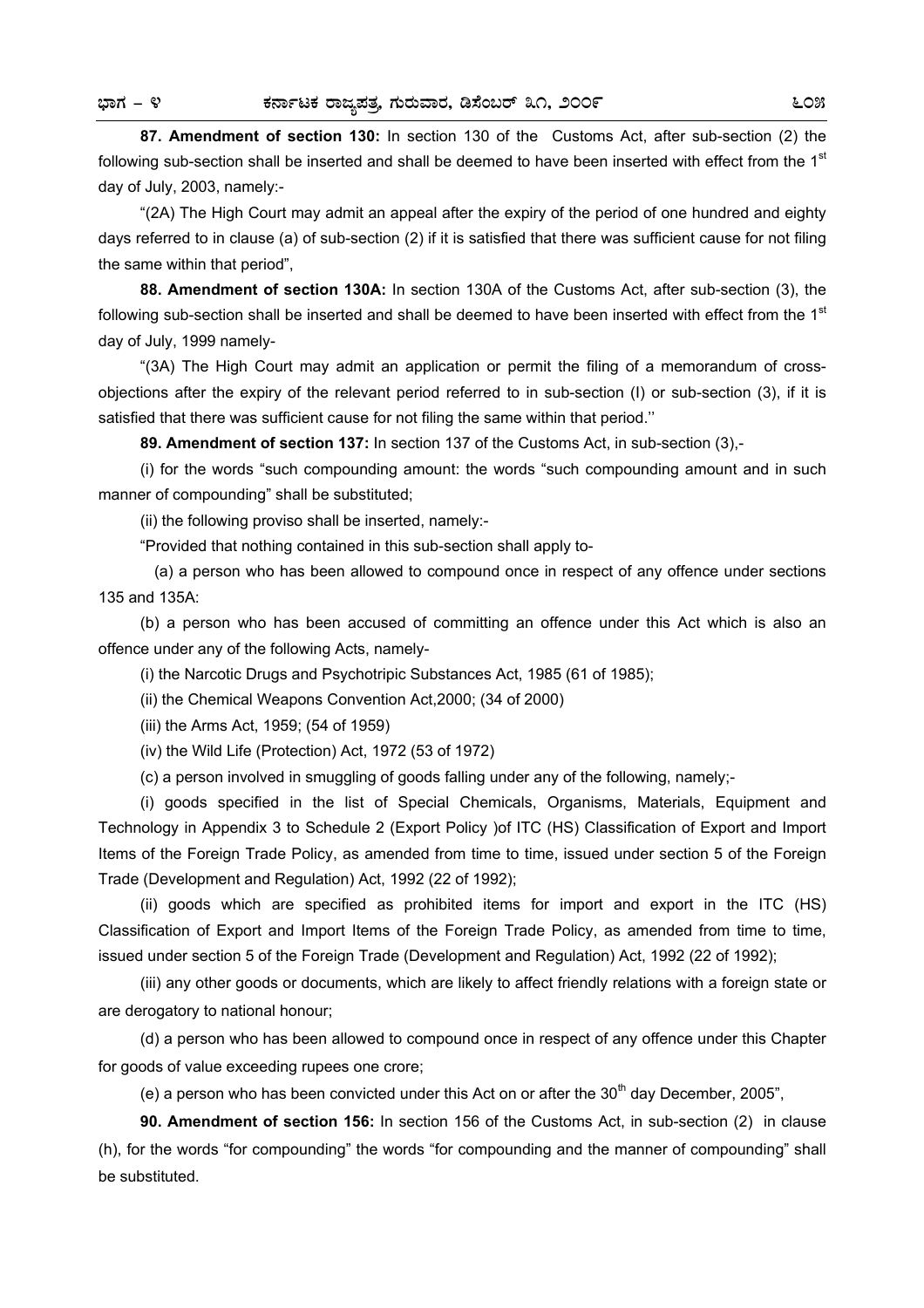**91. Amendment of section 157:** In section 157 of the Customs Act, in sub-section (2), after clause (a), the following clauses shall be inserted, namely:-

 "(ai) the manner of export of goods, relinquishment of title to the goods and abandoning them to customs and destruction or rendering of goods commercially valueless in the presence of the proper officer under clause (d) of sub-section (1) of section 26A;

 (aii) the form and manner of making application for refund of duty under sub-section (2) of section 26A'',

**92. Validation of certain actions taken by officers of customs appointed under section 4:** (1) The notification of the Government of India, in the Ministry of Finance (Department of Revenue )No. 27/2009 –CUSTOMS (N.T) published in the Official Gazette, vide, number G.S.R. 173 (E), dated the 17<sup>th</sup> March 2009, issued for the purpose of appointment of officers of customs under sub-section (I) of section 4 read with sub-section (I) of section 5 of the Customs Act, shall be deemed to be, and to have always been, for all purposes, in force retrospectively on and from the  $9<sup>th</sup>$  day of May, 2000 and accordingly, notwithstanding anything contained in any judgment, decree or order of any court, tribunal or other authority,-

 (a) any action taken or anything done by officers of customs appointed by the said notification to discharge duties as an officer of customs on and from the  $9<sup>th</sup>$  day of May, 2000 to the 16<sup>th</sup> day of March, 2009, shall for all purposes, be deemed to be, and to have always been, validly taken or done as if the appointment so made with respect to the area of jurisdiction specified in the said notification was in force at all material times;

 (b) no suit or other proceedings shall be instituted, maintained or continued in any court, tribunal or other authority against the Central Government or officers of customs appointed by the said notification for any action taken or anything done in good faith during the discharge of his duties as an officer of customs during the period on and from the 9<sup>th</sup> day of May, 2000 to the 16<sup>th</sup> day of March, 2009, as if the appointment made with respect to the area of jurisdiction specified in the said notification was in force at all material times;

 (c) recovery made of any amount of duty or interest or penalty or fine or other charges by or under the order or direction of officers of customs appointed by the said notification during the period on and from the 9<sup>th</sup> day of May, 2000 to the 16<sup>th</sup> day of March, 2009 shall be deemed to be valid, and to have always, been for all purposes, as validly and effectively made as if the appointment made with respect to area of jurisdiction specified in the said notification was in force at all material times.

 (2) For the purposes of sub-section (1) the Central Board of Excise and Customs shall have and shall be deemed to have always had the power to bring into force the said notification with retrospective effect as if the Central Board of Excise and Customs had the power to bring into force the said notification under sub-section (1) of section 4 read with sub-section (1) of section 5 of the Customs Act, retrospectively, at all material times.

**Explanation:-** For the removal of doubts, it is hereby declared that no act or omission on the part of any person shall be punishable as an offence which would not have been so punishable if the said notification had not come into force retrospectively.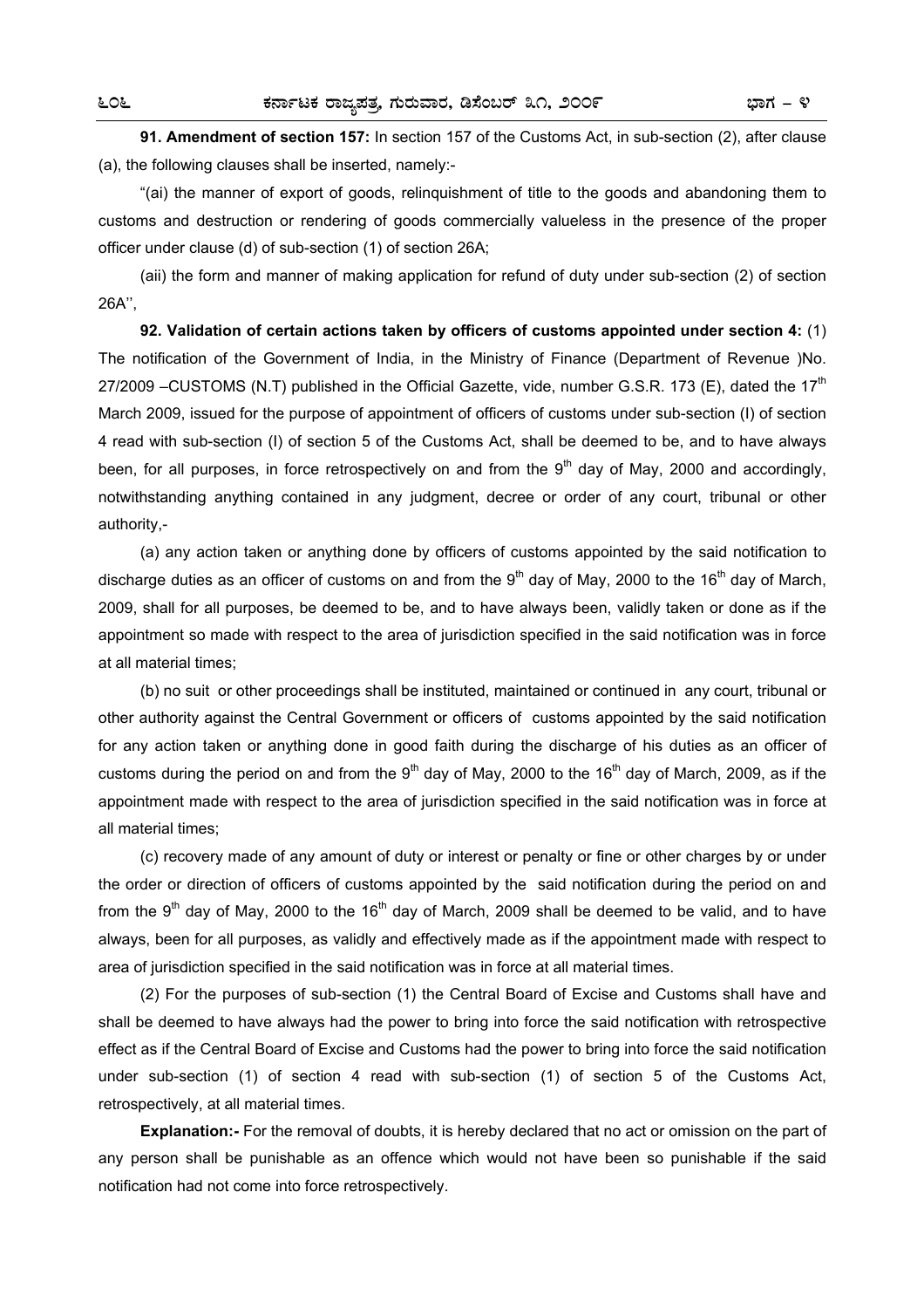**93. Amendment of notification issued under section 25 of the Customs Act:** (1) The notification of the Government of India, in the Ministry of Finance (Department of Revenue) number G.S.R. 260 (E), dated the 1<sup>st</sup> May, 2006, issued under sub-section (1) of section 25 of the Customs Act shall stand amended and shall be deemed to have been amended in the manner as specified in column(3) of the Second Schedule, on and from the corresponding date mentioned in column (4) of that Schedule, retrospectively, and accordingly, notwithstanding anything contained in any judgment, decree or order of any court, tribunal or other authority, any action taken or anything done or purported to have been taken or done under the said notification, shall be deemed to be, and to have always, been for all purposes, as validly and effectively taken or done as if the notification as amended by this sub-section had been in force at all material times.

 (2) For the purposes of sub-section (1), the Central Government shall have and shall be deemed to have the power to amend the notification referred to in the said sub-section with retrospective effect as if the Central Government had the power to amend the said notification under sub-section (1) of section 25 of the Customs Act, retrospectively, at all material times.

 (3) Recovery, shall be made of the amount which has not been paid but which would have been paid as if the amendment made by sub-section (I) had been in force at all material times from the day on which the Finance (No. 2) Bill, 2009 receives the assent of the President.

**Explanation:** For the removal of doubts, it is hereby declared that no act or omission on the part of any person shall be punishable as an offence which would not have been so punishable if this section had not come into force.

### **Customs tariff**

**94. Amendment of section 3:** In section 3 of the Customs Tariff Act, 1975 (51 of 1975) (hereinafter referred to as the Customs Tariff Act), in sub-section (2), after the proviso, the following proviso shall be inserted, namely:-

 "Provided further that in the case of an article imported into India, where the Central Government has fixed a tariff value for the like article produced or manufactured in India under sub-section (2) of section 3 of the Central Excise Act, 1944, (1 of 1944) the value of the imported article shall be deemed to be such tariff value" ,

 **95. Amendment of section 8B:** in section 8B of the Customs Tariff Act, after sub-section (4), the following sub-section shall be inserted and shall be deemed to have been inserted on and from the  $14<sup>th</sup>$ day of May, 1997, namely:-

 "(4A) The provisions of the Customs Act, 1962 (52 of 1962) and the rules and regulations made there under, including those relating to the date for determination of rate of duty, assessment, non-levy, short, levy, refunds, interest, appeals, offences and penalties shall, as far as may be, apply to the duty chargeable under this section as they apply in relation to duties leviable under that Act",

**96. Validation of certain actions taken under section 8B of Act 51 of 1975:**Any action taken or anything done or omitted to be done or purported to have been taken or done or omitted to be done under any rule, regulation, notification or order made or issued under the Customs Act, or any notification or order issued under such rule or regulation at any time during the period commencing on and from the  $14<sup>th</sup>$  day of May, 1997 and ending with the day, the Finance (No. 2) Bill, 2009 receives the assent of the President shall be deemed to be, and to have always been, for all purposes, as validly and effectively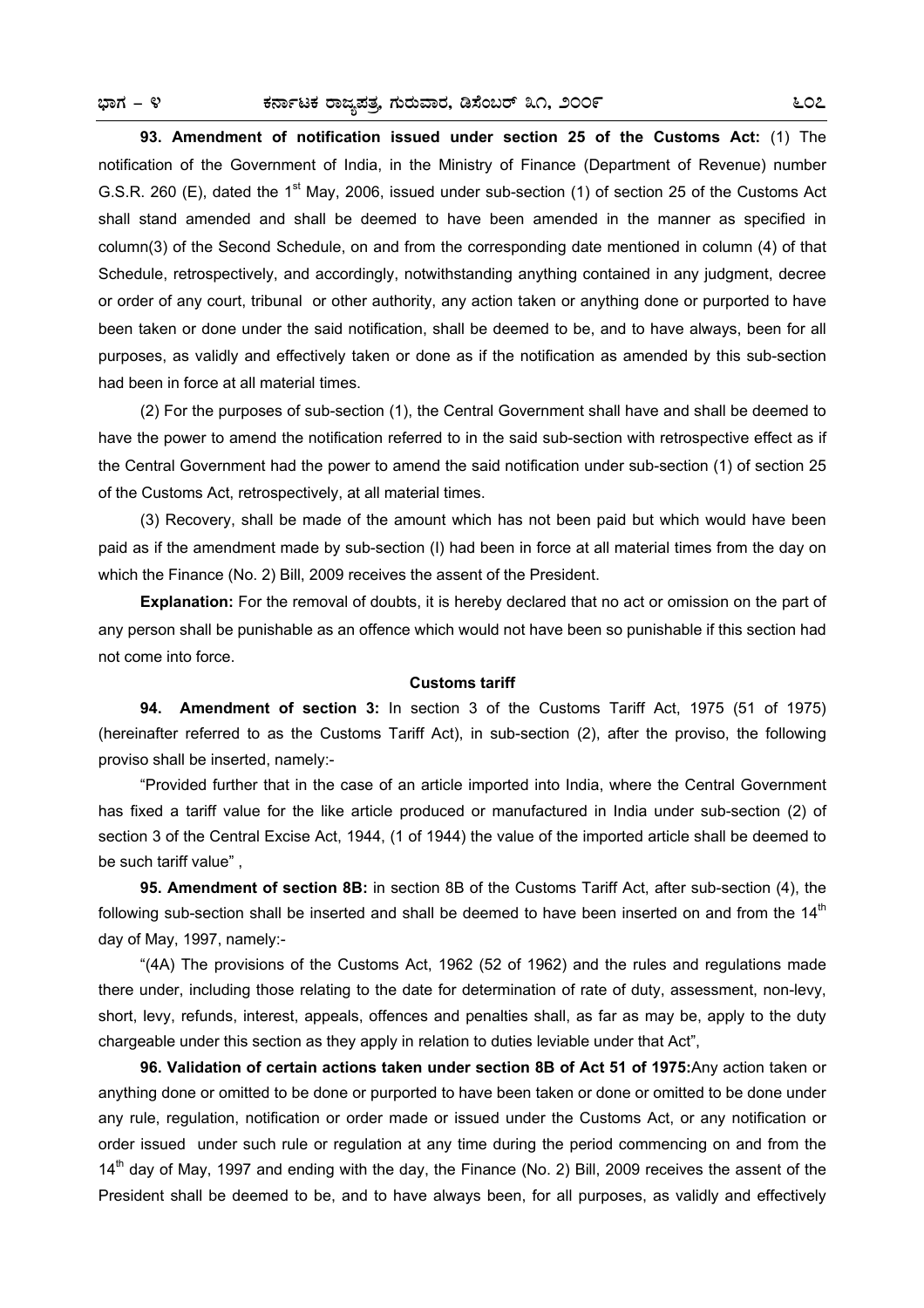taken or done or omitted to be done as if the amendment made in section 8B of the Customs Tariff Act, by section 95 of Finance (No. 2) Act, 2009 had been in force at all material times and accordingly, notwithstanding anything contained in any judgment, decree or order of any court, tribunal or other authority,-

 (a) any action taken or anything done or omitted to be done, during the said period in respect of any goods, under any such rule, regulation, notification or order, shall be deemed to be and shall be deemed always to have been, as validly taken or done or omitted to be done as if the amendment made by the said section had been in force at all material times;

 (b) no suit or other proceedings shall be maintained or continued in any court, tribunal or other authority for any action taken or anything done or omitted to be done, in respect of any goods, under any such rule, regulation, notification or order, and no enforcement shall be made by any court, of any decree or order relating to such action taken or anything done or omitted to be done as if the amendment made by the said section had been in force at all material times;

 (c) recovery shall be made of all such amounts of duty or interest or penalty or fine or other charges which have not been collected or, as the case may be which have been, refunded, as if the amendment made by the said section had been in force at all material times.

**Explanation:** For the removal of doubts, it is hereby declared that no act or omission on the part of any person shall be punishable as an offence which would not have been so punishable if this section had not come into force.

 **97. Amendment of section 8C:** In section 8C of the Customs Tariff Act, after sub-section (5), the following sub-section shall be inserted and shall be deemed to have been inserted on and from the  $11<sup>th</sup>$ day of May, 2002, namely:-

 "(5A) The provisions of the Customs Act, 1962 (52 of 1962) and the rules and regulations made thereunder, including those relating to the date for determination of rate of duty, assessment, non-levy, short levy, refunds, interest, appeals, offences and penalties shall, as far as may be, apply to the duty chargeable under this section as they apply in relation to duties leviable under that Act",

**98. Validation of certain actions taken under section 8C of Act 51 of 1975:**Any action taken or anything done or omitted to be done or purported to have been taken or done or omitted to be done under any rule, regulation, notification or order made or issued under the Customs Act, or any notification or order issued under such rule or regulation at any time during the period commencing on and from the 11<sup>th</sup> day of May, 2002 and ending with the day, the Finance (No. 2) Bill, 2009 receives the assent of the President shall be deemed to be, and to have always been, for all purposes, as validly and effectively taken or done or omitted to be done as if the amendment made in section 8C of the Customs Tariff Act by section 97 of the Finance (No. 2) Act,. 2009 had been in force at all material times and accordingly, notwithstanding anything contained in any judgment, decree or order of any court, tribunal or other authority-,

 (a) any action taken or anything done or omitted to be done, during the said period in respect of any goods, under any such rule, regulation, notification or order, shall be deemed to be and shall be deemed always to have been, as validly taken or done or omitted to be done as if the amendment made by the said section had been in force at all material times;

 (b) no suit or other proceedings shall be maintained or continued in any court, tribunal or other authority for any action taken or anything done or omitted to be done, in respect of any goods, under any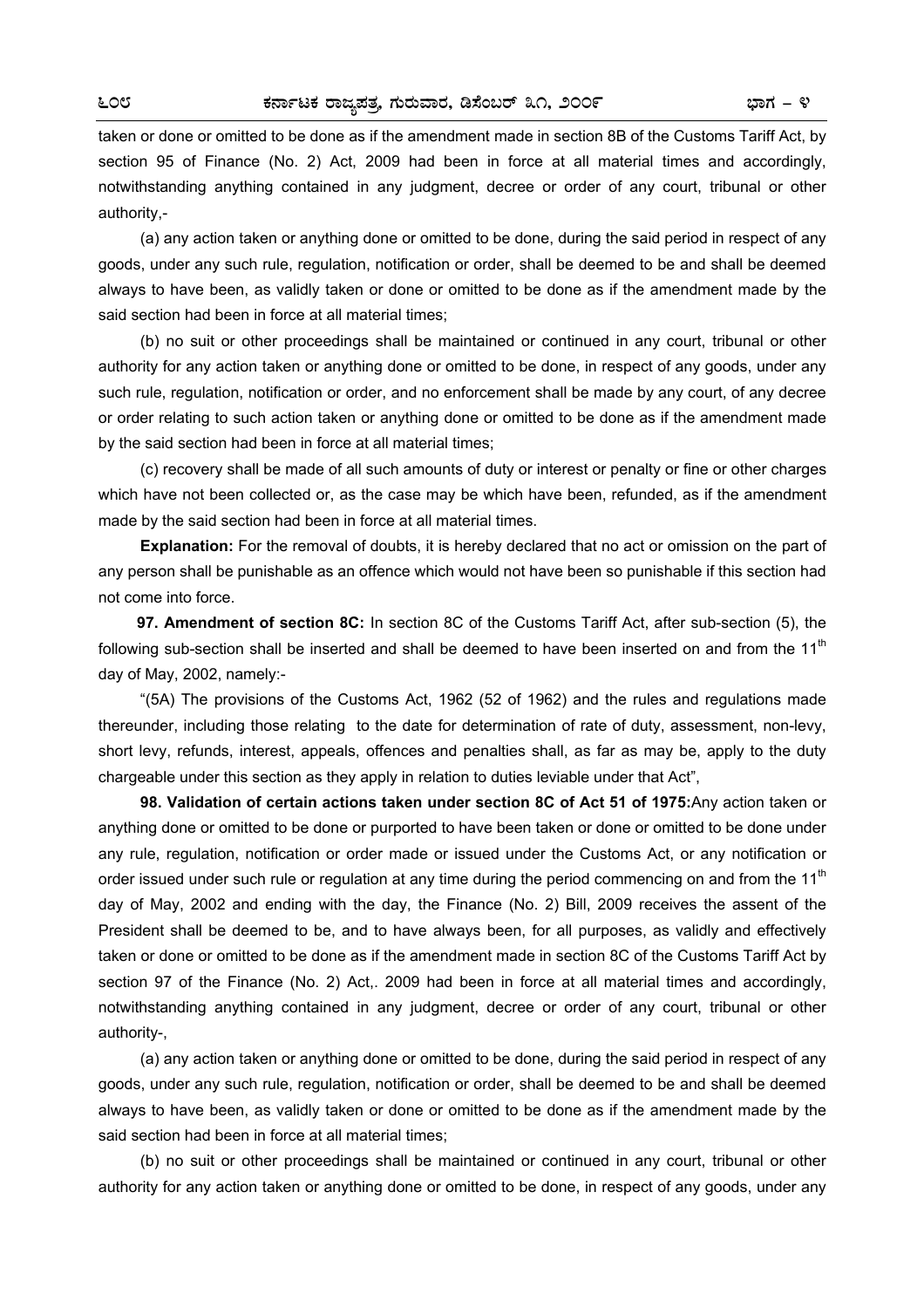such rule, regulation, notification or order, and no enforcement shall be made by any court, of any decree or order relating to such action taken or anything done or amitted to be done as if the amendment made by the said section had been in force at all material times;

 (c) recovery shall be made of all such amounts of duty or interest or penalty or fine or other charges which have not been collected or, as the case may be, which have been refunded as, if the amendment made by the said section had been in force at all material times.

**Explanation:-** For the removal of doubts, it is hereby declared that no act or omission on the part of any person shall be punishable as an offence which would not have been so punishable if this section had not come into force.

**99. Amendment of section 9:** In section 9 of the Customs Tariff Act, for sub-section (7A), the following sub-section shall be substituted and shall be deemed to have been substituted on and from the 1<sup>st</sup> day of January, 1995, namely:-

 "(7A) The provisions of the Customs Act, 1962 and the rules and regulations made there under, including those relating to the date for determination of rate of duty, assessment, non-levy, short levy, refunds, interest, appeals, offences and penalties shall, as far as may be, apply to the duty chargeable under this section as they apply in relation to duties leviable under that Act",

**100. Validation of certain actions taken under section 9 of Act 51 of 1975**: Any action taken or anything done or omitted to be done or purported to have been taken or done or omitted to be done under any rule, regulation, notification or order made or issued under the Customs Act, or any notification or order issued under such rule or regulation at any time during the period commencing on and from the  $1<sup>st</sup>$  day of January, 1995 and ending with the day, the Finance (No. 2 )Bill, 2009 receives the assent of the President shall be deemed to be, and to have always been, for all purposes, as validly and effectively taken or done or omitted to be done as if the amendment made in section 9 of the Customs Tariff Act by section 99 of the Finance (No.2) Act, 2009 had been in force at all material times and accordingly, notwithstanding anything contained in any judgment, decree or order of any court, tribunal or other authority-

 (a) any action taken or anything done or omitted to be done, during the said period in respect of any goods, under any such rule, regulation, notification or order, shall be deemed to be and shall be deemed always to have been, as validly taken or done or omitted to be done as if the amendment made by the said section had been in force at all material times;

 (b) no suit or other proceedings shall be maintained or continued in any court tribunal or other authority for any action taken or anything done or omitted to be done, in respect of any goods, under any such rule, regulation notification or order, and no enforcement shall be made by any court, of any decree or order relating to such action taken or anything done or omitted to be done as if the amendment made by the said section had been in force at all material times;

 (c) recovery shall be made of all such amounts of duty or interest or penalty or fine or other charges which have not been collected or, as the case may be, which have been refunded, as if the amendment made by the said section had been in force at all material times.

**Explanation:-** For the removal of doubts, it is hereby declared that no act or omission on the part of any person shall be punishable as an offence which would not have been so punishable if this section had not come into force.

**101. Amendment of section 9A:** In section 9A of the Customs Tariff Act-,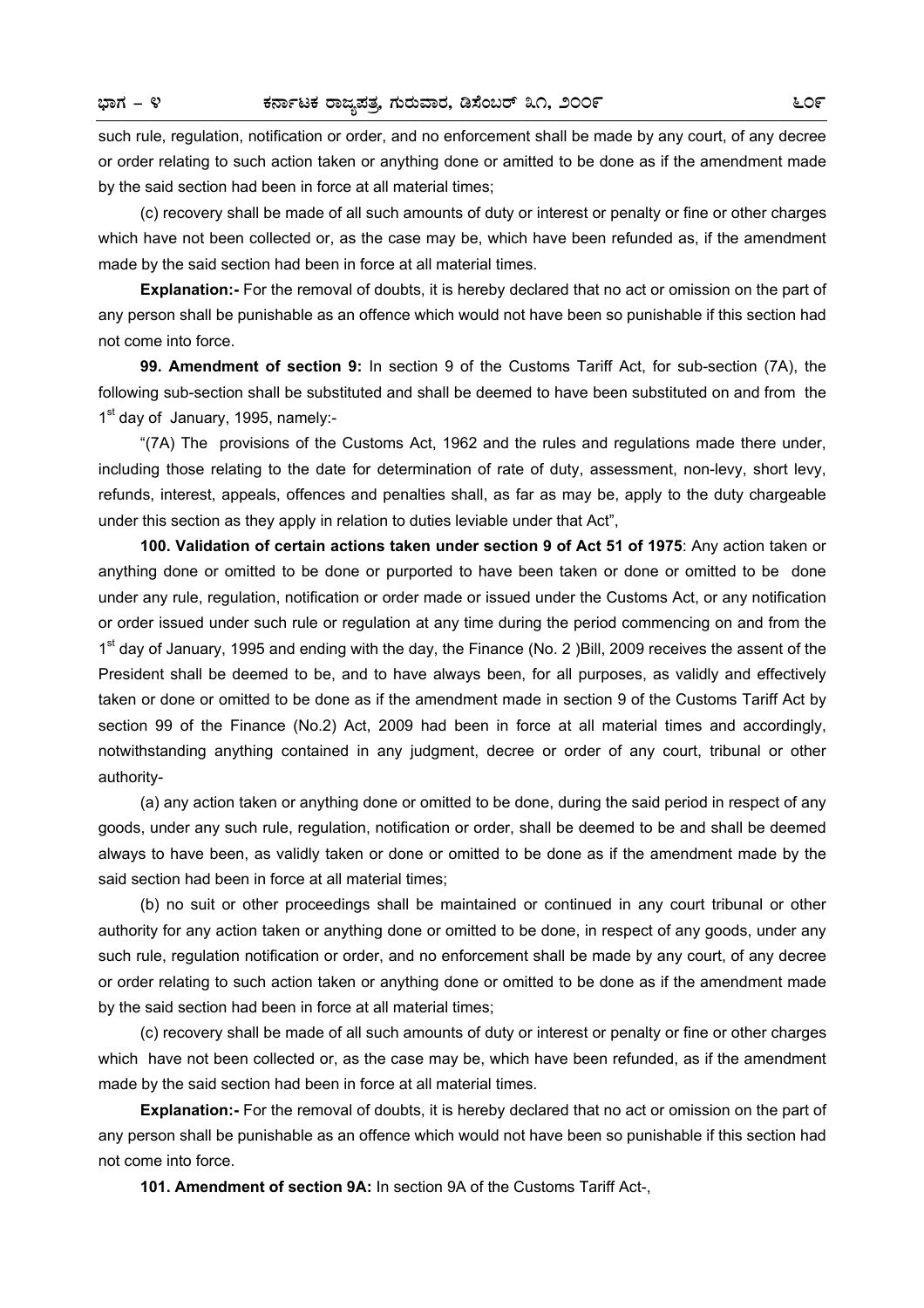(i) in sub-section (1), for the words "any article is exported" the words "any article is exported by an exporter or producer" shall be substituted;

(ii) after sub-section (6), the following sub-section shall be inserted, namely:-

 "(6A) The margin of dumping in relation to an article, exported by an exporter or producer, under inquiry under sub-section (6) shall be determined on the basis of records concerning normal value and export price maintained, and information provided, by such exporter or producer;

 Provided that where an exporter or producer fails to provide such records or information, the margin of dumping for such exporter or producer shall be determined on the basis if facts available",

 (iii) for sub-section (8), the following sub-section shall be substituted and shall always be deemed to have been substituted on and from the 1<sup>st</sup> day of January, 1995, namely:-

 "(8) The provisions of the Customs Act, 1962 (52 of 1962) and the rules and regulations made thereunder, including those relating to the date for determination of rate of duty, assessment, non-levy, short levy, refunds, interest, appeals, offences and penalties shall, as far as may be, apply to the duty chargeable under this section as they apply in relation to duties leviable under that Act",

**102. Validation of certain actions taken under section 9A of Act 51 of 1975:** Any action taken or anything done or omitted to be done or purported to have been taken or done or omitted to be done under any rule, regulation, notification or order made or issued under the Customs Act, or any notification or order issued under such rule or regulation at any time during the period commencing on and from the 1<sup>st</sup> day of January, 1995 and ending with the day, the Finance (No. 2) Bill, 2009 receives the assent of the President shall be deemed to be, and to have always been, for all purposes, as validly and effectively taken or done or omitted to be done as if the amendment made in section 9A of the Customs Trariff Act by clause (iii) of section 101 of the Finance (No. 2) Act, 2009 had been in force at all material times and accordingly, notwithstanding anything contained in any judgment, decree or order of any court, tribunal or other authority,-

 (a) any action taken or anything done or omitted to be done, during the said period in respect of any goods, under any such rule, regulation, notification or order, shall be deemed to be and shall be deemed always to have been, as validly taken or done or omitted to be done as if the amendment made by the said section had been in force at all material times;

 (b) no suit or other proceedings shall be maintained or continued in any court, tribunal or other authority for any action taken or anything done or omitted to be done, in respect of any goods, under any such rule, regulation, notification or order, and no enforcement shall be made by any court, of any decree or order relating to such action taken or anything done or omitted to be done as if the amendment made by the said section had been in force at all material times;

 (c) recovery shall be made of all such amounts of duty or interest or penalty or fine or other charges which have not been collected or, as the case may be, which have been refunded, as if the amendment made by the said section had been in force at all material times;

**Explanation:** For the removal of doubts, it is hereby declated that no act or omission on the part of any person shall be punishable as an offence which would not have been so punishable if this section had not come into force.

**103. Amendment of First Schedule:** The First Schedule to the Customs Tariff Act shall be amended in the manner as specified in the Third Schedule.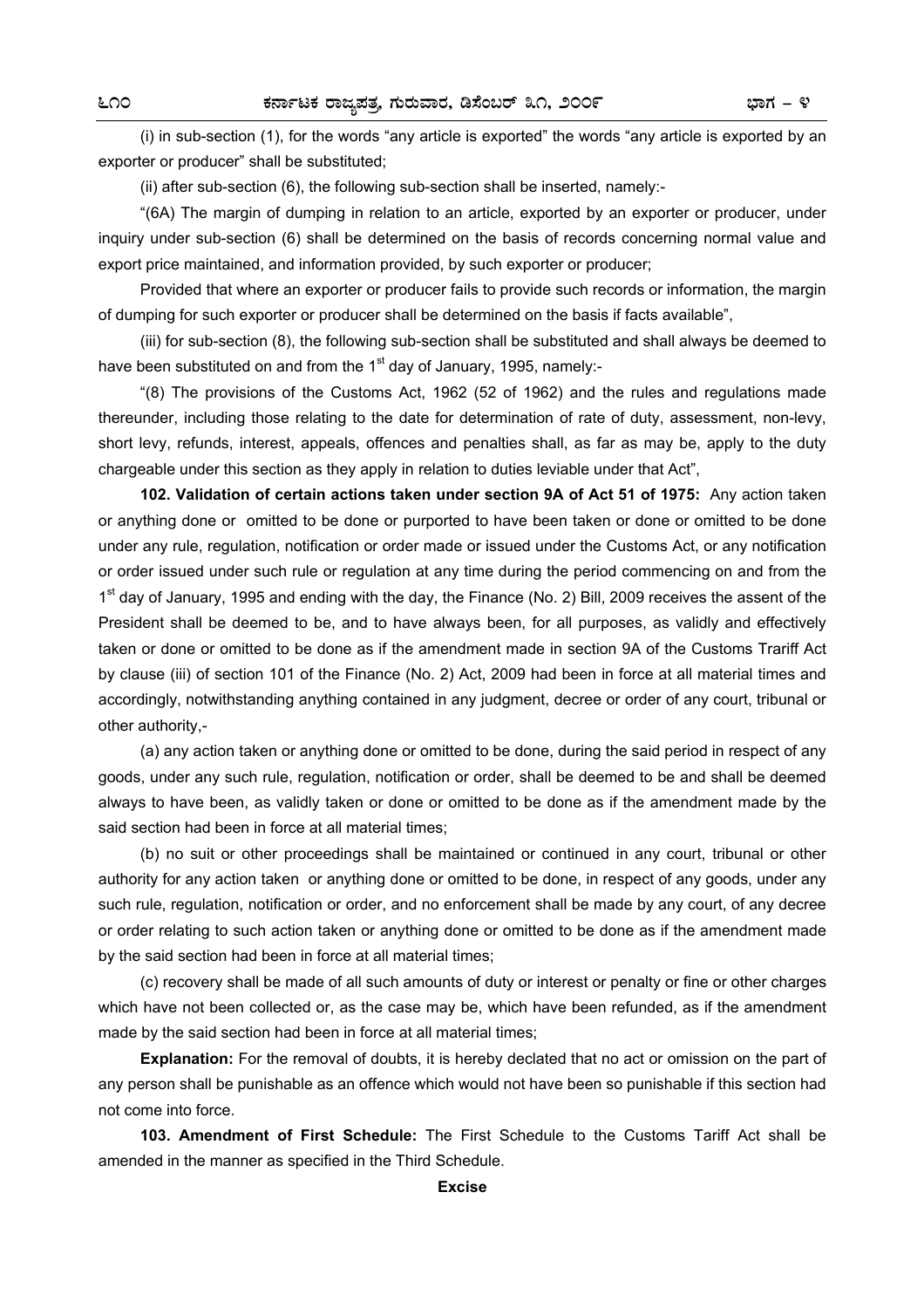**104. Amendment of section 9A:** In section 9A of the Central Excise Act, 1944, (1of 1994) (hereinafter referred to as the Central Excise Act), in sub-section (2),-

 (i) for the words "such compounding amount" the words "such compounding amount and in such manner of compounding" shall be substituted;

(ii) the following proviso shall be inserted, namely:-

"Provided that nothing contained in this sub-section shall apply to-

 (a) a person who has been allowed to compound once in respect of any of the offences under the provisions of clause (a), (b), (bb), (bbb), (bbbb) or (c) of sub-section (1) of section 9;

 (b) a person who has been accused of committing an offence under this Act which is also an offence under the Narcotic Drugs and Psychotropic Substances Act, 1985 (61 of 1985);

 (c) a person who has been allowed to compound once in respect of any offence under this Chapter for goods of value exceeding rupees one crore;

(d) a person who has been convicted by the court under this Act on or after the  $30<sup>th</sup>$  day of December, 2005",

**105. Amendment of section 14A:** In section 14A of the Central Excise Act-,

 (i) in sub-sections (1) and, (2), for the words "cost accountant", the words "cost accountant or chartered accountant" shall be substituted;

 (ii) the Explanation shall be renumbered as Explanation 1 thereof, and after Explanation 1 as so renumbered, the following explanation shall be inserted, namely:-

**Explanation 2-** For the purposes of this section, "chartered accountant" shall have the meaning assigned to it in clause (b) of sub-section (I) of section 2 of the Chartered Accountants Act, 1949'(38 of 1949)''

**106. Amendment of section 14AA:** In section 14AA of the Central Excise Act,-

 (i) in sub-sections (1) and (2) for the words "cost accountant", the words "cost accountant or chartered accountant" shall be substituted;

 (ii) the Explanation shall be renumbered as Explanation 1 thereof, and after Explanation 1 as so renumbered ,the following Explanation shall be inserted, namely:-

**Explanation 2:** For the purposes of this section "chartered accountant" shall have the meaning assigned to it in clause (b) of sub-section (1) of section 2 of the Chartered Accountants Act, 1949 (38 of 1949)".

**107. Amendment of section 23A:** In section 23A of the Central Excise Act, for clause (e), the following clause shall be substituted, namely:-

 (e) "Authority" means the Authority for Advance Rulings, constituted under sub-section (1), or authorized by the Central Government under sub-section (2A), of section 28F of the Customs Act, 1962 (52 of 1962)",

**108. Amendment of section 35G:** In section 35G of the Central Excise Act, after sub-section (2), the following sub-section shall be inserted and shall be deemed to have been inserted with effect from the  $1<sup>st</sup>$  day of July, 2003 namely:-

 "(2A) The High Court may admit an appeal after the expiry of the period of one hundred and eighty days referred to in clause (a) of sub-section (2), if it is satisfied that there was sufficient cause for not filing the same within that period",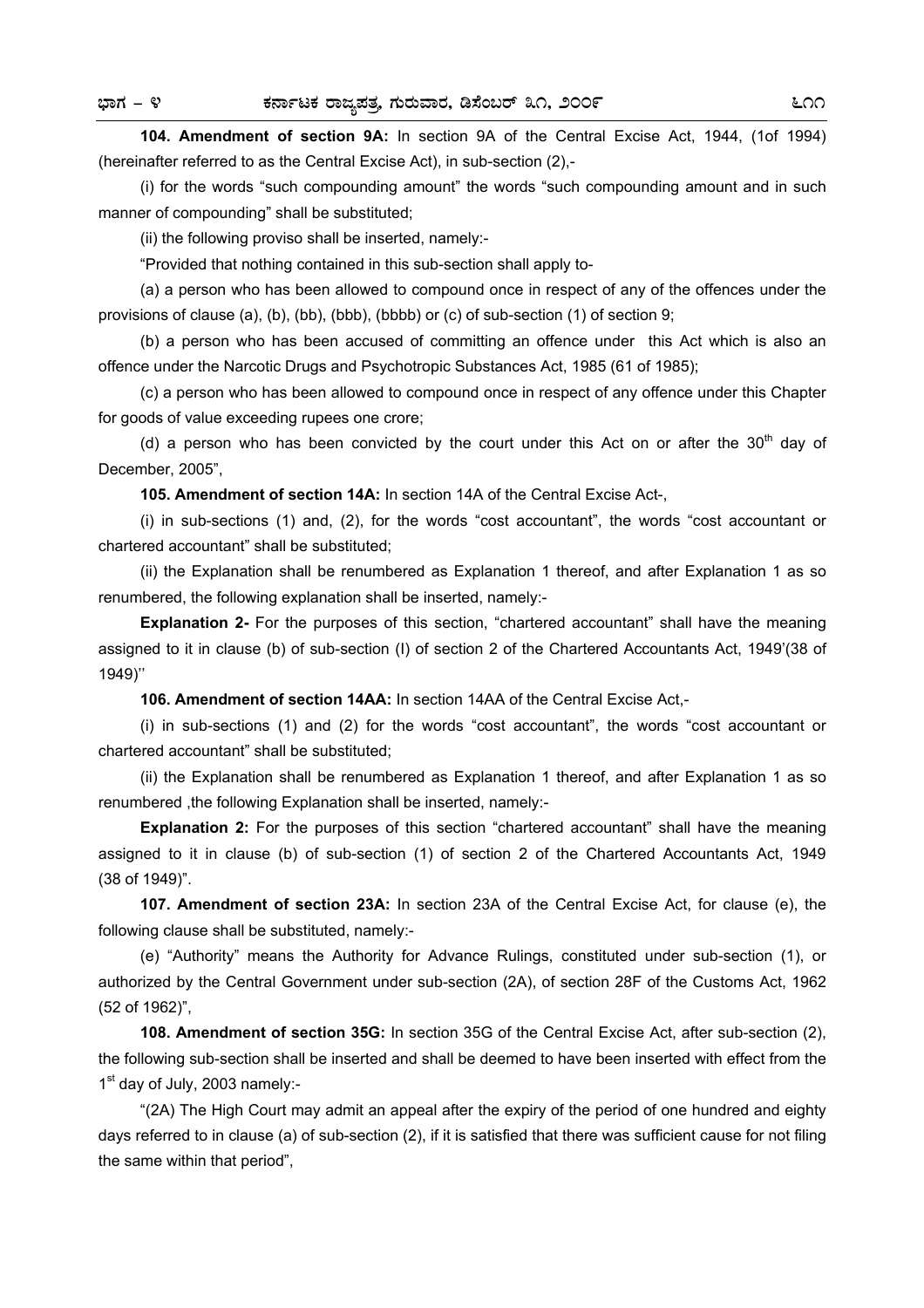**109. Amendment of section 35H:** In section 35H of the Central Excise Act, after sub-section (3) the following sub-section shall be inserted and shall be deemed to have been inserted with effect from the  $1<sup>st</sup>$  day of July, 1999, namely:-

 "(3A) The High Court may admit an application or permit the filing of a memorandum of crossobjections after the expiry of the relevant period referred to in sub-section(1) or sub-section (3), if it is satisfied that there was sufficient cause for not filing the same within that period",

**110. Amendment of section 37:** In section 37 of the Central Excise Act, in sub-section (2), in clause (id), for the words "for compounding" the words "for compounding and the manner of compounding shall be substituted.

**111. Amendment of notifications issued under section 37 of Central Excise Act and validation of certain actions taken:** (1) The notifications of the Government of India, in the Ministry of Finance (Department of Revenue) numbers G.S.R 448 (E), dated the 1<sup>st</sup> August, 1997, G.S.R. 503 (E), dated the 30<sup>th</sup> August 1997 and G.S.R. 130 (E), dated the 10<sup>th</sup> March, 1998, issued under section 37 of the Central Excise Act, shall stand amended and shall be deemed to have been amended retrospectively in the manner as specified against each of them in column (3) of the Fourth Schedule, on and from the corresponding date mentioned in column (4) of that Schedule and accordingly, notwithstanding anything contained in any judgment, decree or order of any court, tribunal or other authority, any action taken or anything done or purported to have been taken or done under the said notifications, shall be deemed to be, and to have always been, for all purposes, as validly and effectively taken or done as if the notification as amended by this sub-section had been in force at all material times.

 (2) Notwithstanding the omission of section 3A of the Central Excise Act by section 121of the Finance Act, 2001 (14 of 2001) and the expiration of the notifications referred to in sub-section (1), for the purposes of sub-section (I), the Central Government shall have and shall be deemed to have the power to make rules and issue or amend notifications under section 3A read with section 37 of the Central Excise, Act, retrospectively, at all material times.

 (3) Any action taken or anything done or omitted to be done or purported to have been taken or done or omitted to be done under the notifications referred to in sub-section (1) at any time during the period commencing on or from the 1<sup>st</sup> day of August, 1997 and ending with the day, the Finance (No 2) Bill, 2009 receives the assent of the President shall be deemed to be, and to have always been, for all purposes, as validly and effectively taken or done or omitted to be done as if the amendments made by sub-section (1) had been in force at all material times and accordingly notwithstanding anything contained in any judgment, decree or order of any court, tribunal or other authority,

 (a) any action taken or anything done or omitted to be done, during the said period in respect of any goods under the said notifications, shall be deemed to be and shall be deemed always to have been, as validly taken or done or omitted to be done as if the amendments made by sub-section (1) had been in force at all material times;

 (b) no suit or other proceedings shall be maintained or continued in any court tribunal or other authority for any action taken or anything done or omitted to be done, in respect of any goods under the said notifications, and no enforcement shall be made by any court, of any decree or order relating to such action take or anything done or omitted to be done as if the amendments made by sub-section (1) had been in force at all material times;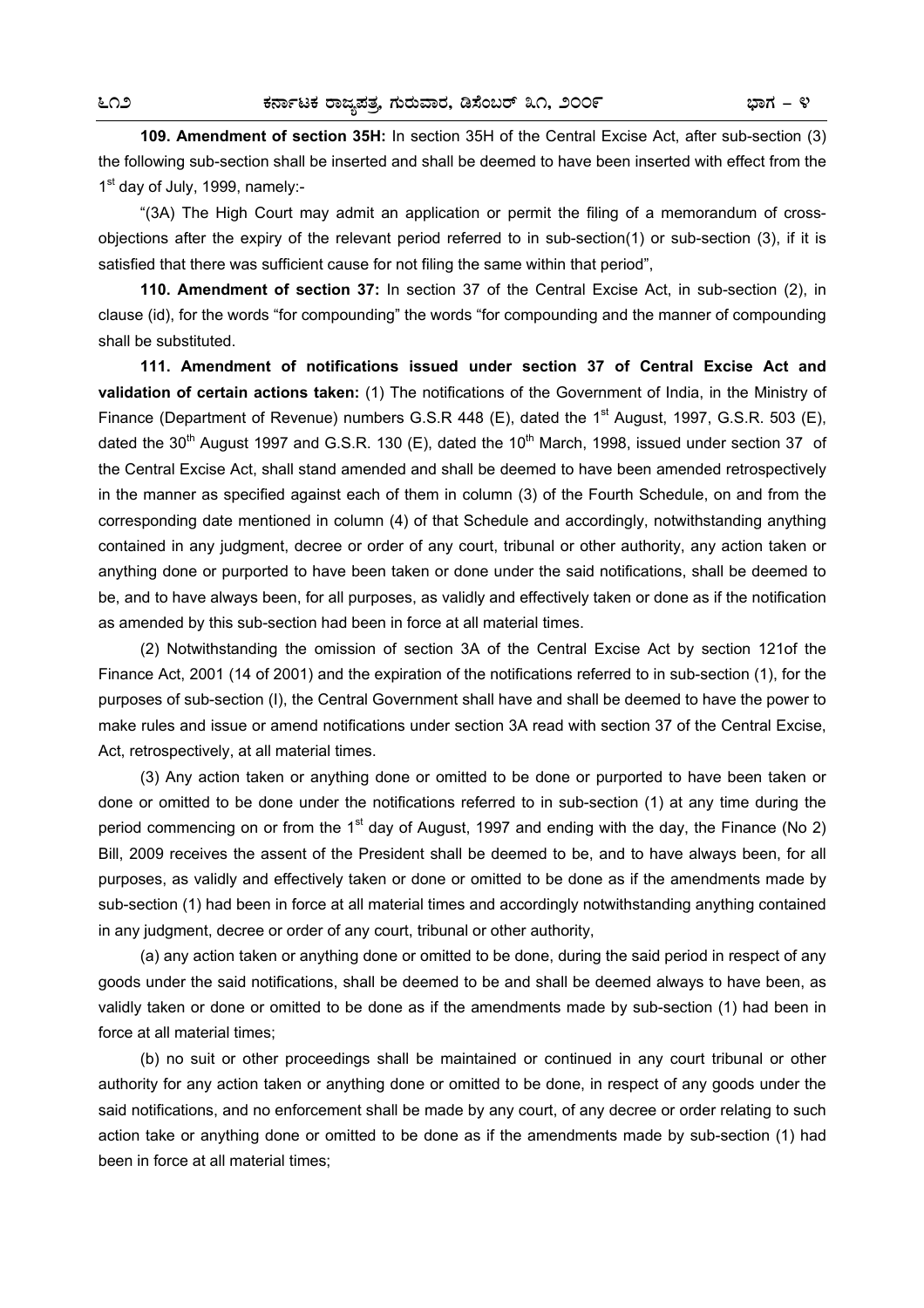(c) recovery shall be made of such amounts of duty or interest or penalty or fine or other charges which have not been collected or, as the case may be, which have been refunded, as if the amendments made by sub-section (1) had been in force at all material times.

**Explanation:** For the removal of doubts, it is hereby declared that no act or omission on the part of any person shall be punishable as an offence which would not have been so punishable if this section had not come into force.

### **Excise tariff**

 **112. Amendment of First Schedule to Act 5 of 1986:** The First Schedule to the Central Excise Tariff Act, 1985 shall be amended in the manner as specified in the Fifth Schedule.

### **CHAPTER V**

### **Service tax**

## **113. Amendment of Act 32 of 1994:** In the Finance Act, 1994

 (A) in section 65, save as otherwise provided with effect from such date as the Central Government may, by notification in the Official Gazette, appoint-

(1) in clause (19)-

 (a) for the portion beginning with the words "but does not include" and ending with the words and figures" Central Excise Act, 1944 (1 of 1944)" the words "but does not include any activity that amounts to manufacture of excisable goods" shall be substituted;

(b) in the Explanation, after clause(a), the following clauses shall be inserted, namely:-

 (b) "excisable goods" has the meaning assigned to it in clause (d) of section 2 of the Central Excise Act, 1944 (1 of 1944);

 (c) "manufacture" has the meaning assigned to it in clause (f) of section 2 of the Central Excise Act, 1944; (1 of 1944);

(2) in clause (101) the words "or sub-broker, as the case may be "shall be omitted;

(3) in clause (105)-,

(a) for sub-clause (zzzp), the following sub-clause shall be substituted, namely:-

"(zzzp) to any person, by any other person, in relation to transport of goods by rail, in any manner",

 (b) in sub-clause (zzzze) in items (v) and (vi) for the word "acquiring" the word "providing" shall be substituted and shall be deemed to have been substituted with effect from the  $16<sup>th</sup>$  day of May 2008;

(c) after sub-clause (zzzzj) the following sub-clauses shall be inserted, namely:-

 "(zzzzk) to any person, by any other person, in relation to cosmetic surgery or plastic surgery, but does not include any surgery under taken to restore or reconstruct anatomy or functions of body affected due to congenital defects, developmental abnormalities, degenerative diseases, injury or trauma;

(zzzzl) to any person, by any other person, in relation to transport of –

(i) coastal goods;

(ii) goods through national waterway;or

(iii) goods through inland water;

**Explanation:** For the purposes of this sub-clause,

 (a) "coastal goods" has the meaning assigned to it in clause (7) of section 2 of the Customs Act 1962; (52 of 1962);

 (b) "national waterway" has the meaning assigned to it in clause (h) of section 2 of the Inland Waterways Authority of India Act, 1985; (82 of 1985)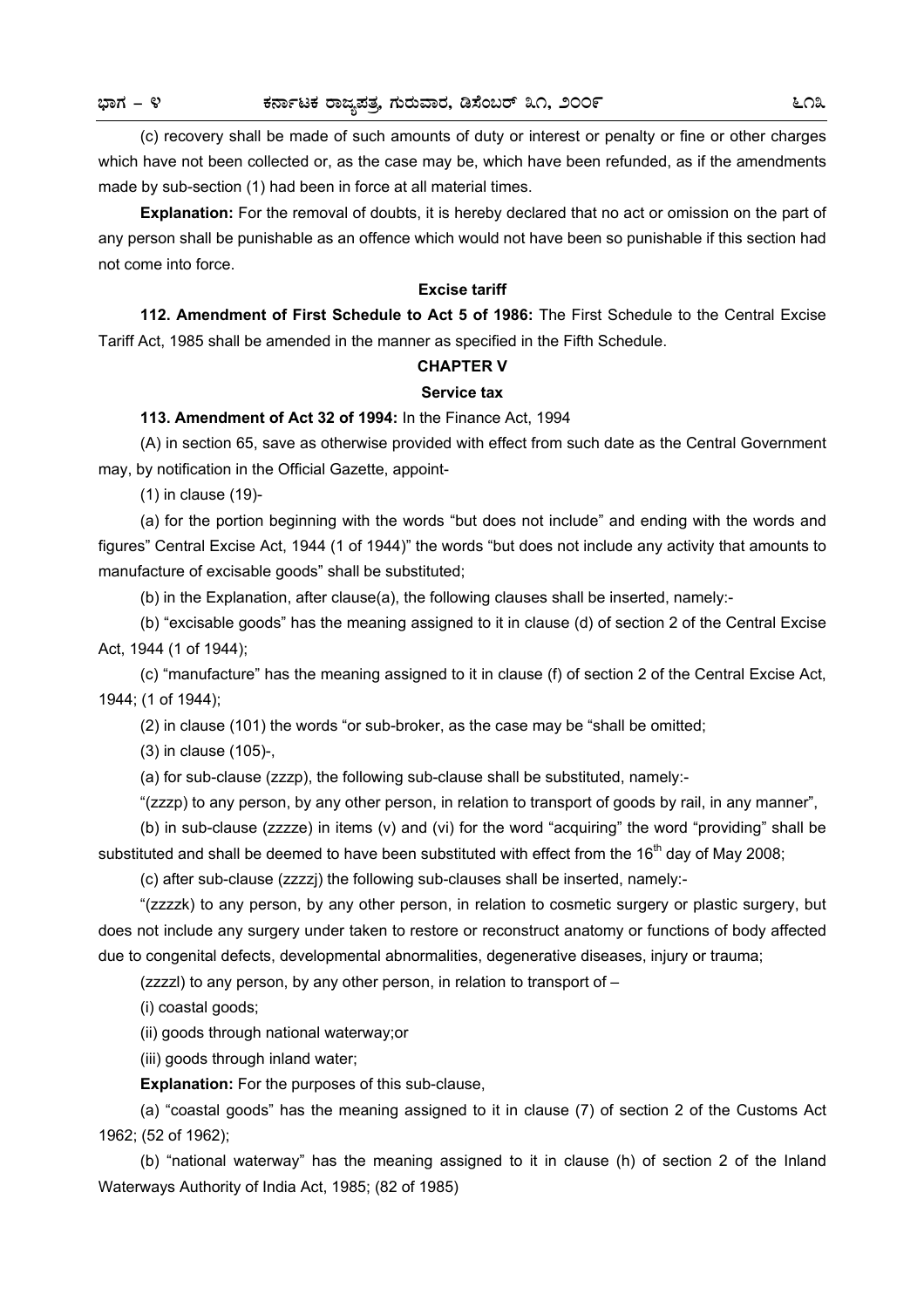(c) "inland water" has the meaning assigned to it in clause (b) of section 2 of the Inland Vessels Act, 1917 (1 of 1917);

 (zzzzm) to a business entity by any other business entity, in relation to advice, consultancy or assistance in any branch of law, in any manner;

 Provided that any service provided by way of appearance before any court, tribunal or authority shall not amount to taxable service.

**Explanation:** For the purposes of this sub-clause, "business entity" includes an association of person, body of individuals, company or firm but does not include an individual",

 (B) in section 66, with effect from such date as the Central Government may, by notification in the Official Gazette, appoint for the word, brackets and letters "and (zzzzj)" the brackets, letters and word" (zzzzj), (zzzzk), (zzzzl), and (zzzzm)" shall be substituted;

(C) for section 84, the following section shall be substituted, namely:-

 "**84. Appeals to Commissioner of Central Excise (Appeals):** (1) The Commissioner of Central Excise may, of his own motion call for and examine the record of any proceedings in which an adjudicating authority subordinate to him has passed any decision or order under this Chapter for the purpose of satisfying himself as to the legality or propriety of any such decision or order and may, by order, direct such authority or any Central Excise Officer subordinate to him to apply to the Commissioner of Central Excise (appeals) for the determination of such points arising out of the decision or order as may be specified by the Commissioner of Central Excise in his order.

 (2) Every order under sub-section (1) shall be made within a period of three months from the date of communication of the decision or order of the adjudicating authority.

 (3) Where in pursuance of an order under sub-section (1) the adjudicating authority or any other officer authorized in this behalf makes an application to the Commissioner of Central Excise (Appeals) within a period of one month from the date of communication of the order under sub-section (1) to the adjudicating authority, such application shall be heard by the Commissioner of Central Excise (appeals), as if such application were an appeal made against the decision or order of the adjudicating authority and the provisions of this Chapter regarding appeals shall apply to such application.

**Explanation:-** For the removal of doubts, it is hereby declared that any order passed by an adjudicating officer subordinate to the Commissioner of Central Excise immediately before the commencement of clause (C) of section 113 of the Finance (No. 2 )Act, 2009 shall continue to be dealt with by the Commissioner of Central Excise as if this section had not been substituted;

(D) in section 86, in sub-sections (1) and (2), the words and figures "or section 84" shall be omitted;

 (E) in section 94, in sub-section (2), after clause (hh), the following clause shall be inserted, namely:-

"(hhh) the date for determination of rate of service tax and the place of provision of taxable service",

(F) in section 95, after sub-section (1E), the following sub-section shall be inserted, namely:-

 "(1F) If any difficulty arises in respect of implementing classifying or assessing the value of any taxable service incorporated in this Chapter by the Finance (No 2) Act, 2009 the Central Government may, by order published in the Official Gazette, not inconsistent with the provisions of this Chapter, remove the difficulty;

 Provided that no such order shall be made after the expiry of a period of one year from the date on which the Finance (No. 2 )Bill, 2009 receives the assent of the President",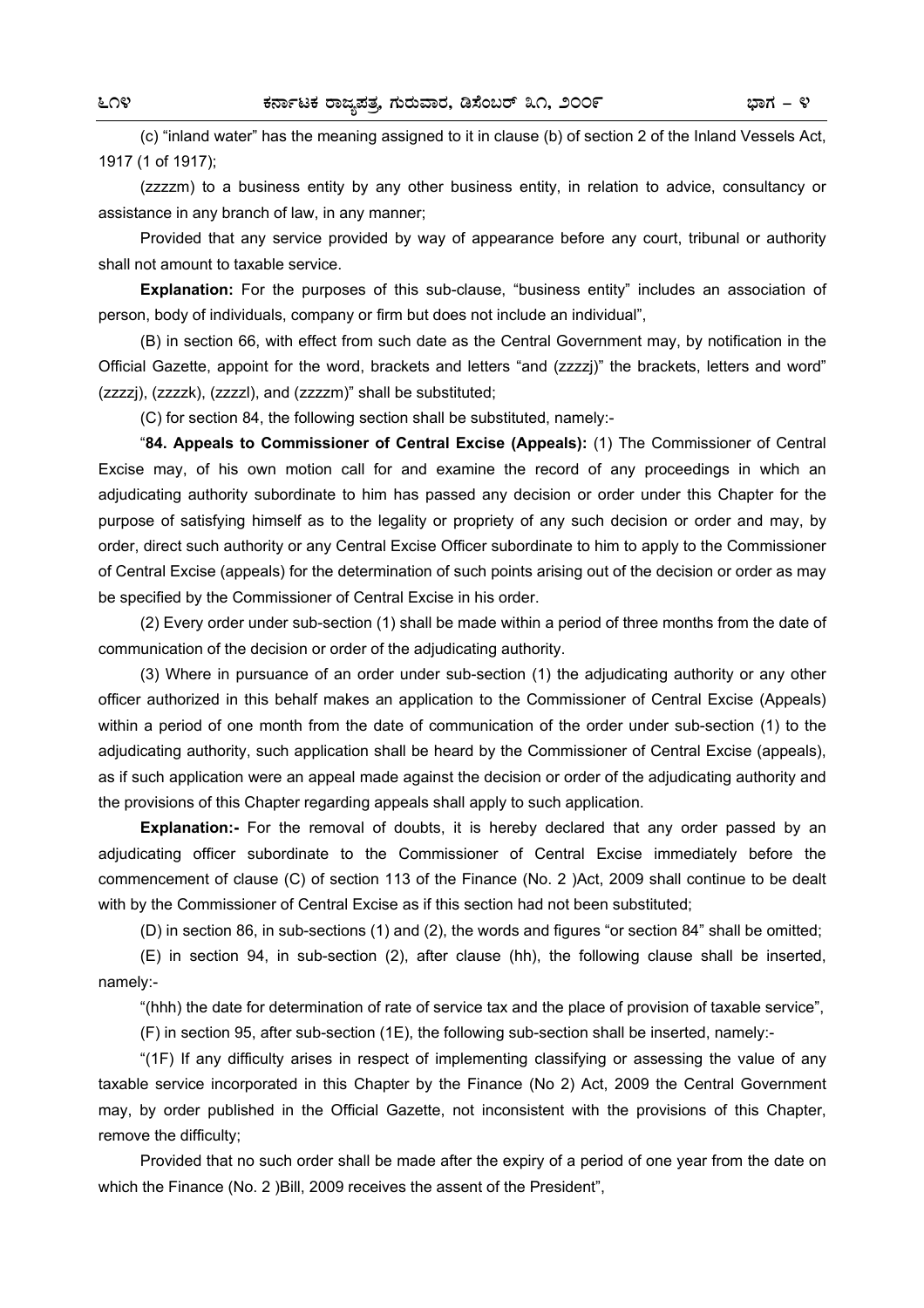**Validation of action taken under sub-clause (zzzze) of clause (105) of section 65:** (G)Any action taken or anything done or omitted to be done or purported to have been taken or done or omitted to be done under items (V) and (vi) of sub-clause (zzzze) of clause (105) of section 65 at any time during the period commencing on and from the 16<sup>th</sup> day of May, 2008 and ending with the day, the Finance (No 2) Bill, 2009 receives the assent of the President, shall be deemed to be, and to have always been, for all purposes as validly and effectively taken or done or omitted to be done as if the amendment made by item (b) of sub-clause (3) of clause (A) of section 113 of the Finance (No. 2) Act, 2009 had been in force at all material times and, accordingly, notwithstanding anything contained in any judgment, decree or order of any court, tribunal or other authority-,

 (a) any action taken or anything done or omitted to be done for the imposition of service tax during the said period for providing the right to use information technology software for commercial exploitation and also for providing the right to use information technology software supplied electronically shall be deemed to be, and shall be deemed to always have been as validly taken or done or omitted to be done as if the said amendment had been in force at all material times;

 (b) no suit or other proceedings shall be maintained or continued in any court, tribunal or other authority for the imposition of such service tax and no enforcement shall be made by any court of any decree or order relating to such action taken or anything done or omitted to be done as if the said amendment had been in force at all material times;

 (c) recovery shall be made of all such amounts of service tax, interest or penalty or fine or other charges which may not have been collected or, as the case may be, which have been refunded but which would have been collected or as the case may be, would not have been refunded, as if the said amendment had been in force at all material times.

**Explanation:-** For the removal of doubts, it is hereby declared that no act or omission on the part of any person shall be punishable as an offence which would not have been so punishable if this section had not come into force.

**(H) Validation of exemption given to a person providing specified taxable services to goods transport agency with retrospective effect:- (**1) The notification of the Government of India in the Ministry of Finance (Department of Revenue) No.G.S.R. 10(E), dated the 5<sup>th</sup> January, 2009, issued in exercise of the powers conferred by sub-section (1) of section 93 of the Finance Act, 1994, (32 of 1994) granting exemption from the whole of service tax leviable under section 66 to any person providing specified taxable services to goods transport agency, shall be deemed to have, and to always have, for all purposes, validly come into force on and from the  $1<sup>st</sup>$  day of January, 2005, at all material times.

 (2) Refund shall be made of all such service tax which has been collected but which not have been so collected as if the notification referred to in subsection (1) had been in force at all material times.

 (3) Notwithstanding anything contained in the Finance Act, 1994,(32 of 1994) an application for the claim of refund of service tax shall be made within six months from the date on which the Finance (No. 2) Bill, 2009 receives the assent of the President.

**Explanation**: For the removal of doubts, it is hereby declared that the provisions of section 11B of the Central Excise Act 1944 (1 of 1944), shall be applicable in case of refunds under this section.

(I) in section 96A, for clause (d), the following clause shall be substituted, namely:-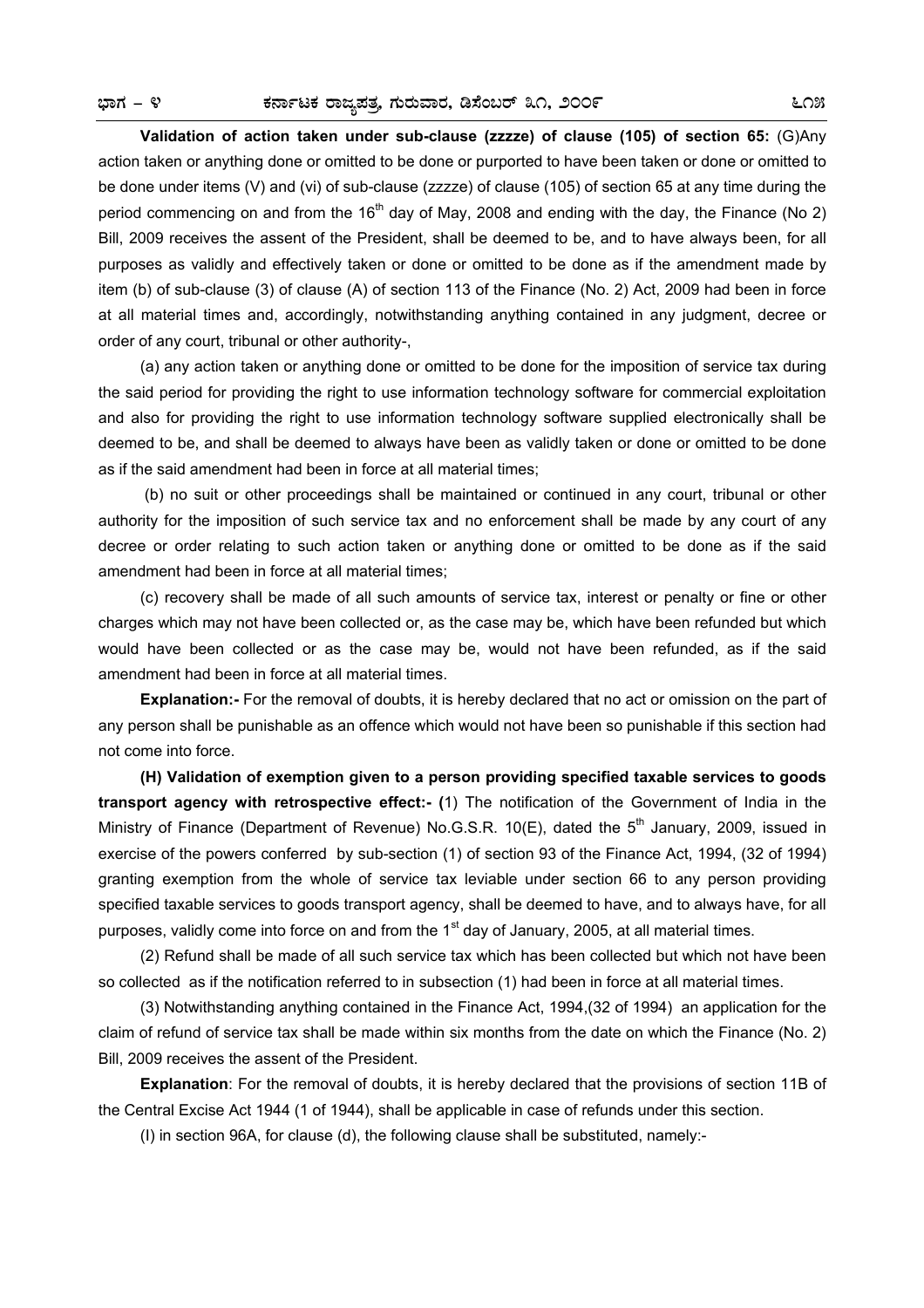(d)"Authority" means the Authority for Advance Rulings, constituted under sub-section (1), or authorised by the Central Government under sub-section (2A), of section 28F of the Customs Act, 1962 (52 of 1962)',

### **CHAPTER VI**

### **MISCELLANEOUS**

**114. Amendment of section 13 of Act 58 of 2002:** In the Unit Trust of India (Transfer of Undertaking and Repeal) Act, 2002, in section 13, in sub-section (1) for the words, figures and letters "the  $31<sup>st</sup>$  day of March 2009", the words, figures and letters "the  $31<sup>st</sup>$  day of March, 2014" shall be substituted.

**115. Amendment of Chapter VII of Finance (No. 2) Act, 2004:** In chapter VII of the Finance (No. 2) Act, 2004 (23 of 2004), after section 113, the following section shall be inserted with effect from the 1st day of October, 2009, namely:-

**"113A. Chapter VII not to apply in certain cases:** Notwithstanding anything contained in this Chapter, the provisions of this Chapter shall not apply to taxable securities transactions entered into by any person for, or on behalf of the New Pension System Trust referred to in clause (44) of section in 10 of the Income –tax, Act, 1961'',(43 of 1961)",

**116. Amendment of Act 18 of 2008:** After section 121 of the Finance, Act, 2008, the following section shall be inserted namely:-

**"121A. Provisions of Chapter VII not to apply to taxable commodities transaction:** Nothing contained in this Chapter shall apply to, or in relation to the taxable commodities transaction entered on or after the  $1<sup>st</sup>$  day of April, 2009".

**117. Repeal:** The Finance Act, 2009 (26 of 2009) is hereby repealed and shall be deemed never to have been enacted.

# **THE FIRST SCHEDULE (See section 2) PART I INCOME-TAX**

# **Paragraph A**

 (I) In the case of every individual other than the individual referred to in items (II) and (III) of this Paragraph or Hindu undivided family or association of persons or body of individuals, whether incorporated or not, or every artificial juridical person referred to in sub-clause (vii) of clause (31) of section 2 of the Income-tax Act, not being a case to which any other Paragraph of this Part applies,

### **Rates of income-tax**

- (1) where the total income does not exceed Rs Nil 1,50,000
- (2) where the total income exceed Rs .1,50,000 but 10 per cent of the amount by which the total does not exceed Rs. 3,00,000 income exceeds Rs. 1,50,000; (3) where the total income exceeds Rs. 3,00,000 but Rs. 15,000 plus 20 per cent of the amount by does not exceed Rs., 5,00, 000 which the total income exceeds Rs. 3,00,000 (4) where the total income exceeds Rs .5,00,000 Rs. 55,000 plus 30 per cent of the amount by

 (II) In the case of every individual, being a woman resident in India, and below the age of sixty-five years at any time during the previous year,-

which the total income exceeds Rs. 5,00,000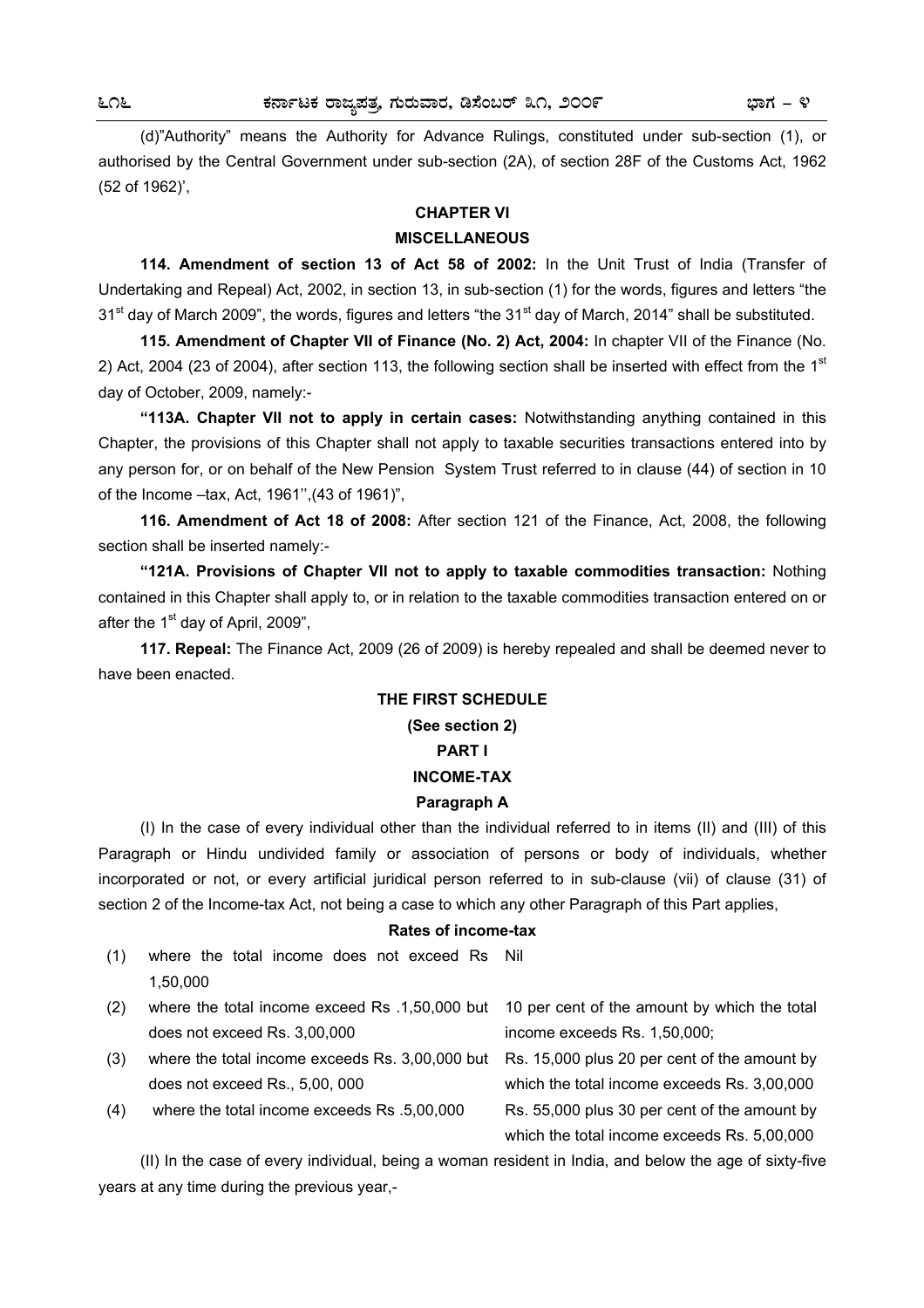| ಭಾಗ – ೪ | ಕರ್ನಾಟಕ ರಾಜ್ಯಪತ್ತ ಗುರುವಾರ, ಡಿಸೆಂಬರ್ ೩೧, ೨೦೦೯                                                               | ೬೧೭                                                                                         |  |
|---------|------------------------------------------------------------------------------------------------------------|---------------------------------------------------------------------------------------------|--|
|         | Rates of income-tax                                                                                        |                                                                                             |  |
| (1)     | where the total income does not exceed Rs Nil<br>1,80,000                                                  |                                                                                             |  |
| (2)     | where the total income exceed Rs .1,80,000 but<br>does not exceed Rs. 3,00,000                             | 10 per cent of the amount by which the total<br>income exceeds Rs. 1,80,000;                |  |
| (3)     | where the total income exceeds Rs. 3,00,000 but<br>does not exceed Rs., 5,00, 000                          | Rs. 12,000 plus 20 per cent of the amount by<br>which the total income exceeds Rs. 3,00,000 |  |
| (4)     | where the total income exceeds Rs .5,00,000                                                                | Rs. 52,000 plus 30 per cent of the amount by<br>which the total income exceeds Rs. 5,00,000 |  |
|         | (III) In the case of every individual, being a resident in India, who is of the age of sixty-five years or |                                                                                             |  |
|         | more at any time during the previous year-                                                                 |                                                                                             |  |

## **Rates of income-tax**

| (1) | where the total income does not exceed Rs 2,25, 000   | Nil                                      |
|-----|-------------------------------------------------------|------------------------------------------|
| (2) | where the total in come exceeds Rs .2,25,000 but does | 10 per cent of the amount by which       |
|     | not exceed Rs. 3,00,000                               | income<br>Rs.<br>total<br>exceeds<br>the |
|     |                                                       | 2,25,000                                 |
| (3) | where the total income exceeds Rs. 3,00,000 but does  | Rs. 7,500 plus 20 per cent of the        |
|     | not exceed Rs., 5,00, 000                             | amount by which the total income         |
|     |                                                       | exceeds Rs. 3,00,000                     |
| (4) | where the total income exceeds Rs .5,00,000           | Rs. 47,500 plus 30 per cent of the       |
|     |                                                       | amount by which the total income         |
|     |                                                       | exceeds Rs. 5,00,000                     |
|     |                                                       |                                          |

## **Surcharge on income-tax**

 The amount of income-tax computed in accordance with the preceding provisions of this Paragraph, or in section 111A or section 112, shall

 (i) in the case of every individual or Hindu undivided family or association of persons or body of individuals having a total income exceeding ten lakh rupees, be increased by a surcharge for purposes of the Union calculated at the rate of ten per cent of such income-tax;

 (ii) in the case of every person, other than those mentioned in item (i), be increased by a surcharge, for purposes of the Union, calculated at the rate of ten per cent of such income-tax;

 Provided that in case of persons mentioned in item (i) above having a total income exceeding ten lakh rupees, the total amount payable as income-tax and surcharge on such income shall not exceed the total amount payable as income -tax on a total income of ten lakh rupees by more than the amount of income that exceeds ten lakh rupees.

### **Paragraph B**

In the case of every co-operative society-

# **Rates of income-tax**

- (1) where the total income does not exceed Rs 10 per cent of the total income; 10,000
- (2) where the total income exceed Rs .10,000 but Rs, 1000 plus 20 per cent of the amount by does not exceed Rs 20,000
- (3) where the total income exceeds Rs. 20,000 Rs. 3,000 plus 30 per cent of the amount by

which the total income exceeds Rs. 10,000; which the total income exceeds Rs. 20,000;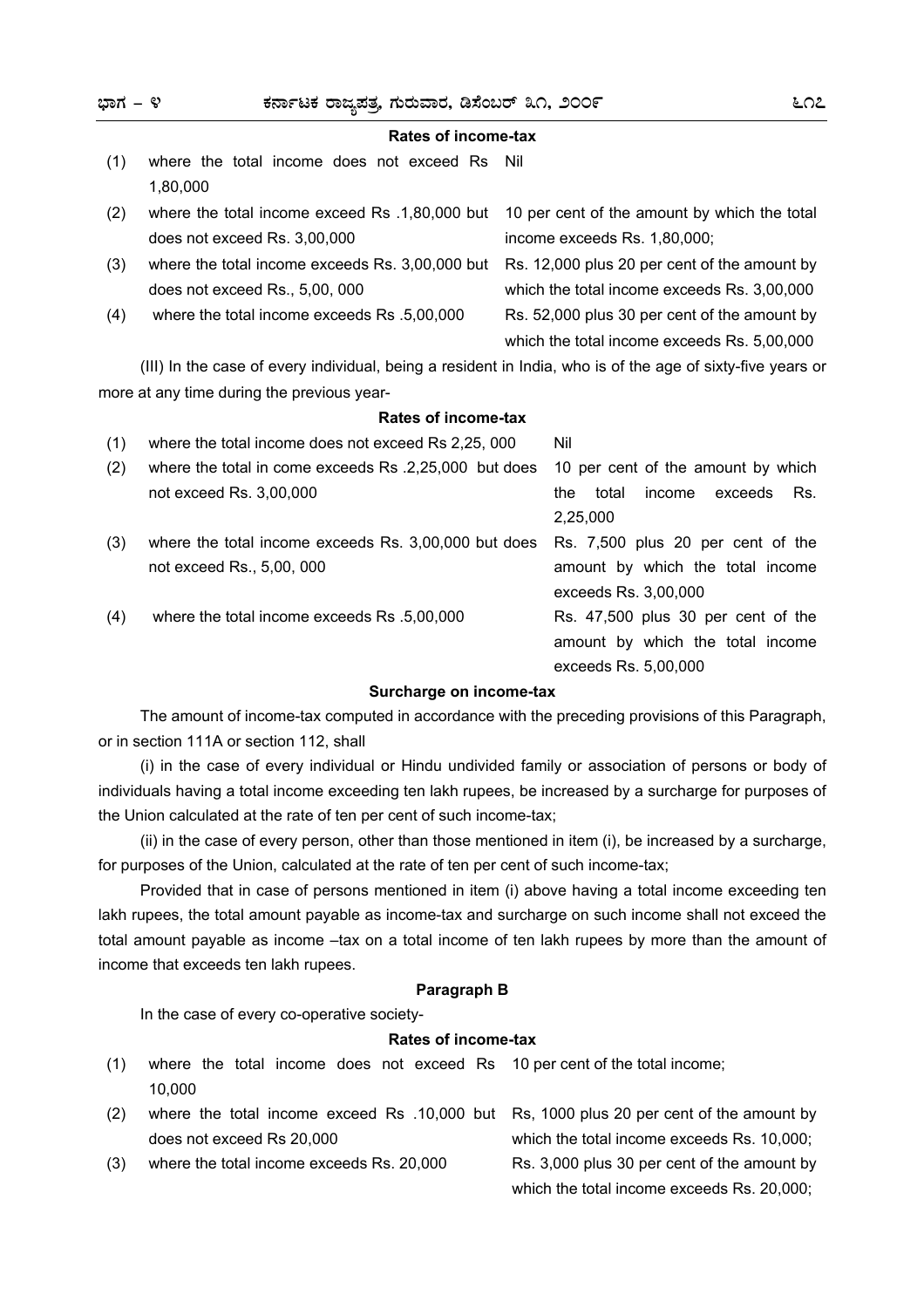### **Paragraph C**

In the case of every firm-,

### **Rate of income-tax**

On the whole of the total income 30 percent.

### **Surcharge on income-tax**

 The amount of income-tax computed at the rate hereinbefore specified, or in section 111A or section 112, shall, in the case of every firm having a total income exceeding one crore rupee, be increased by a surcharge for purposes of the Union calculated at the rate of ten per cent of such incometax;

 Provided that in the case of every firm having a total income exceeding one crore rupees, the total amount payable as income-tax and surcharge on such income shall not exceed the total amount payable as income-tax on a total income of one crore rupees by more that the amount of income than exceeds one crore rupees.

## **Paragraph D**

In the case of every local authority,

### **Rate of income-tax**

on the whole of the total income 30 per cent

# **Paragraph E**

In the case of a company,

### **Rates of income-tax**

(I) In the case of a domestic company 30 per cent of the total income;

- (II) In the case of a company other than a domestic company-
- (i) on so much of the total income as consists of,
- (a) royalties received from Government or an Indian concern in pursuance of an agreement made by it with the Government or the Indian concern after the  $31<sup>st</sup>$  day of March, 1961 but before the 1<sup>st</sup> day of April, 1976; or
- (b) fees for rendering technical services received from Government or an Indian concern in pursuance of an agreement made by it with the Government or the Indian concern after the  $29<sup>th</sup>$ day of February, 1964 but before the  $1<sup>st</sup>$  day of April, 1976, and where such agreement has, in either case, 50 percent;
	- been approved by the Central Government
- (ii) on the balance, if any, of the total income 40 percent

**Surcharge on income-tax**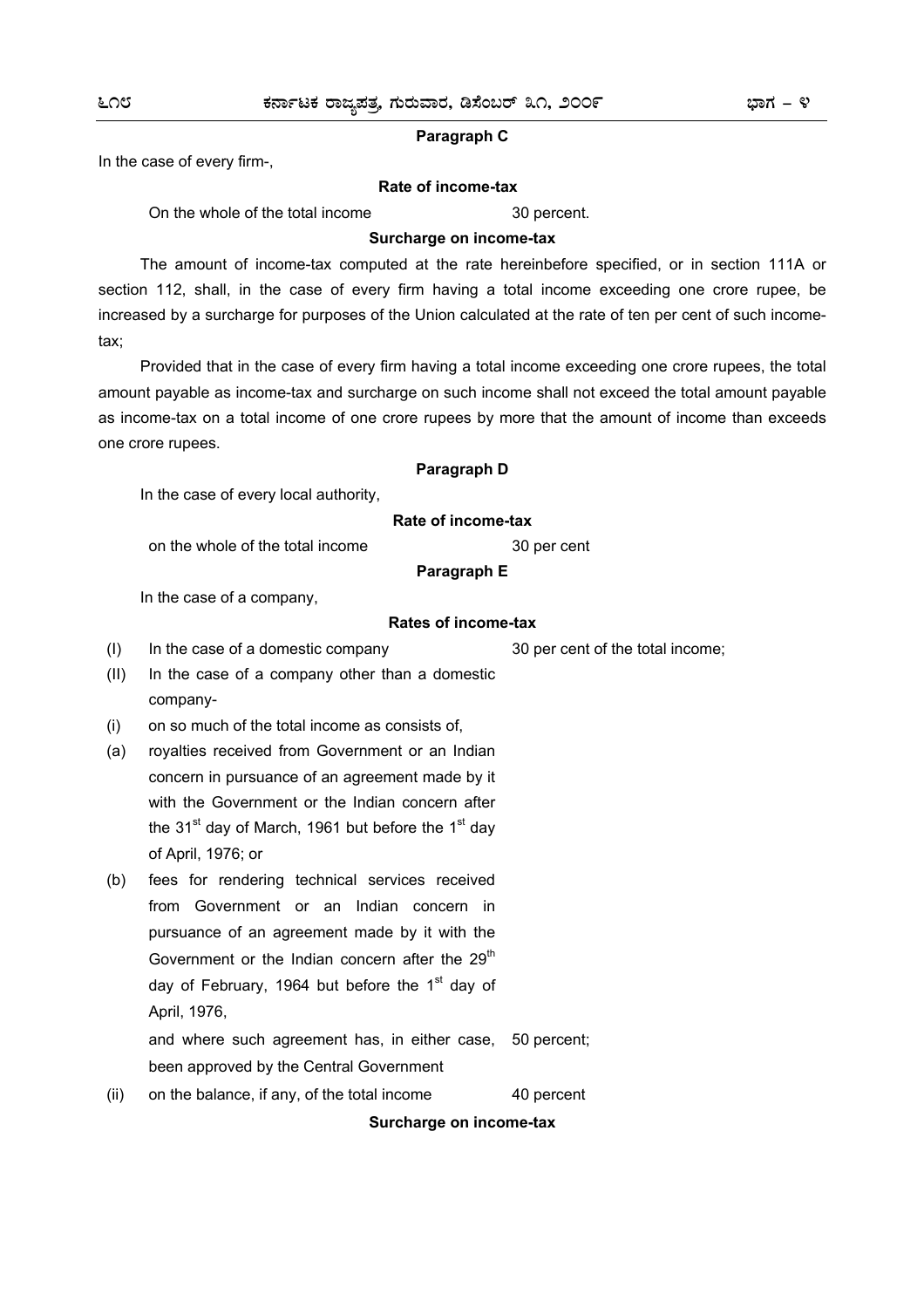The amount of income-tax computed in accordance with the preceding provisions of this Paragraph, or in section 111A or section 112, shall in the case of every company, be increased by a surcharge for purposes of the Union calculated,

 (i) in the case of every domestic company having a total income exceeding one crore rupees, at the rate of ten per cent of such income-tax;

 (ii) in the case of every company other than a domestic company having a total income exceeding one crore rupees, at the rate of two and one-half per cent;

 Provided that in the case of every company having a total income exceeding one crore rupees, the total amount payable as income-tax and surcharge on such income shall not exceed the total amount payable as income-tax on a total income of one crore rupees by more that the amount of income that exceeds one crore rupees.

## **PART II**

# **RATES FOR DEDUCTION OF TAX AT SOURCE IN CERTAIN CASES**

 In every case in which under the provisions of sections 193, 194, 194A, 194B, 194BB, 194D and 195 of the Income tax Act, tax is to be deducted at the rates in force, deduction shall be made from the income subject to the deduction at the following rates:-

|     |                                                                                | Rate of income-tax |
|-----|--------------------------------------------------------------------------------|--------------------|
| Ι.  | In the case of a person other than a company                                   |                    |
|     | (a) where the person is resident in India                                      |                    |
|     | (i) on income by way of interest other than "Interest on securities"           | 10 percent;        |
|     | (ii) on income by way of winnings from lotteries, crossword puzzles, card      | 30 per cent;       |
|     | games and other games of any sort                                              |                    |
|     | (iii) on income by way of winnings from horse races                            | 30 percent         |
|     | (iv) on income by way of insurance commission                                  | 10 per cent        |
|     | (v) on income by way of interest payable on-                                   | 10 per cent        |
|     | (A) any debentures or securities for money issued by or on behalf of any       |                    |
|     | local authority or a corporation established by a Central, state or provincial |                    |
|     | Act;                                                                           |                    |
|     | (B) any debentures issued by a company where such debentures are               |                    |
|     | listed on a recognized stock exchange in India in accordance with the          |                    |
|     | Securities Contracts (Regulation) Act, 1956 (42 of 1956) and any rules         |                    |
|     | made thereunder;                                                               |                    |
|     |                                                                                | Rate of income-tax |
|     | (C) any security of the Central or State Government                            |                    |
|     | (vi) on any other income                                                       | 10 per cent;       |
| (b) | where the person is not resident in India-                                     |                    |
|     | (i) in the case of a non-resident Indian                                       |                    |
|     | (A) on any investment income                                                   | 20 per cent;       |
|     | (B) on income by way of long-term capital gains referred to in section 115E    | 10 per cent;       |
|     | (C) on income by way of short-term capital gains referred to in section        | 15 per cent;       |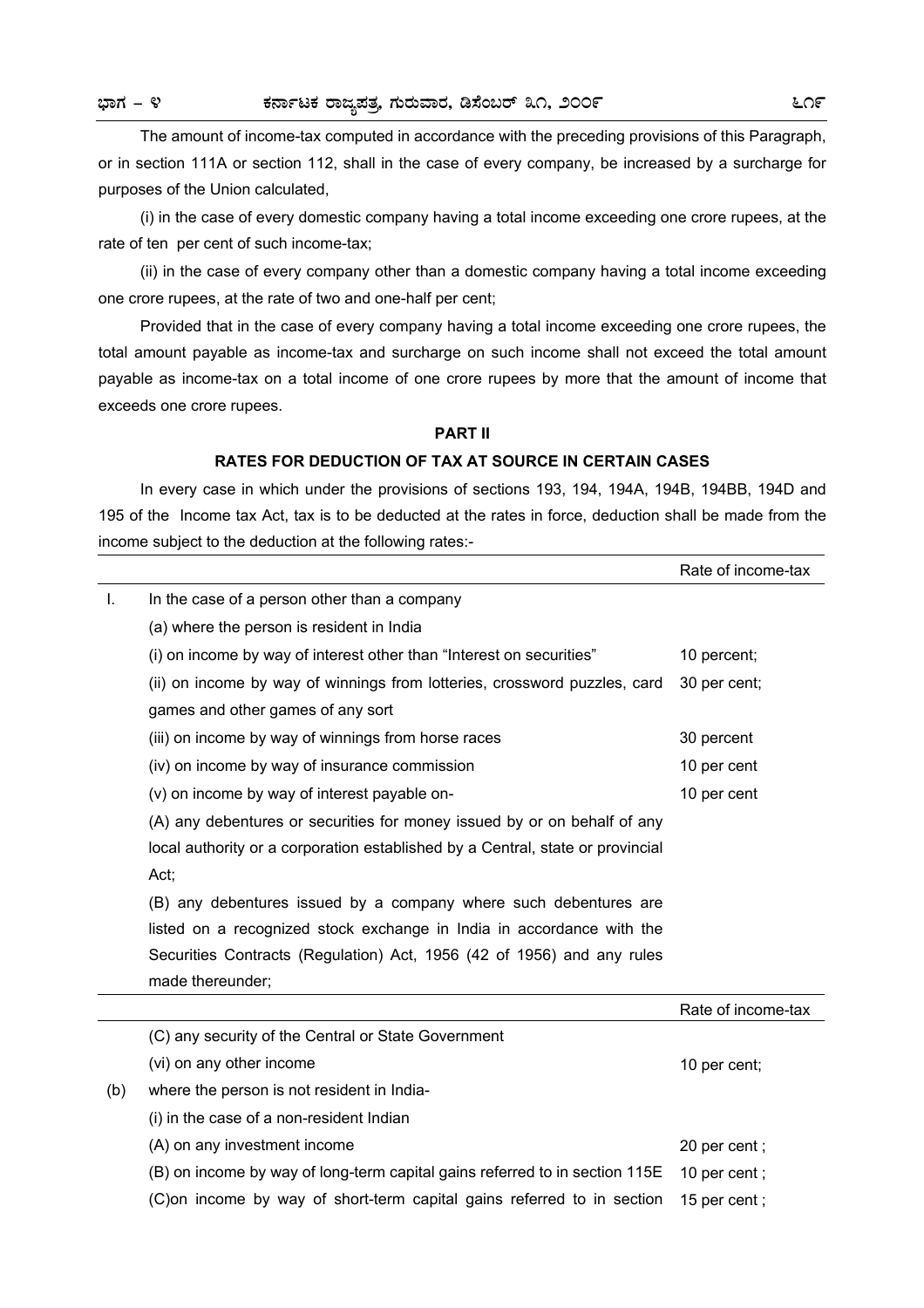| 111A                                                                                   |                    |
|----------------------------------------------------------------------------------------|--------------------|
| (D) on other income by way of long-term capital gains [not being long-term             | 20 per cent;       |
| capital gains referred to in clauses (33), (36) and (38) of section 10]                |                    |
| (E) on income by way of interest payable by Government or an Indian                    | 20 percent;        |
| concern on moneys borrowed or debt incurred by Government or the                       |                    |
| Indian concern in foreign currency.                                                    |                    |
| (F) on income by way of royalty payable by Government or an Indian                     |                    |
| Concern in pursuance of an agreement made by it with the Government or                 |                    |
| the Indian concern where such royalty is in consideration for the transfer of          |                    |
| all or any rights (including the granting of a licence) in respect of copyright        |                    |
| in any book on a subject referred to in the first proviso to sub-section (1A)          |                    |
| of section 115A of the Income-tax Act, to the Indian concern, or in respect            |                    |
| of any computer software referred to in the second proviso to sub-section              |                    |
| (1A) of section 115A of the Income-tax Act, to a person resident in India-             |                    |
| (I) where the agreement is made on or after the $1st$ day of June, 1997 but            | 20 percent         |
| before the 1 <sup>st</sup> day of June, 2005                                           |                    |
| (II) where the agreement is made on or after the 1 <sup>st</sup> day of June, 2005     | 10 per cent        |
| (G) on income by way of royalty [not being royalty of the nature referred to           |                    |
| in sub-item (b) (i) (F)] payable by Government or an Indian concern in                 |                    |
| pursuance of an agreement made by it with the Government or the Indian                 |                    |
| concern and where such agreement is with an Indian concern, the                        |                    |
| agreement is approved by the Central Government or where it relates to a               |                    |
| matter included in the industrial policy, for the time being in force, of the          |                    |
| Government, of India the agreement is in accordance with that policy-                  |                    |
| (I) where the agreement is made on or after the $1st$ day of June, 1997 but 20 percent |                    |
| before the 1 <sup>st</sup> day of June, 2005                                           |                    |
| (II) where the agreement is made on or after the $1st$ day of June, 2005               | 10 percent;        |
| (H) on income by way of fees for technical services payable by                         |                    |
| Government or an Indian concern in pursuance of an agreement made by                   |                    |
| it with the Government or the Indian concern and where such agreement                  |                    |
| is with an Indian concern, the agreement is approved by the Central                    |                    |
| Government or where it relates to a matter included in the industrial policy,          |                    |
| for the time being in force, of the Government of India the agreement is in            |                    |
| accordance with that policy                                                            |                    |
|                                                                                        | Rate of income-tax |
| (I) where the agreement is made on or after the $1st$ day of June, 1997 but            | 20 per cent        |
| before the 1 <sup>st</sup> day of June, 2005                                           |                    |
| (II) where the agreement is made on or after the $1st$ day of June, 2005               | 10 per cent        |
| (I) on income by way of winnings from lotteries, crossword puzzles, card               | 30 percent;        |

games and other games of any sort

(J) on income by way of winnings from horse races 30 percent;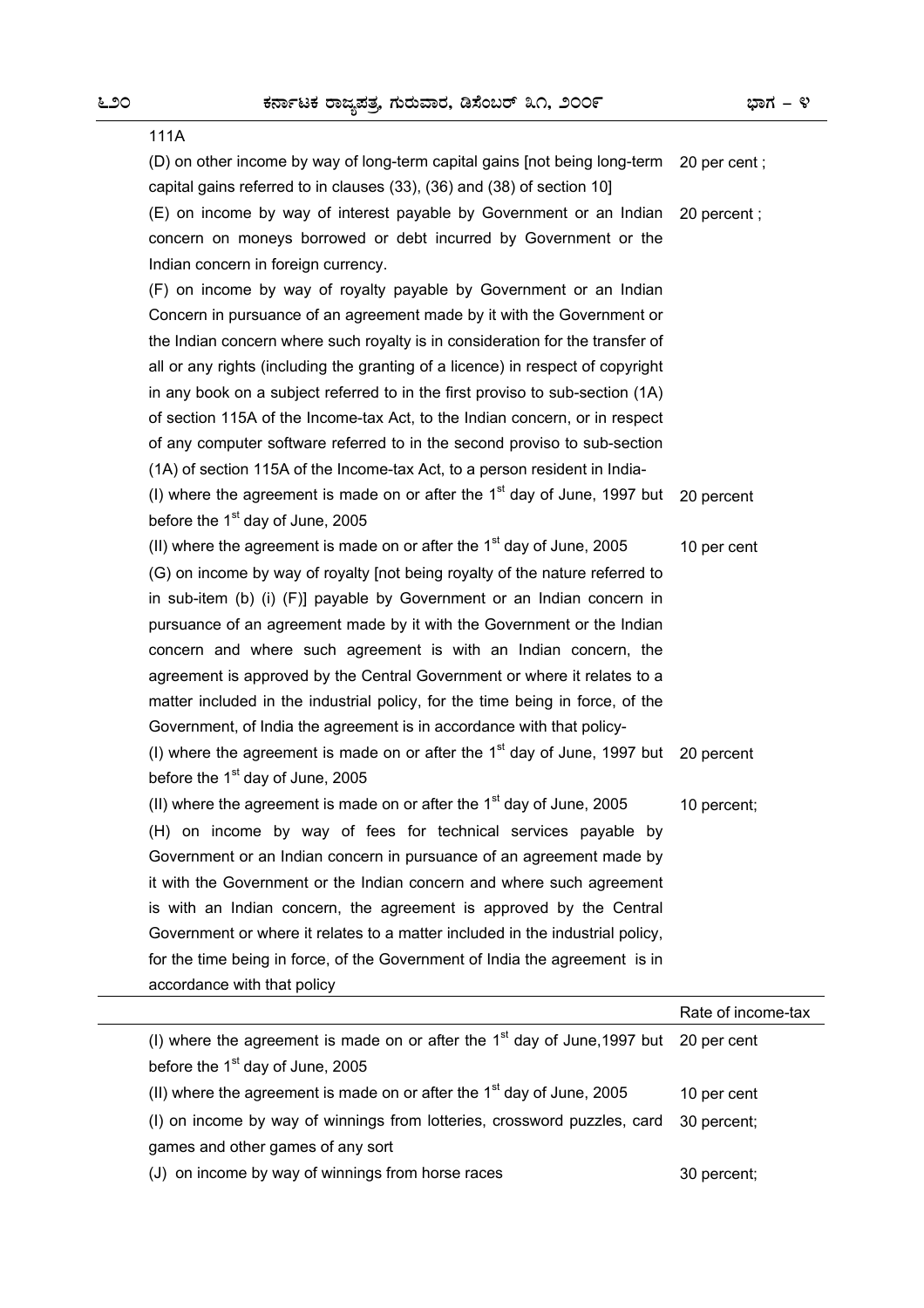| (K) on the whole of the other income                                            | 30- percent; |
|---------------------------------------------------------------------------------|--------------|
| (ii) in the case of any other person                                            |              |
| (A) on income by way of interest payable by Government or an Indian             | 20 percent;  |
| concern on moneys borrowed or debt incurred by Government or the                |              |
| Indian concern in foreign currency                                              |              |
| (B) on income by way of royalty payable by Government or an Indian              |              |
| concern in pursuance of an agreement made by it with the Government or          |              |
| the Indian concern where such royalty is in consideration for the transfer of   |              |
| all or any rights (including the granting of a licence) in respect of copyright |              |
| in any book on a subject referred to in the first proviso to sub-section (1A)   |              |
| of section 115A of the Income-tax Act, to the Indian concern, or in respect     |              |
| of any computer software referred to in the second proviso to sub-section       |              |
| (1A) of section 115A of the Income-tax Act, to a person resident in India-      |              |
| (I) where the agreement is made on or after the $1st$ day of June, 1997 but     | 20 percent;  |
| before the 1 <sup>st</sup> day of June, 2005                                    |              |
| (II) where the agreement is made on or after the $1st$ day of June, 2005        | 10 percent;  |
| (C) on income by way of royalty [not being royalty of the nature referred to    |              |
| in sub-item (b)(ii) (B)] payable by Government or an Indian concern in          |              |
| pursuance of an agreement made by it with the Government or the Indian          |              |
| concern and where such agreement is with an Indian concern, the                 |              |
| agreement is approved by the Central Government or where it relates to a        |              |
| matter included in the industrial policy, for the time being in force, of the   |              |
| Government of India, the agreement is in accordance with that policy-           |              |
| (I) where the agreement is made on or after the $1st$ day of June, 1997 but     | 20 percent   |
| before the 1 <sup>st</sup> day of June, 2005                                    |              |
| (II) where the agreement is made on or after the $1st$ day of June, 2005        | 10 percent   |
| (D) on income by way of fees for technical services payable by                  |              |
| Government or an Indian Concern in pursuance of an agreement made by            |              |
| it with the Government or the Indian concern and where such agreement           |              |
| is with an Indian concern, the agreement is approved by the Central             |              |
| Government or where it relates to a matter included in the industrial policy,   |              |
| for the time being in force, of the Government of India, the agreement is in    |              |
| accordance with that policy-                                                    |              |

|                                                                                        | Rate of income-tax |
|----------------------------------------------------------------------------------------|--------------------|
| (I) where the agreement is made on or after the $1st$ day of June, 1997 but 20 percent |                    |
| before the $1st$ day of June, 2005                                                     |                    |
| (II) where the agreement is made on or after the $1st$ day of June, 2005               | 10 percent         |
| (E) on income by way of winnings from lotteries, crossword puzzles, card               | 30 percent;        |
| games and other games of any sort                                                      |                    |
| (F) on income by way of winnings from horse races                                      | 30 percent:        |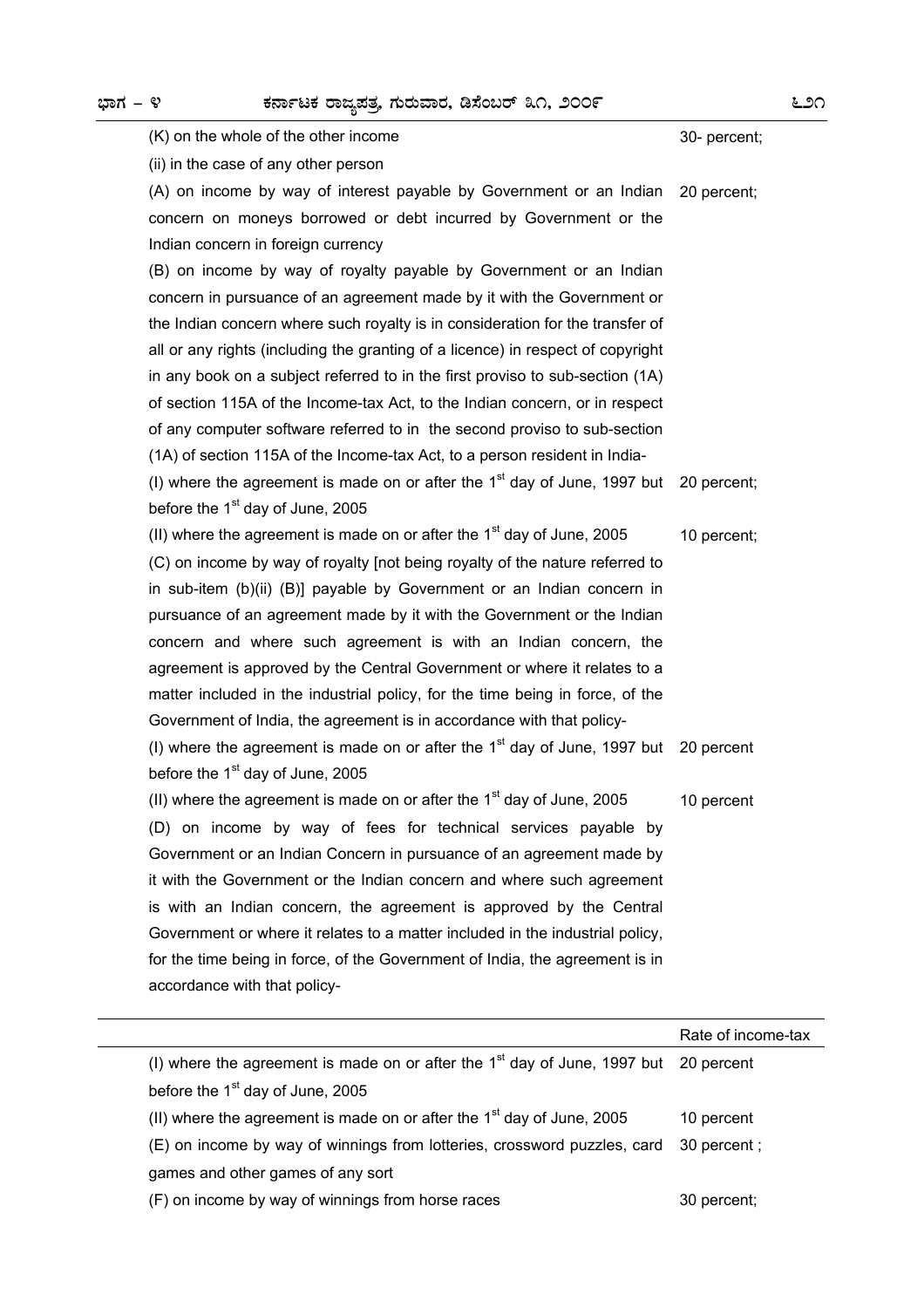|    | (G) on income by way of short-term capital gains referred to in section<br>111A         | 15 percent;        |
|----|-----------------------------------------------------------------------------------------|--------------------|
|    | (H) on income by way of long-term capital gains [not being long-term                    | 20 percent;        |
|    | capital gains referred to in clauses (33), (36) and (38) of section 10]                 |                    |
|    | (I) on the whole of the other income                                                    | 30 percent;        |
| 2. | In the case of a company-                                                               |                    |
|    | (a) where the company is a domestic company                                             |                    |
|    | (i) on income by way of interest other than "Interest on securities"                    | 10 percent;        |
|    | (ii) on income by way of winnings from lotteries, crossword puzzles, card               | 30 percent         |
|    | games and other games of any sort                                                       |                    |
|    | (iii) on income by way of winnings from horse races                                     | 30 percent;        |
|    | (iv) on any other income                                                                | 10 percent;        |
|    | (b) where the company is not a domestic company                                         |                    |
|    | (i) on income by way of winnings from lotteries, crossword puzzles, card                | 30 percent         |
|    | games and other games of any sort                                                       |                    |
|    | (ii) on income by way of winnings from horse races                                      | 30 percent;        |
|    | (iii) on income by way of interest payable by Government or an Indian                   | 20 percent;        |
|    | concern on moneys borrowed or debt incurred by Government or the                        |                    |
|    | Indian concern in foreign currency                                                      |                    |
|    | (iv) on income by way of royalty payable by Government or an Indian                     |                    |
|    | concern in pursuance of an agreement made by it with the Government or                  |                    |
|    | the Indian concern after the 31 <sup>st</sup> day of March,. 1976 where such royalty is |                    |
|    | in consideration for the transfer of all or any rights (including the granting          |                    |
|    | of a licence) in respect of copyright in any book on a subject referred to in           |                    |
|    | the first proviso to sub-section (1A) of section 115A of the Income-tax Act,            |                    |
|    | to the Indian concern, or in respect of any computer software referred to in            |                    |
|    | the second proviso to sub-section (1A) of section 115A of the Income-tax                |                    |
|    | Act, to a person resident in India-                                                     |                    |
|    | (A) where the agreement is made on the $1st$ day of June, 1997                          | 30 percent;        |
|    | (B) where the agreement is made on or after the $1st$ day of June, 1997 but             | 20 percent;        |
|    | before the 1 <sup>st</sup> day of June, 2005                                            |                    |
|    | (C) where the agreement is made on or after the $1st$ day of June 2005,                 | 10 percent;        |
|    |                                                                                         | Rate of income-tax |
|    | (v) on income by way of royalty [not being royalty of the nature referred to            |                    |
|    | in sub-item (b) (iv)] payable by Government or an Indian concern in                     |                    |
|    | pursuance of an agreement made by it with the Government or the Indian                  |                    |

concern and where such agreement is with an Indian concern, the agreement is approved by the Central Government or where it relates to a matter included in the industrial policy, for the time being in force, of the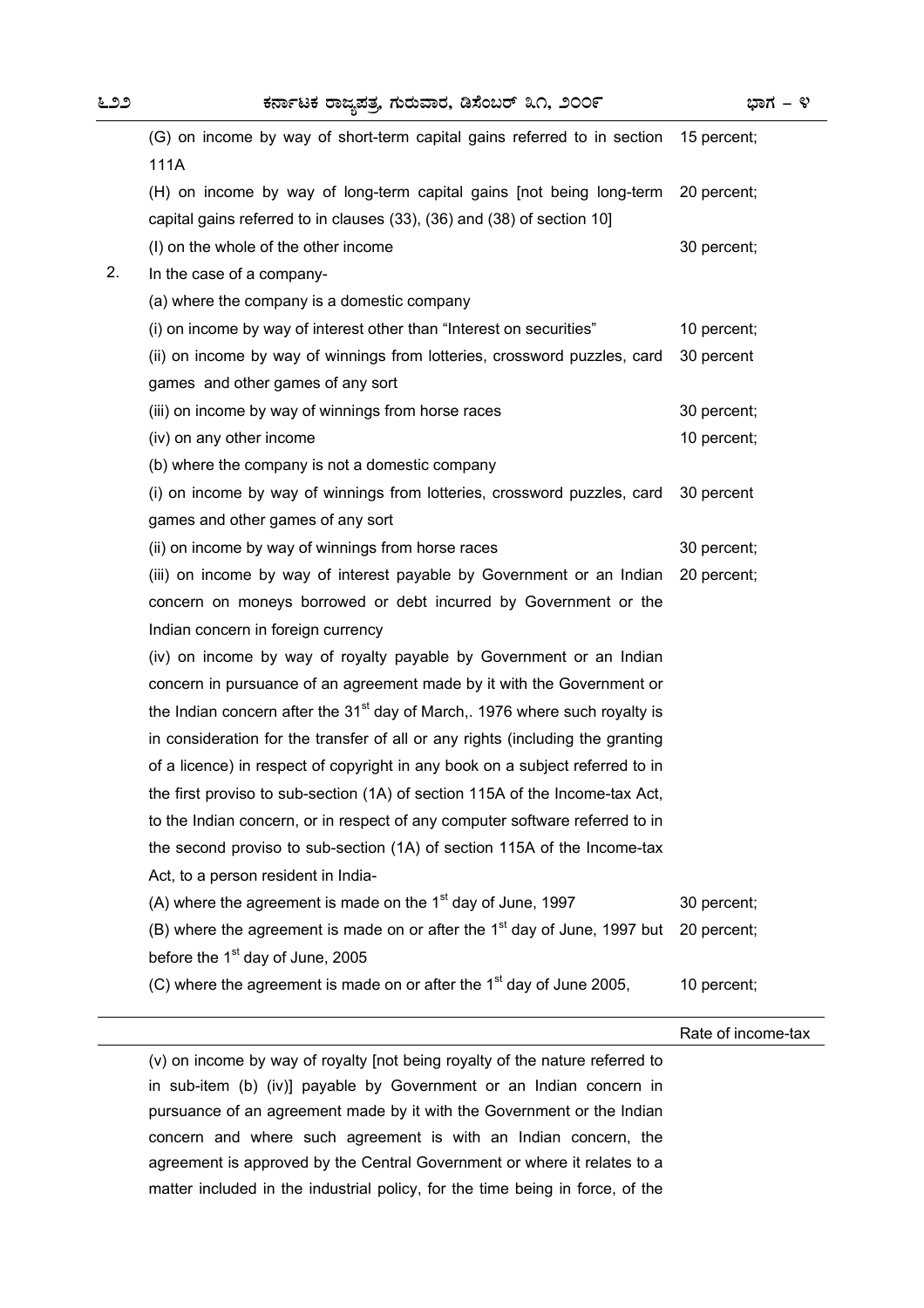| Government of Indian the agreement is in accordance with that policy-                               |             |  |
|-----------------------------------------------------------------------------------------------------|-------------|--|
| (A) where the agreement is made after $31st$ day of March, 1961 but before 50 percent;              |             |  |
| the 1 <sup>st</sup> day of April, 1976;                                                             |             |  |
| (B) where the agreement is made after the $31st$ day of March, 1976 but 30 percent;                 |             |  |
| before the 1 <sup>st</sup> day of June 1997,                                                        |             |  |
| (C) where the agreement is made on or after the 1 <sup>st</sup> day of June, 1997 but 20 percent;   |             |  |
| before the 1 <sup>st</sup> day of June, 2005                                                        |             |  |
| (D) where the agreement is made on or after the $1st$ day of June, 2005                             | 10 percent; |  |
| (vi) on income by way of fees for technical services payable by                                     |             |  |
| Government or an Indian Concern in pursuance of an agreement made by                                |             |  |
| it with the Government or the Indian concern and where such agreement                               |             |  |
| is with an Indian concern, the agreement is approved by the Central                                 |             |  |
| Government or where it relates to a matter included in the industrial policy,                       |             |  |
| for the time being in force, of the Government of India, the agreement is in                        |             |  |
| accordance with that policy-                                                                        |             |  |
| (A) where the agreement is made after the 29 <sup>th</sup> day of February, 1964 but 50 percent;    |             |  |
| before the 1 <sup>st</sup> day of April, 1976;                                                      |             |  |
| (B) where the agreement is made after the 31 <sup>st</sup> day of March, 1976 but 30 percent;       |             |  |
| before the 1 <sup>st</sup> day of June, 1997;                                                       |             |  |
| (C) where the agreement is made on or after the $1st$ day of June, 1997                             | 20 percent; |  |
| but before the 1 <sup>st</sup> day of June, 2005                                                    |             |  |
| (D) where the agreement is made on or after the $1st$ day of June, 2005                             | 10 percent; |  |
| (vii) on income by way short-term capital gains referred to in section 111A                         | 15 percent; |  |
| (viii) on income by way of long-term capital gains[ not being long-term                             | 20 percent; |  |
| capital gains referred to in clauses (33), (36) and (38) of section 10]                             |             |  |
| (ix) on any other income                                                                            | 40 percent; |  |
| Explanation:- For the purpose of item 1 (b) (i) of this Part, "investment income" and "non-resident |             |  |

Indian" shall have the meanings assigned to them in Chapter XII-A of the Income-tax Act.

### **Surcharge on income-tax**

 The amount of income-tax deducted in accordance with the provisions of item 2 (b) of this, Part, shall be increased by a surcharge, for purposes of the Union, in the case of every company other than a domestic company, calculated at the rate of two and one-half percent of such income-tax where the income or the aggregate of such incomes paid or likey to be paid and subject to the deduction exceeds one crore rupees.

### **PART III**

# **RATES FOR CHARGING INCOME-TAX IN CERTAIN CASES, DEDUCTING INCOME-TAX FROM INCOME CHARGEABLE UNDER THE HEAD "SALARIES" AND COMPUTING" "ADVANCE TAX"**

In cases in which income-tax has to be charged under sub-section (4) of section 172 of the Incometax Act or sub-section (2) of section 174 or section 174A or section 175 or sub-section (2) of section 176 of the said Act or deducted from or paid on, from income chargeable under the head "Salaries" under section 192 of the said Act or in which the "advance tax" payable under Chapter XVII-C of the said Act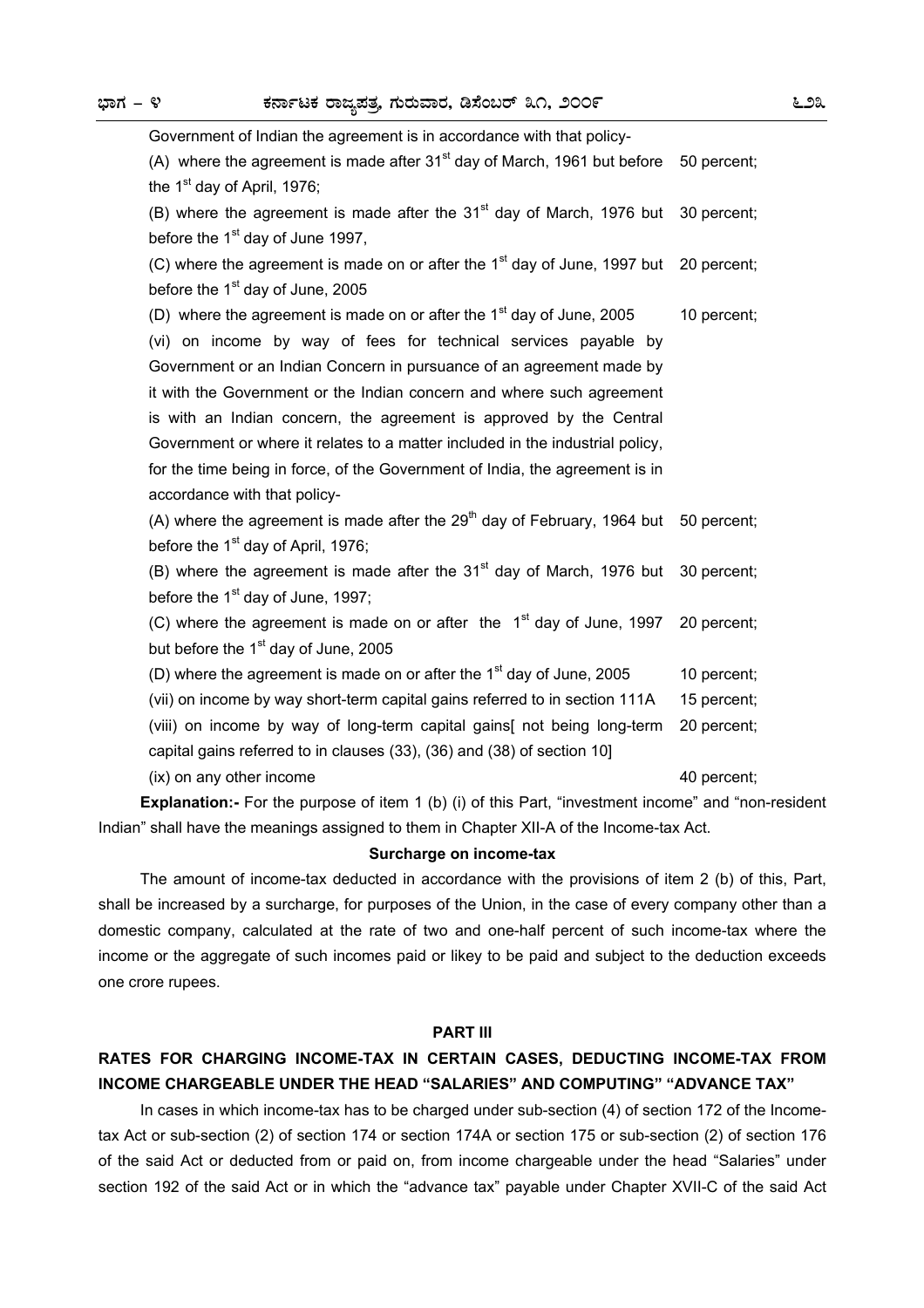has to be computed at the rate or rates in force, such income-tax or, as the case may be, :advance tax" [not being "advance tax" in respect of any income chargeable to tax under Chapter XII or Chapter XII-A or income chargeable to tax under section 115JB or sub-section (1A) of section 161 or section 164 or section 164A or section 167B of the Income-tax Act at the rates as specified in that Chapter or section or surcharge, wherever applicable, on such "advance tax" in respect of any income chargeable to tax under section 115A or section 115AB or section 115AC or section 115ACA or section 115AD or section 115 B or section 115BB or section 115BBA or section 115BBC or section 115E or section 115JB] shall be charged, deducted or computed at the following rate or rates;

### **Paragraph A**

 (I) In the case of every individual other than the individual referred to in items (II) and (III) of this Paragraph or Hindu undivided family or association of persons or body of individuals, whether incorporated or not, or every artificial juridical person referred to in sub-clause (vii) of clause (31) of section 2 of the Income-tax Act, not being a case to which any other Paragraph of this Part applies,

# **Rates of income-tax**

(1) where the total income does not exceed Rs Nil 1,60,000 (2) where the total income exceed Rs .1,60,000 but 10 per cent of the amount by which the total does not exceed Rs. 3,00,000 income exceeds Rs. 1,60,000; (3) where the total income exceeds Rs. 3,00,000 but Rs. 14,000 plus 20 per cent of the amount by does not exceed Rs., 5,00, 000 which the total income exceeds Rs. 3,00,000 (4) where the total income exceeds Rs .5,00,000 Rs. 54,000 plus 30 per cent of the amount by which the total income exceeds Rs. 5,00,000

 (II) In the case of every individual, being a woman resident in India, and below the age of sixty-five years at any time during the previous year-

### **Rates of income-tax**

(1) where the total income does not exceed Rs Nil 1.90,000

| (2) | where the total income exceed Rs .1,90,000 but 10 per cent of the amount by which the     |                                           |
|-----|-------------------------------------------------------------------------------------------|-------------------------------------------|
|     | does not exceed Rs. 3,00,000                                                              | total income exceeds Rs1,90,000           |
| (3) | where the total income exceeds Rs. 3,00,000 but Rs. 11,000 plus 20 per cent of the amount |                                           |
|     | does not exceed Rs., 5,00, 000                                                            | by which the total income exceeds Rs.     |
|     |                                                                                           | 3,00,000                                  |
| (4) | where the total income exceeds Rs .5,00,000                                               | Rs. 51,000 plus 30 per cent of the amount |
|     |                                                                                           | by which the total income exceeds Rs.     |
|     |                                                                                           | 5,00,000                                  |

 (III) In the case of every individual, being a resident in India, who is of the age of sixty-five years or more at any time during the previous year-

### **Rates of income-tax**

- (1) where the total income does not exceed Rs Nil 2,40,000
- (2) where the total income exceed Rs .2,40,000 but 10 per cent of the amount by which the does not exceed Rs. 3,00,000 total income exceeds Rs 2,40,000;
- (3) where the total income exceeds Rs. 3,00,000 but Rs. 6,000 plus 20 per cent of the amount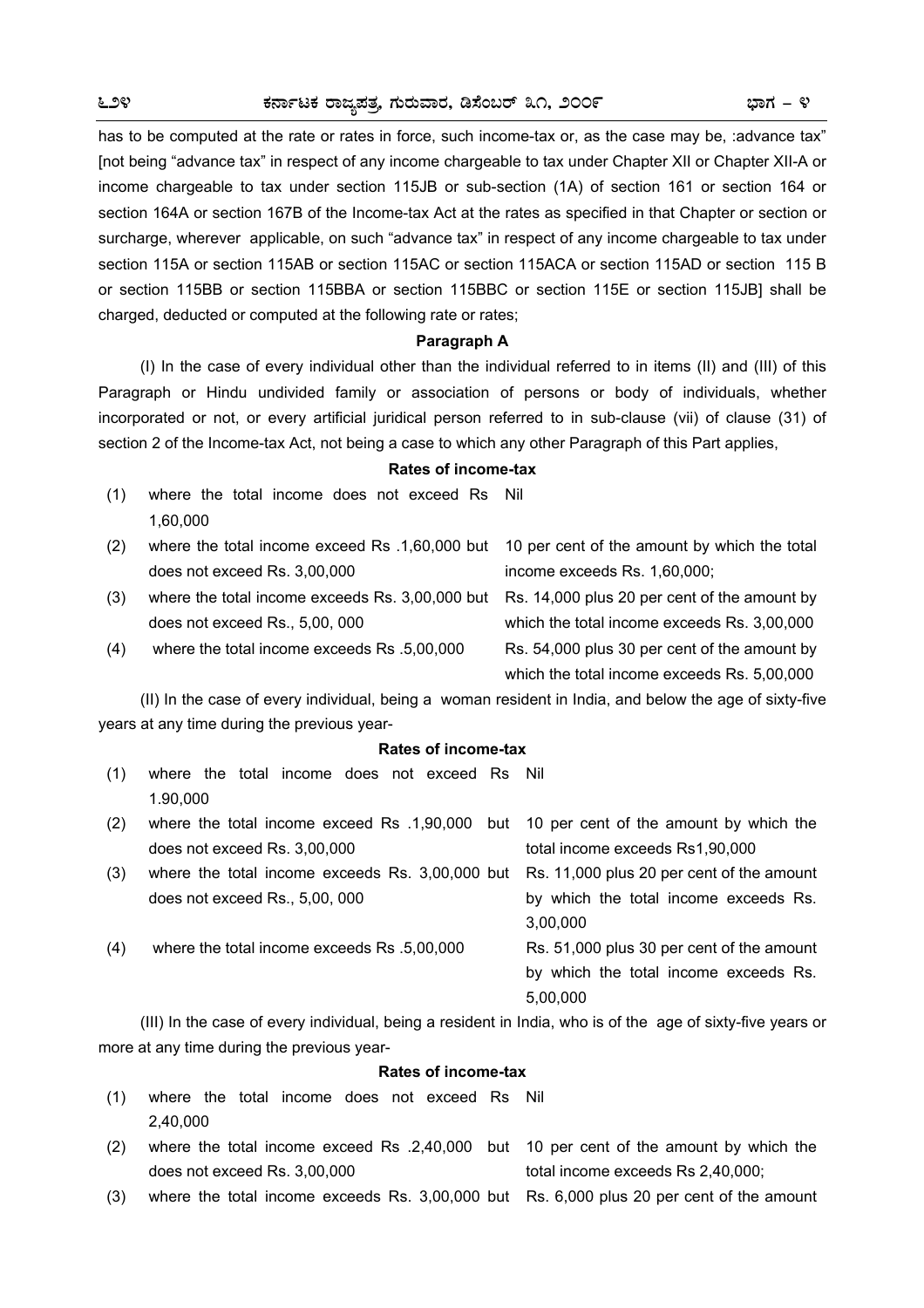| ಭಾಗ – ೪       | ಕರ್ನಾಟಕ ರಾಜ್ಯಪತ್ತ ಗುರುವಾರ, ಡಿಸೆಂಬರ್ ೩೧, ೨೦೦೯                                              | ೬೨೫                                                                                            |
|---------------|-------------------------------------------------------------------------------------------|------------------------------------------------------------------------------------------------|
|               | does not exceed Rs., 5,00, 000                                                            | by which the total income exceeds Rs.<br>3,00,000                                              |
| (4)           | where the total income exceeds Rs .5,00,000                                               | Rs. 46,000 plus 30 per cent of the amount<br>by which the total income exceeds Rs.<br>5,00,000 |
|               | Paragraph B                                                                               |                                                                                                |
|               | In the case of every co-operative society-                                                |                                                                                                |
|               | Rates of income-tax                                                                       |                                                                                                |
| (1)           | where the total income does not exceed Rs 10 per cent of the total income;<br>10,000      |                                                                                                |
| (2)           | where the total income exceed Rs .10,000 but Rs, 1,000 plus 20 per cent of the amount by  |                                                                                                |
|               | does not exceed Rs 20,000                                                                 | which the total income exceeds Rs. 10,000;                                                     |
| (3)           | where the total income exceeds Rs. 20,000                                                 | Rs. 3,000 plus 30 per cent of the amount by<br>which the total income exceeds Rs. 20,000;      |
|               | Paragraph C                                                                               |                                                                                                |
|               | In the case of every firm-,                                                               |                                                                                                |
|               | Rate of income-tax                                                                        |                                                                                                |
|               | On the whole of the total income                                                          | 30 percent.                                                                                    |
|               | Paragraph D                                                                               |                                                                                                |
|               | In the case of every local authority,                                                     |                                                                                                |
|               | Rate of income-tax                                                                        |                                                                                                |
|               | on the whole of the total income                                                          | 30 per cent                                                                                    |
|               | Paragraph E                                                                               |                                                                                                |
|               | In the case of a company,                                                                 |                                                                                                |
|               | <b>Rates of income-tax</b>                                                                |                                                                                                |
| I             | In the case of a domestic company                                                         | 30 per cent of the total income;                                                               |
| $\mathbf{II}$ | In the case of a company other than a domestic<br>company                                 |                                                                                                |
|               | (i) on so much of the total income as consists of,                                        |                                                                                                |
| (a)           | royalties received from Government or an Indian                                           |                                                                                                |
|               | concern in pursuance of an agreement made by it                                           |                                                                                                |
|               | with the Government or the Indian concern after                                           |                                                                                                |
|               | the 31 <sup>st</sup> day of March, 1961 but before the 1 <sup>st</sup> day                |                                                                                                |
|               | of April, 1976; or                                                                        |                                                                                                |
| (b)           | fees for rendering technical services received<br>from Government or an Indian concern in |                                                                                                |
|               | pursuance of an agreement made by it with the                                             |                                                                                                |
|               | Government or the Indian concern after the 29 <sup>th</sup>                               |                                                                                                |
|               | day of February, 1964 but before the 1 <sup>st</sup> day of                               |                                                                                                |
|               | April, 1976,                                                                              |                                                                                                |
|               | and where such agreement has, in either case,                                             | 50 percent;                                                                                    |
|               | been approved by the Central Government                                                   |                                                                                                |
|               |                                                                                           |                                                                                                |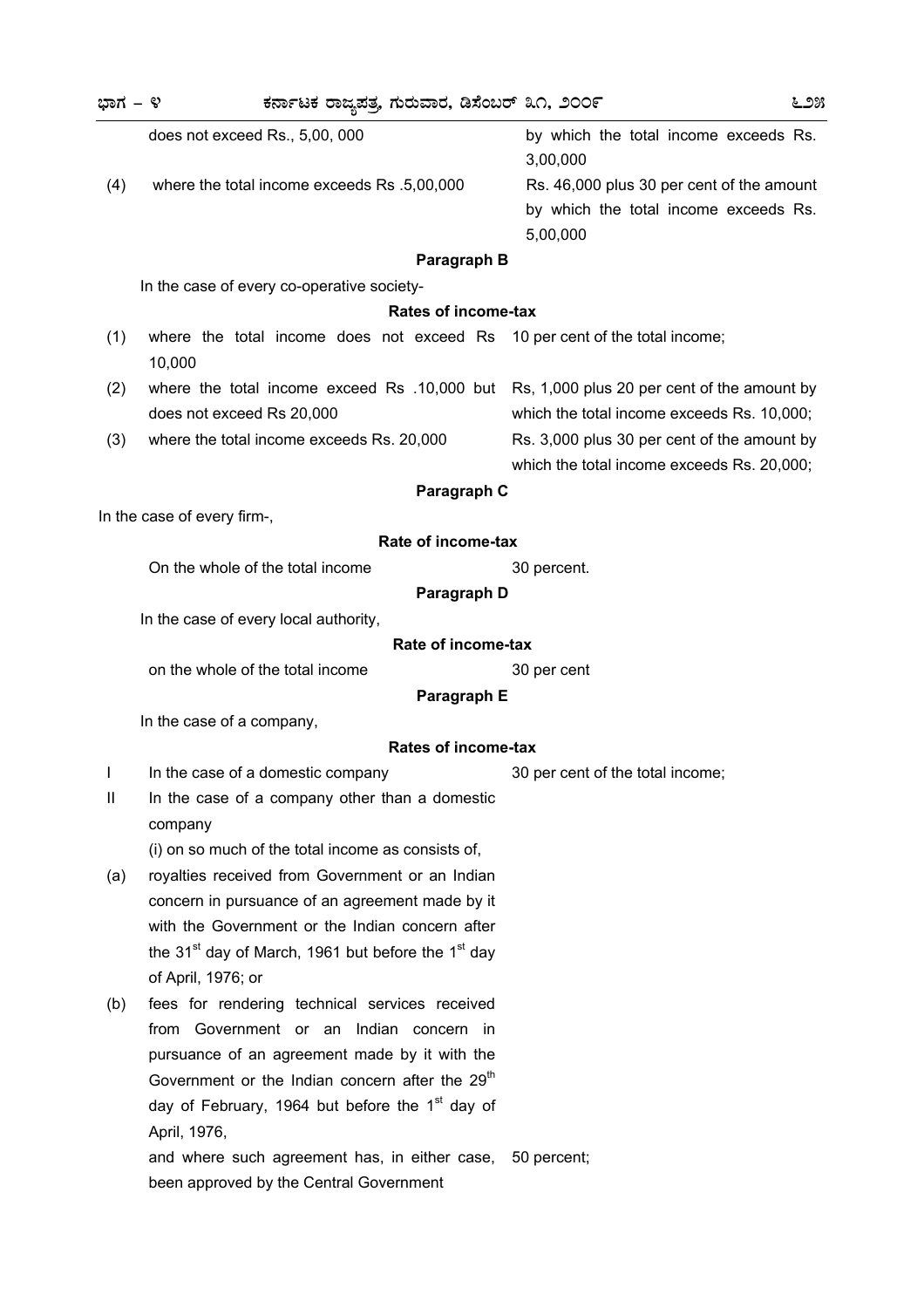(ii) on the balance, if any, of the total income 40 percent

### **Surcharge on income-tax**

 The amount of income-tax computed in accordance with the preceding provisions of this Paragraph, or in section 111A or section 112, shall in the case of every company, be increased by a surcharge for purposes of the Union calculated,

 (i) in the case of every domestic company having a total income exceeding one crore rupees, at the rate of ten per cent of such income-tax;

 (ii) in the case of every company other than a domestic company having a total income exceeding one crore rupees, at the rate of two and one-half per cent;

 Provided that in the case of every company having a total income exceeding one crore rupees, the total amount payable as income-tax and surcharge on such income shall not exceed the total amount payable as income-tax on a total income of one crore rupees by more that the amount of income that exceeds one crore rupees.

## **PART IV**

## **[See section 2(12)(c)]**

### **RULES FOR COMPUTATION OF NET AGRICULTURAL INCOME**

 Rule 1:- Agricultural income of the nature referred to in sub-clause (a) of clause (1A) of section 2 of the Income-tax Act shall be computed as if it were income chargeable to income-tax under that Act under the head "Income from other sources" and the provisions of sections 57 to 59 of that Act shall, so far as may be, apply accordingly:

 Provided that sub-section (2) of section 58 shall apply subject to the modification that the reference to section 40A therein shall be construed as not including a reference to sub-sections (3) and (4) of section 40A.

Rule 2:- Agricultural income of the nature referred to in sub-clause (b) or sub-clause (c) of clause (1A) of section 2 of the Income-tax Act [other than income derived from any building required as a dwelling-house by the receiver of the rent or revenue of the cultivator or the receiver of rent-in-kind referred to in the said sub-clause (c) ] shall be computed as if it were income chargeable to income-tax under that Act under the head "Profits and gains of business or profession" and the provisions of sections 30,31,32,36,37,38, 40, 40A [other than sub-sections (3) and (4) there of], 41, 43, 43A, 43B and 43C of the Income-tax Act shall, so far as may be, apply accordingly.

 Rule 3:- Agricultural income of the nature referred to in sub-clause (c) of clause (1A) of section 2 of the Income tax Act being income derived from any building required as a dwelling-house by the receiver of the rent or revenue or the cultivator or the receiver of rent-in-kind referred to in the said sub-clause (c) shall be computed as if it were income chargeable to income-tax under that Act under the head "Income from house property" and the provisions of sections 23 to 27 of that Act Shall, so far as may be, apply accordingly.

Rule 4:- Notwithstanding anything contained in any other provisions of these rules, in a case-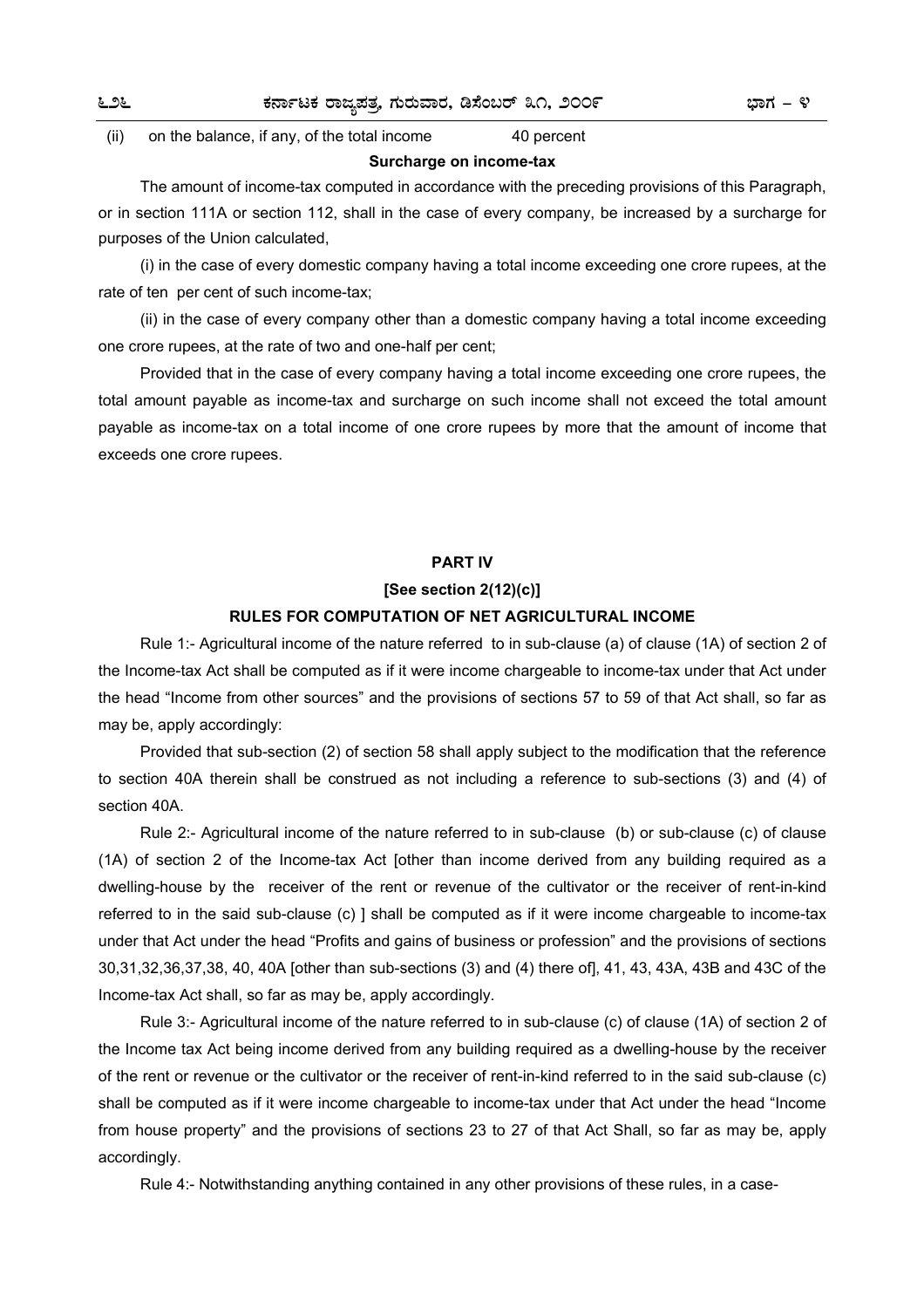(a) where the assessee derives income from sale of tea grown and manufactured by him in India, such income shall be computed in accordance with rule 8 of the income-tax Rules, 1962 and sixty per cent of such income shall be regarded as the agricultural income of the assessee;

 (b) where the assessee derives income from sale of centrifuged latex or cenex or latex based crepes (such as pale latex crepe) or brown crepes (such as estate brown crepe, re-milled crepe, smoked blanket crepe or flrt bark crepe) or technically specified block rubbers manufactured or processed by him from rubber plants grown by him in India, such income shall be computed in accordance with rule 7A of the Income-tax Rules, 1962 and sixty-five percent of such income shall be regarded as the agricultural income of the assessee;

 (c) where the assessee derives income from sale of coffee grown and manufactured by him in India, such income shall be computed in accordance with rule 7B of the Income-tax Rules, 1962 and sixty percent or seventy –five percent, as the case may be, of such income shall be regarded as the agricultural income of the assessee.

 Rule 5:- Where the assess is a member of an association of persons or a body of individuals (other than a Hindu undivided family, a company or a firm) which in the previous year has either no income chargeable to tax under the Income-tax Act or has total Income not exceeding the maximum amount not chargeable to tax in the case of an association of persons or a body individuals (other than a Hindu undivided family, a company or a firm) but has any agricultural income then the Agriculture income or loss of the association or body shall be computed in accordance with these rules and the share of the assessee in the agricultural income or loss so computed shall be regarded as the agricultural income or loss of the assessee.

 Rule 6: Where the result of the computation for the previous year in respect of any source of agricultural income is a loss such loss shall be set off against the income of the assessee, if any, for that previous year from any other source of agricultural income;

 Provided that where the assessee is a member of an association of persons or a body of individuals and the share of the assessee in the agricultural income of the association or body, as the case may be, is a loss, such loss shall not be set off against any income of the assessee from any other source of agricultural income.

 Rule 7:- Any sum payable by the assessee on account of any tax levied by the State Government on the agricultural income shall be deducted in computing the agricultural income.

 Rule 8:- (1) where the assesee has, in the previous year relevant to the assessment year commencing on the 1<sup>st</sup> day of April, 2009, any agricultural income and the net result of the computation of the agricultural income of the assessee for any one or more of the previous years relevant to the assessment years commencing on the 1<sup>st</sup> day of April, 2001 or the 1<sup>st</sup> day of April, 2002 or the 1<sup>st</sup> day of April ,2003 or the 1<sup>st</sup> day of April, 2004 or the 1<sup>st</sup> day of April, 2005 or the day of April, 2006 or the 1<sup>st</sup> day of April, 2007 or the 1<sup>st</sup> day of April, 2008, is a loss, then, for the purposes of sub-section (2) of section, 2 of this Act,-

 (i) the loss so computed for the previous year relevant to the assessment year commencing on the  $1<sup>st</sup>$  day of April, 2001 to the extent, if any, such loss has not been set off against the agricultural income for the previous year relevant to the assessment year commencing on the 1<sup>st</sup> day of April, 2002 or the 1<sup>st</sup> day of April, 2003 or the 1<sup>st</sup> day of April, 2004 or the 1<sup>st</sup> day of April, 2005 or the 1<sup>st</sup> day of April, 2006 or the 1<sup>st</sup> day of April, 2007 or the 1<sup>st</sup> day of April, 2008.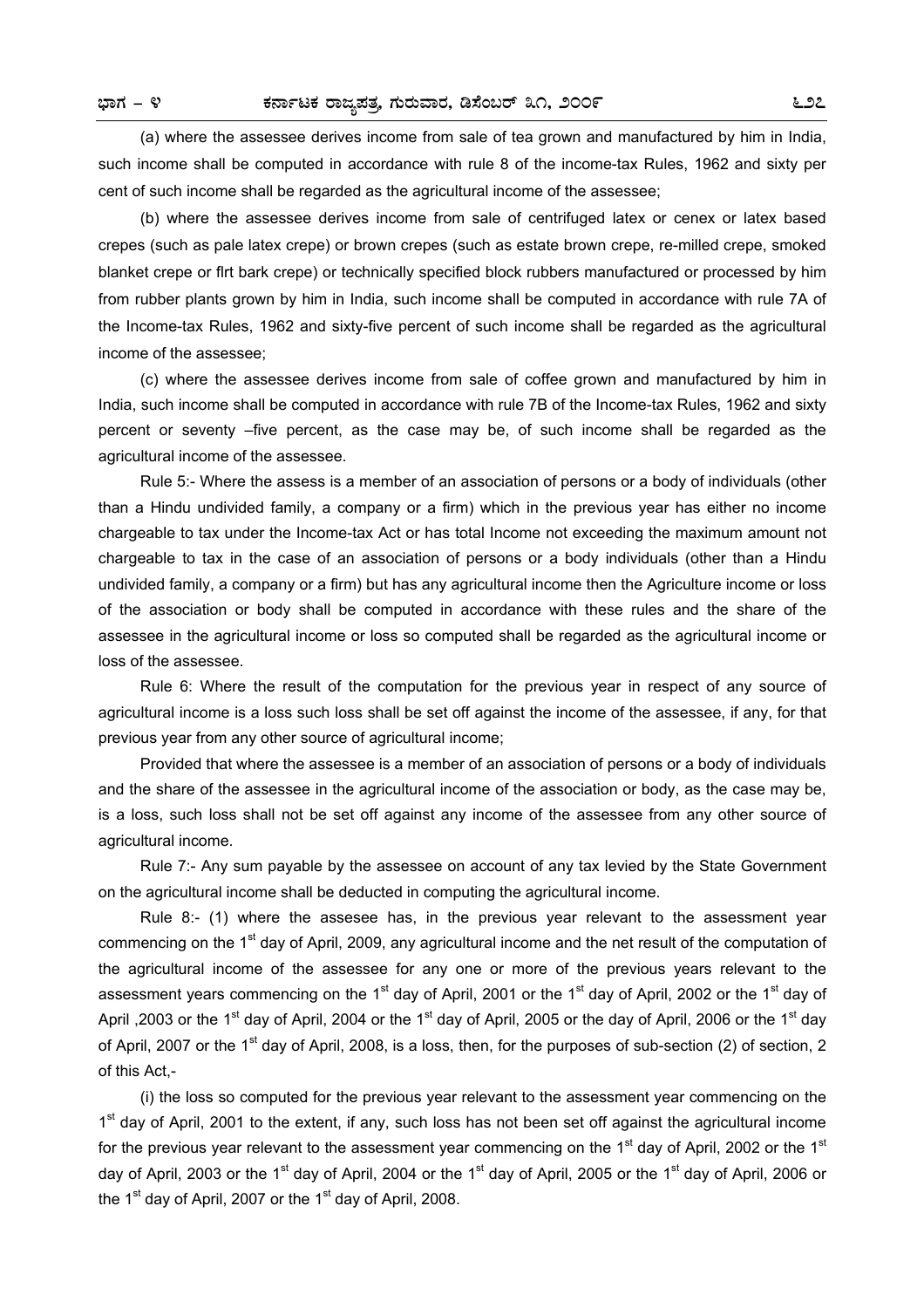(ii) the loss so computed for the previous year relevant to the assessment year commencing on the 1<sup>st</sup> day of April, 2002, to the extent, if any, such loss has not been set off against the agricultural income for the previous year relevant to the assessment year commencing on the 1<sup>st</sup> day of April, 2003 or the 1<sup>st</sup> day of April, 2004 or the 1<sup>st</sup> day of April, 2005 or the 1<sup>st</sup> day of April, 2006 or the 1<sup>st</sup> day of April, 2007 or the  $1<sup>st</sup>$  day of April, 2008.

 (iii) the loss so computed for the previous year relevant to the assessment year commencing on the 1<sup>st</sup> day of April, 2003, to the extent, if any, such loss has not been set off against the agricultural income for the previous year relevant to the assessment year commencing on the  $1<sup>st</sup>$  day of April, 2004 or the  $1<sup>st</sup>$ day of April 2005 or the 1<sup>st</sup> day of April, 2006 or the 1<sup>st</sup> day of April, 2007 or the 1<sup>st</sup> day of April, 2008.

 (iv) the loss so computed for the previous year relevant to the assessment year commencing on the 1<sup>st</sup> day of April, 2004, to the extent, if any, such loss has not been set off against the agricultural income for the previous year relevant to the assessment year commencing on the 1<sup>st</sup> day of April, 2005 or the 1<sup>st</sup> day of April, 2006 or the 1<sup>st</sup> day of April, 2007 or the 1<sup>st</sup> day of April, 2008.

 (v) the loss so computed for the previous year relevant to the assessment year commencing on the 1<sup>st</sup> day of April, 2005, to the extent, if any, such loss has not been set off against the agricultural income for the previous year relevant to the assessment year commencing on the 1<sup>st</sup> day of April, 2006 or the 1<sup>st</sup> day of April, 2007 or the  $1<sup>st</sup>$  day of April, 2008

 (vi) the loss so computed for the previous year relevant to the assessment year commencing on the 1<sup>st</sup> day of April, 2006, to the extent, if any, such loss has not been set off against the agricultural income for the previous year relevant to the assessment year commencing on the 1<sup>st</sup> day of April, 2007 or the 1<sup>st</sup> day of April, 2008.

 (vii) the loss so computed for the previous year relevant to the assessment year commencing on the 1<sup>st</sup> day of April, 2007, to the extent, if any, such loss has not been set off against the agricultural income for the previous year relevant to the assessment year commencing on the 1<sup>st</sup> day of April, 2008.

 (viii) the loss so computed for the previous year relevant to the assessment year commencing on the  $1<sup>st</sup>$  day of April, 2008,

shall be set off against the agricultural income of the assessee for the previous year relevant to the assessment year commencing on the  $1<sup>st</sup>$  day of April, 2009.

 (2) Where the assessee has, in the previous year relevant to the assessment year commencing on the  $1<sup>st</sup>$  day of April, 2010, or if by virtue of any provision of the Income-tax Act, income-tax is to be charged in respect of the income of a period other than the previous year, in such other period, any agricultural income and the net result of the computation of the agricultural income of the assessee for any one or more of the previous years relevant to the assessment years commencing on the 1<sup>st</sup> day of April, 2002 or the 1<sup>st</sup> day of April, 2003 or the 1<sup>st</sup> day of April, 2004 or the 1<sup>st</sup> day of April, 2005 or the 1<sup>st</sup> day of April, 2006 or the 1<sup>st</sup> day of April, 2007 or the 1<sup>st</sup> day of April, 2008 or the 1<sup>st</sup> day of April, 2009 is a loss, then, for the purposes of sub-section (10 ) of section 2 of this Act-,

 (i) the loss so computed for the previous year relevant to the assessment year commencing on the 1<sup>st</sup> day of April, 2002 to the extent, if any, such loss has not been set off against the agricultural income for the previous year relevant to the assessment year commencing on the 1<sup>st</sup> day of April, 2003 or the 1<sup>st</sup> day of April, 2004 or the 1<sup>st</sup> day of April, 2005 or the 1<sup>st</sup> day of April, 2006 or the 1<sup>st</sup> day of April, 2007 or the 1<sup>st</sup> day of April, 2008 or the 1<sup>st</sup> day of April, 2009.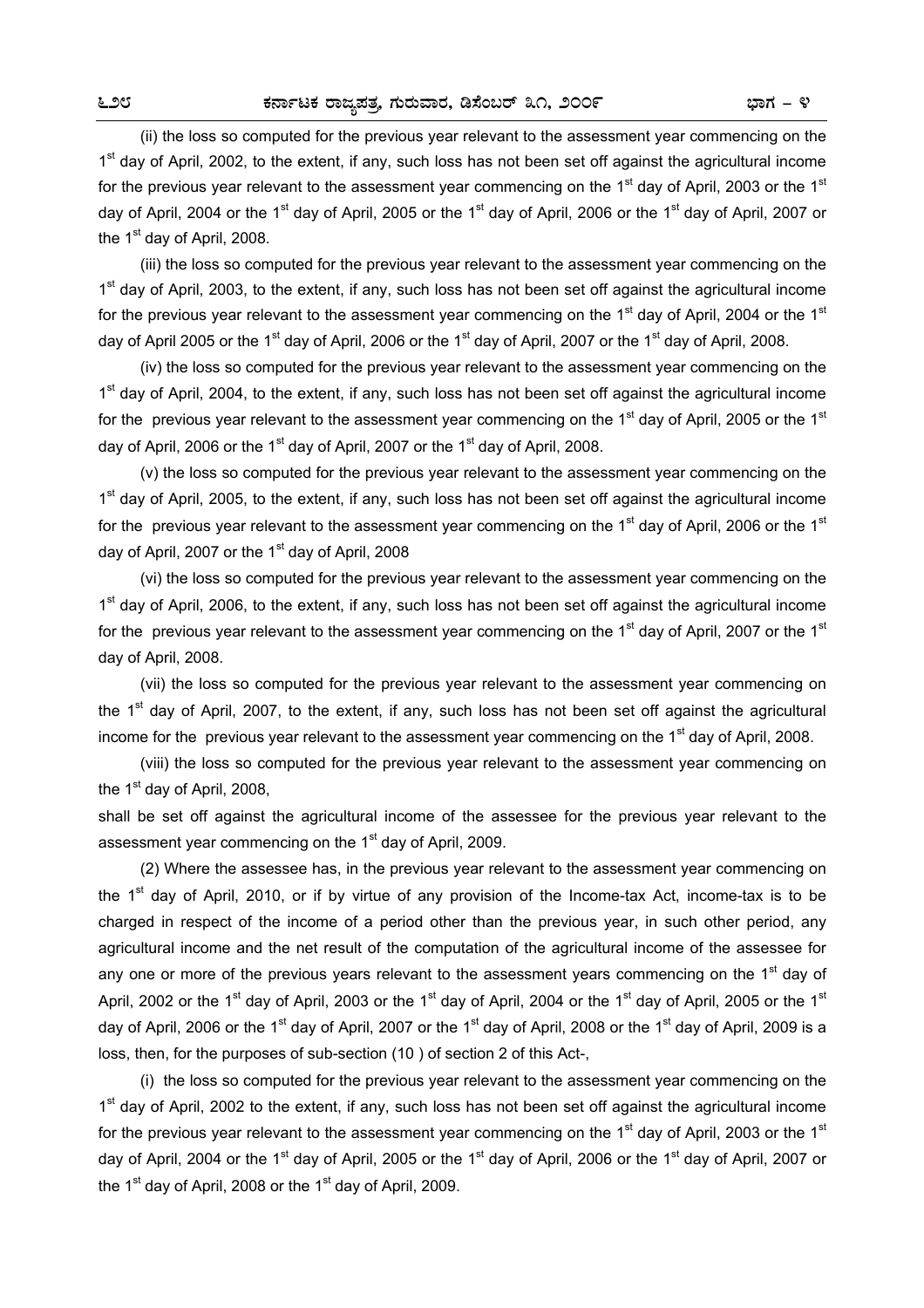(ii) the loss so computed for the previous year relevant to the assessment year commencing on the 1<sup>st</sup> day of April, 2003 to the extent, if any, such loss has not been set off against the agricultural income for the previous year relevant to the assessment year commencing on the  $1<sup>st</sup>$  day of April, 2004 or the  $1<sup>st</sup>$ day of April, 2005 or the 1<sup>st</sup> day of April, 2006 or the 1<sup>st</sup> day of April, 2007or the 1<sup>st</sup> day of April, 2008 or the  $1<sup>st</sup>$  day of April, 2009.

 (iii) the loss so computed for the previous year relevant to the assessment year commencing on the 1<sup>st</sup> day of April, 2004, to the extent, if any, such loss has not been set off against the agricultural income for the previous year relevant to the assessment year commencing on the  $1<sup>st</sup>$  day of April, 2005 or the  $1<sup>st</sup>$ day of April 2006 or the 1<sup>st</sup> day of April, 2007 or the 1<sup>st</sup> day of April, 2008 or the 1<sup>st</sup> day of April, 2009

 (iv) the loss so computed for the previous year relevant to the assessment year commencing on the 1<sup>st</sup> day of April, 2005, to the extent, if any, such loss has not been set off against the agricultural income for the previous year relevant to the assessment year commencing on the 1<sup>st</sup> day of April, 2006 or the 1<sup>st</sup> day of April, 2007 or the 1<sup>st</sup> day of April, 2008 or the 1<sup>st</sup> day of April, 2009.

 (v) the loss so computed for the previous year relevant to the assessment year commencing on the 1<sup>st</sup> day of April, 2006, to the extent, if any, such loss has not been set off against the agricultural income for the previous year relevant to the assessment year commencing on the 1<sup>st</sup> day of April, 2007 or the 1<sup>st</sup> day of April, 2008 or the  $1<sup>st</sup>$  day of April, 2009.

 (vi) the loss so computed for the previous year relevant to the assessment year commencing on the 1<sup>st</sup> day of April, 2007, to the extent, if any, such loss has not been set off against the agricultural income for the previous year relevant to the assessment year commencing on the  $1<sup>st</sup>$  day of April, 2008 or the  $1<sup>st</sup>$ day of April, 2009.

 (vii) the loss so computed for the previous year relevant to the assessment year commencing on the 1<sup>st</sup> day of April, 2008, to the extent, if any, such loss has not been set off against the agricultural income for the previous year relevant to the assessment year commencing on the 1<sup>st</sup> day of April, 2009.

 (viii) the loss so computed for the previous year relevant to the assessment year commencing on the  $1<sup>st</sup>$  day of April, 2009,

shall be set off against the agricultural income of the assessee for the previous year relevant to the assessment year commencing on the 1<sup>st</sup> day of April, 2010.

 (3) Where any person deriving any agricultural income from any source has been succeeded in such capacity by another person, otherwise than by inheritance, nothing in sub-rule (1) or sub-rule (2) shall entitle any person, other than the person incurring the loss, to have it set off under sub-rule (1) or, as the case may be, sub-rule (2)

 (4) Notwithstanding anything contained in this rule, no loss which has not been determined by the Assessing Officer under the provisions of these rules or the rules contained in Part –IV of the First Schedule to the Finance Act, 2001 (14 of 2001), or of the First Schedule to the Finance Act 2002 (20 of 2002), or of the First Schedule to the Finance Act, 2003 (32 of 2003), or of the First Schedule to the Finance (No. 2) Act, 2004 (23 of 2004) or of the First Schedule to the Finance Act, 2005 (18 of 2005), or of the First Schedule to the Finance Act, 2006 (21 of 2006) or of the First Schedule to the Finance Act, 2007 (22 of 2007) or of the First Schedule to the Finance Act, 2008 (18 of 2008) shall be set off under sub-rule (1) or, as the case may be, sub-rule (2).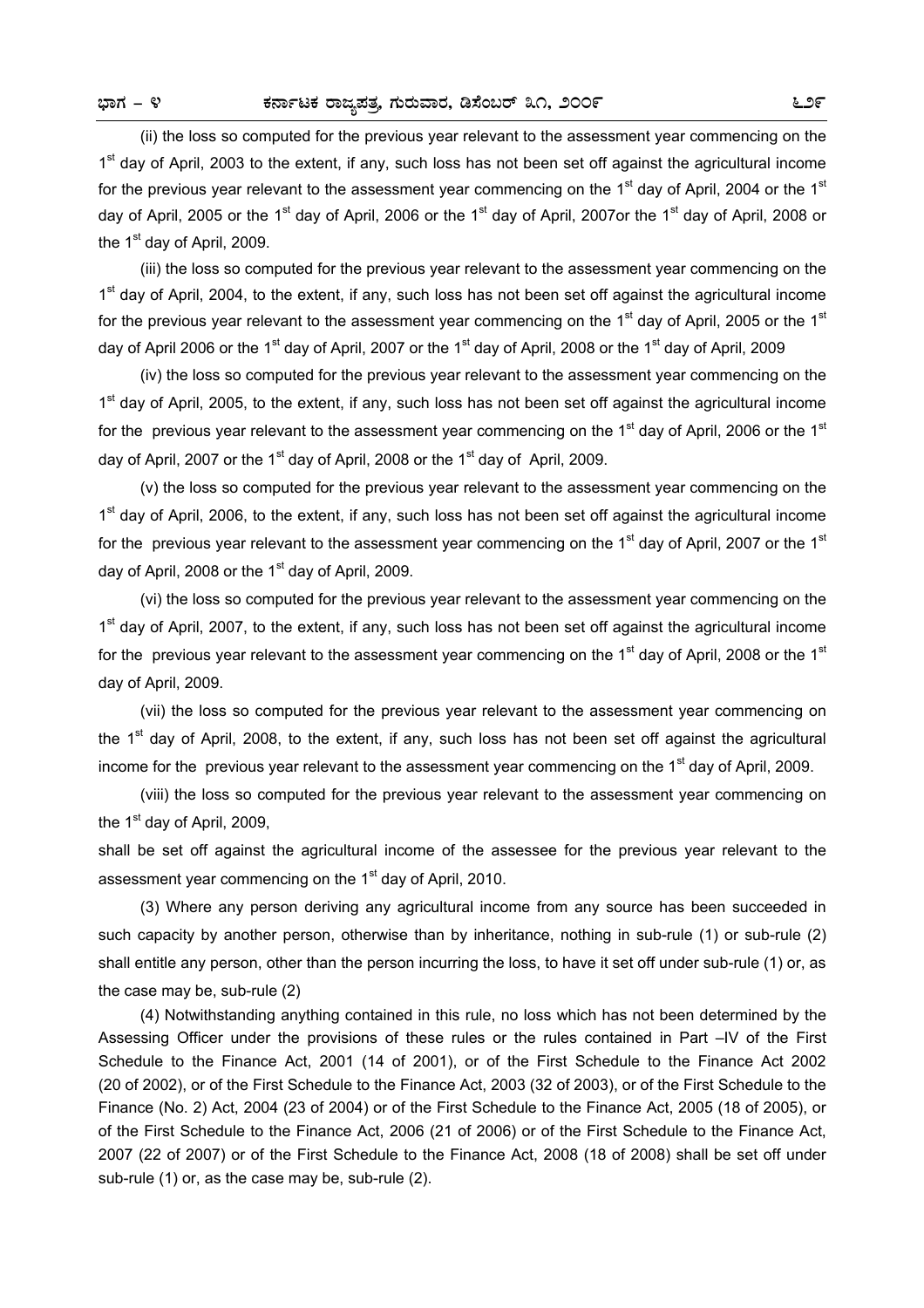Rule 9:- Where the result of the computation made in accordance with these rules is a loss, the loss so computed shall be ignored and the net agricultural income shall be deemed to be nil.

 Rule 10:- The provisions of the Income-tax Act relating to procedure for assessment (including the provisions of section 288 A relating to rounding off of income). Shall, with the necessary modifications, apply in relation to the computation of the net agricultural income of the assessee as they apply in relation to the assessment of the total income.

 Rule 11:- For the purposes of computing the net agricultural income of the assessee, the Assessing Officer shall have the same power as he has under the Income-tax Act for the purposes of assessment of the total income.

| SI.                  | <b>Notification number</b>                                                                                     | <b>Amendment</b>                                                                                                                                                                                                                                                                                                                                                                                                                                                                                                                                                                                                                                                                                                                                                                                      | Date of effect  |
|----------------------|----------------------------------------------------------------------------------------------------------------|-------------------------------------------------------------------------------------------------------------------------------------------------------------------------------------------------------------------------------------------------------------------------------------------------------------------------------------------------------------------------------------------------------------------------------------------------------------------------------------------------------------------------------------------------------------------------------------------------------------------------------------------------------------------------------------------------------------------------------------------------------------------------------------------------------|-----------------|
| No                   | and date                                                                                                       |                                                                                                                                                                                                                                                                                                                                                                                                                                                                                                                                                                                                                                                                                                                                                                                                       | of amendment    |
| $\mathbf{1}$<br>2006 | $G.S.R.$ 260 $(E)$ , dated the<br>1 <sup>st</sup> May 2006, 40/2006-<br>Customs, dated the 1 <sup>st</sup> May | In the said notification, in the opening paragraph,<br>(i) after condition (iii), the following condition shall be<br>inserted, namely:<br>"(iiia) that in respect of imports made after the<br>discharge of export obligation in full, if facility under<br>rule 18 (rebate of duty paid on materials used in the<br>manufacture of resultant product) or sub-rule (2) of<br>rule 19 of the Central Excise Rules, 2002 or CENVAT<br>Credit under CENVAT Credit Rules, 2004 has been<br>availed, than the importer shall use the imported<br>materials for the manufacture of dutiable goods in his<br>factory or in the factory of his supporting manufactured<br>and shall submit a certificate from the jurisdictional<br>Central Excise Officer that the imported materials have<br>been so used. | $1st$ May, 2006 |
|                      |                                                                                                                | Provided that, in case,-<br>(a) materials are imported against an authorization<br>transferred by the Regional Authority, or<br>(b) the imported materials are transferred with the<br>permission of Regional Authority.<br>then the importer shall pay an amount equal to the<br>additional duty of customs leviable on the materials so<br>imported or transferred, but for the exemption<br>contained herein, together with interest at the rate of<br>fifteen per cent per annum from the date of clearance<br>of the said materials;<br>Provided further that no such amount shall be payable<br>in respect of authorization issued from the 1 <sup>st</sup> day of<br>May, 2006 to the 31 <sup>st</sup> day of March, 2007;"<br>(ii) in conditions (iiia), after the second proviso, the        |                 |
|                      |                                                                                                                | following proviso shall be inserted, namely:-                                                                                                                                                                                                                                                                                                                                                                                                                                                                                                                                                                                                                                                                                                                                                         |                 |

# **THE SECOND SCHEDULE**

## **(See section 93)**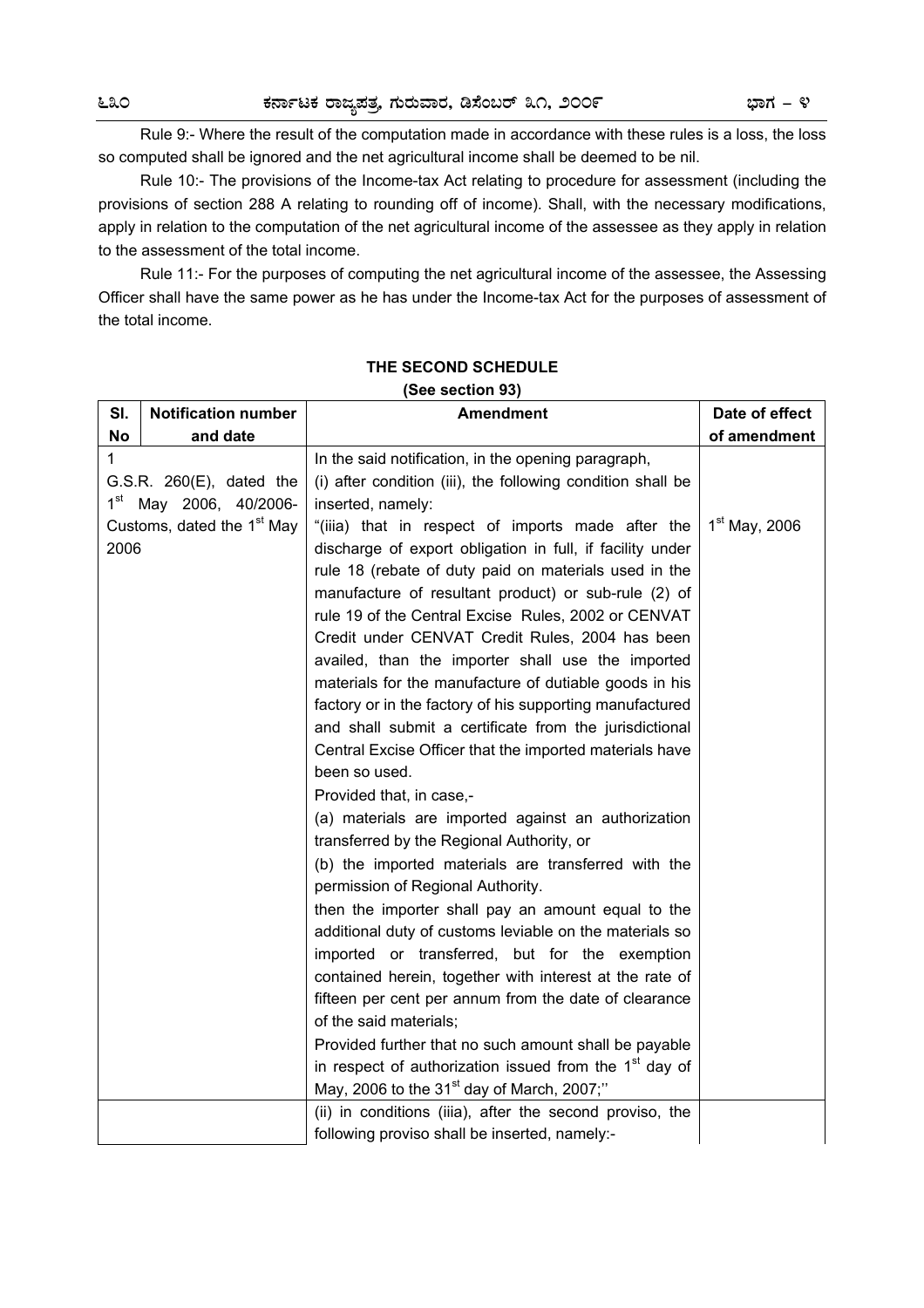| ಭಾಗ – ೪ | ಕರ್ನಾಟಕ ರಾಜ್ಯಪತ್ರ, ಗುರುವಾರ, ಡಿಸೆಂಬರ್ ೩೧, ೨೦೦೯                                                                                                                                                                                                                                                                                                                                                                                                                                                                                                                                                                                                                                                                | ೬೩೧                                           |
|---------|--------------------------------------------------------------------------------------------------------------------------------------------------------------------------------------------------------------------------------------------------------------------------------------------------------------------------------------------------------------------------------------------------------------------------------------------------------------------------------------------------------------------------------------------------------------------------------------------------------------------------------------------------------------------------------------------------------------|-----------------------------------------------|
|         | "Provided also that if the importer pays additional duty<br>of customs leviable on the imported materials but for<br>the exemption contained herein, then the imported<br>materials may be cleared without furnishing a bond<br>specified in this condition and the additional duty of<br>customs so paid shall be eligible for availing CENVAT<br>Credit under the CENVAT Credit Rules, 2004",<br>(iii) for condition (v), the following condition shall be<br>substituted, namely:-                                                                                                                                                                                                                        | $19$ the<br>February, 2009                    |
|         | "(v) that the export obligation as specified in the said<br>authorization (both in value and quantity terms) is<br>discharged within the period specified in the said<br>authorization or within such extended period as may<br>be granted by the Regional Authority by exporting<br>resultant products, manufactured in India which are<br>specified in the said authorization:<br>Provided that an Advance Intermediate authorization<br>holder shall discharge export obligation by supplyng<br>the resultant products to the exporter in terms of<br>paragraph 4.1.3. (ii) of the Foreign Trade Policy".<br>(iv) in the Explanation after clause (iv), the following<br>clause shall be inserted, namely | 1 st May, 2006<br>to $18th$<br>February, 2009 |
|         | (v) "dutiable goods" means excisable goods which are<br>not exempt from central excise duty and which are not                                                                                                                                                                                                                                                                                                                                                                                                                                                                                                                                                                                                | $1st$ May, 2006<br>to $18th$                  |
|         | chargeable to "nil" rate of central excise duty",                                                                                                                                                                                                                                                                                                                                                                                                                                                                                                                                                                                                                                                            | February 2009.                                |

# **THE THIRD SCHEDULE**

## **(See section 103)**

In the First Schedule to the Customs Tariff Act, in SECTION XI, in Note, 2 for para (A), the following shall be substituted, namely:-

 " (A) Goods classifiable in Chapters 50 to 55 or in heading 5809 or 5902 and of a mixture of two or more textile materials are to be classified as if consisting wholly of that one textile material which predominates by weight over any other single textile material.

 When no one textile material predominates by weight, the goods are to be classified as if consisting wholly of that one textile material which is covered by the heading which occurs last in numerical order among those which equally merit consideration",

| SI. | Notification number and date                  | Amendment                                  | Date of effect of             |  |  |  |
|-----|-----------------------------------------------|--------------------------------------------|-------------------------------|--|--|--|
| No  |                                               |                                            | amendment                     |  |  |  |
| 1   | G.S.R. 448 (E) dated the $1st$                | In the said notification, in the preamble, | 1 <sup>st</sup> August, 1997  |  |  |  |
|     | August, 1997 [33/1997-Central                 | for the words and figures "powers"         |                               |  |  |  |
|     | $1^{\rm st}$<br>Excise (N.T.)<br>dated<br>the | conferred by section 37", the words,       |                               |  |  |  |
|     | August, 1997]                                 | figures and letter" powers conferred by    |                               |  |  |  |
|     |                                               | section 3A read with section 37" shall     |                               |  |  |  |
|     |                                               | be substituted.                            |                               |  |  |  |
| 2   | G.S.R. 503 (E) dated the $30th$               | In the said notification, in the preamble, | 30 <sup>th</sup> August, 1997 |  |  |  |
|     | August, 1997 [44/1997-Central                 | for the words and figures "powers"         |                               |  |  |  |
|     | the $30th$<br>Excise (N.T.) dated             | conferred by section 37", the words,       |                               |  |  |  |

**THE FOURTH SCHEDULE** 

# **(See section 111)**